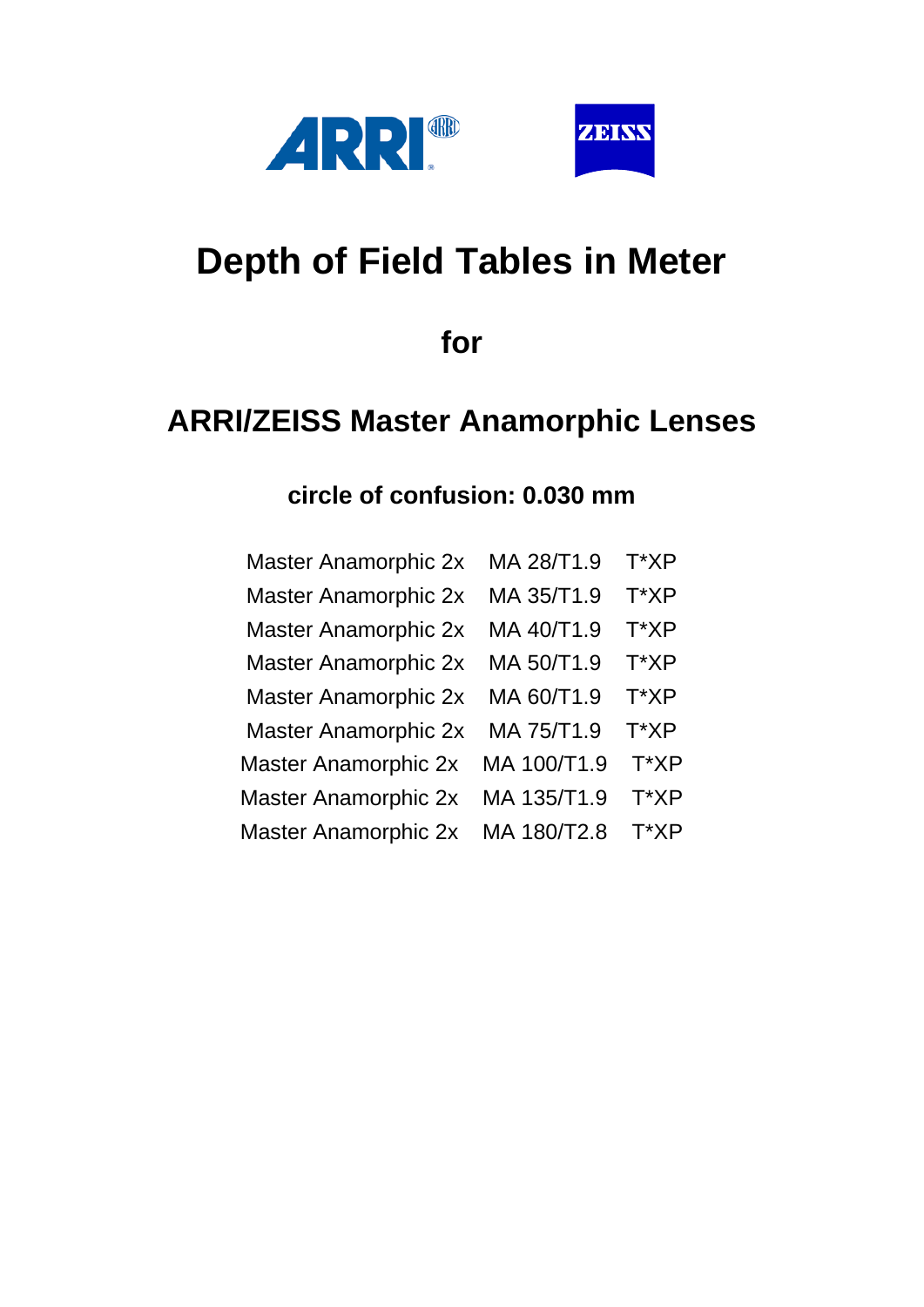#### ARRI/ZEISS Master Anamorphic 2x MA 28/T1.9 T\*XP

| Gravur              | T-Blende / T-Stop |            |            |              |            |            |  |
|---------------------|-------------------|------------|------------|--------------|------------|------------|--|
| Engraving           |                   | 1.9        |            | $\mathbf{2}$ |            | 2.8        |  |
| m                   | von / from        | bis / to   | von / from | bis / to     | von / from | bis / to   |  |
| hyperfokale Distanz |                   | 13.71      |            |              | 9.04       |            |  |
| hyperfocal distance |                   |            |            | 12.78        |            |            |  |
|                     |                   |            |            |              |            |            |  |
| <b>INF</b>          | 13.71             | <b>INF</b> | 12.78      | <b>INF</b>   | 9.04       | <b>INF</b> |  |
| 100                 | 12.04             | <b>INF</b> | 11.31      | <b>INF</b>   | 8.27       | <b>INF</b> |  |
| 50                  | 10.75             | <b>INF</b> | 10.16      | <b>INF</b>   | 7.64       | <b>INF</b> |  |
| 30                  | 9.40              | <b>INF</b> | 8.95       | <b>INF</b>   | 6.94       | <b>INF</b> |  |
| 20                  | 8.13              | <b>INF</b> | 7.79       | <b>INF</b>   | 6.22       | <b>INF</b> |  |
| 15                  | 7.16              | <b>INF</b> | 6.90       | <b>INF</b>   | 5.64       | <b>INF</b> |  |
| 12                  | 6.40              | 96.18      | 6.19       | 197.14       | 5.15       | <b>INF</b> |  |
| 10                  | 5.78              | 36.90      | 5.61       | 45.92        | 4.75       | <b>INF</b> |  |
| 8.0                 | 5.05              | 19.18      | 4.92       | 21.35        | 4.25       | 69.19      |  |
| 7.0                 | 4.64              | 14.28      | 4.53       | 15.45        | 3.95       | 30.90      |  |
| 6.0                 | 4.18              | 10.65      | 4.09       | 11.29        | 3.61       | 17.78      |  |
| 5.0                 | 3.67              | 7.86       | 3.60       | 8.20         | 3.22       | 11.15      |  |
| 4.5                 | 3.39              | 6.69       | 3.33       | 6.93         | 3.01       | 8.93       |  |
| 4.0                 | 3.10              | 5.64       | 3.05       | 5.81         | 2.78       | 7.15       |  |
| 3.5                 | 2.79              | 4.69       | 2.75       | 4.81         | 2.53       | 5.69       |  |
| 3.0                 | 2.47              | 3.83       | 2.43       | 3.91         | 2.26       | 4.48       |  |
| 2.8                 | 2.33              | 3.51       | 2.30       | 3.58         | 2.14       | 4.04       |  |
| 2.6                 | 2.19              | 3.20       | 2.16       | 3.26         | 2.02       | 3.64       |  |
| 2.4                 | 2.05              | 2.90       | 2.02       | 2.95         | 1.90       | 3.26       |  |
| 2.2                 | 1.90              | 2.62       | 1.88       | 2.65         | 1.77       | 2.90       |  |
| 2.0                 | 1.75              | 2.34       | 1.73       | 2.37         | 1.64       | 2.56       |  |
| 1.9                 | 1.67              | 2.20       | 1.66       | 2.23         | 1.57       | 2.40       |  |
| 1.8                 | 1.59              | 2.07       | 1.58       | 2.09         | 1.50       | 2.24       |  |
| 1.7                 | 1.52              | 1.94       | 1.50       | 1.96         | 1.43       | 2.09       |  |
| 1.6                 | 1.44              | 1.81       | 1.42       | 1.83         | 1.36       | 1.94       |  |
| 1.5                 | 1.35              | 1.68       | 1.35       | 1.70         | 1.29       | 1.79       |  |
| 1.4                 | 1.27              | 1.56       | 1.26       | 1.57         | 1.22       | 1.65       |  |
| 1.3                 | 1.19              | 1.43       | 1.18       | 1.44         | 1.14       | 1.51       |  |
| 1.2                 | 1.11              | 1.31       | 1.10       | 1.32         | 1.06       | 1.38       |  |
| $1.1$               | 1.02              | 1.19       | 1.02       | 1.20         | 0.98       | 1.25       |  |
| 1.0                 | 0.93              | 1.08       | 0.93       | 1.08         | 0.90       | 1.12       |  |
| 1.0                 | 0.89              | 1.02       | 0.89       | 1.02         | 0.86       | 1.06       |  |
| 0.9                 | 0.85              | 0.96       | 0.84       | 0.97         | 0.82       | 1.00       |  |
| 0.9                 | 0.80              | 0.90       | 0.80       | 0.91         | 0.78       | 0.94       |  |
| 0.8                 | 0.76              | 0.85       | 0.75       | 0.85         | 0.74       | 0.88       |  |
| 0.78                | 0.74              | 0.83       | 0.74       | 0.83         | 0.72       | 0.85       |  |
| 0.76                | 0.72              | 0.80       | 0.72       | 0.81         | 0.70       | 0.83       |  |
| 0.74                | 0.70              | 0.78       | 0.70       | 0.78         | 0.69       | 0.80       |  |
| 0.72                | 0.69              | 0.76       | 0.68       | 0.76         | 0.67       | 0.78       |  |
| 0.70                | 0.67              | 0.74       | 0.67       | 0.74         | 0.65       | 0.76       |  |
| 0.68                | 0.65              | 0.71       | 0.65       | 0.72         | 0.63       | 0.73       |  |
| 0.66                | 0.63              | 0.69       | 0.63       | 0.69         | 0.62       | 0.71       |  |
| 0.65                | 0.62              | 0.68       | 0.62       | 0.68         | 0.61       | 0.70       |  |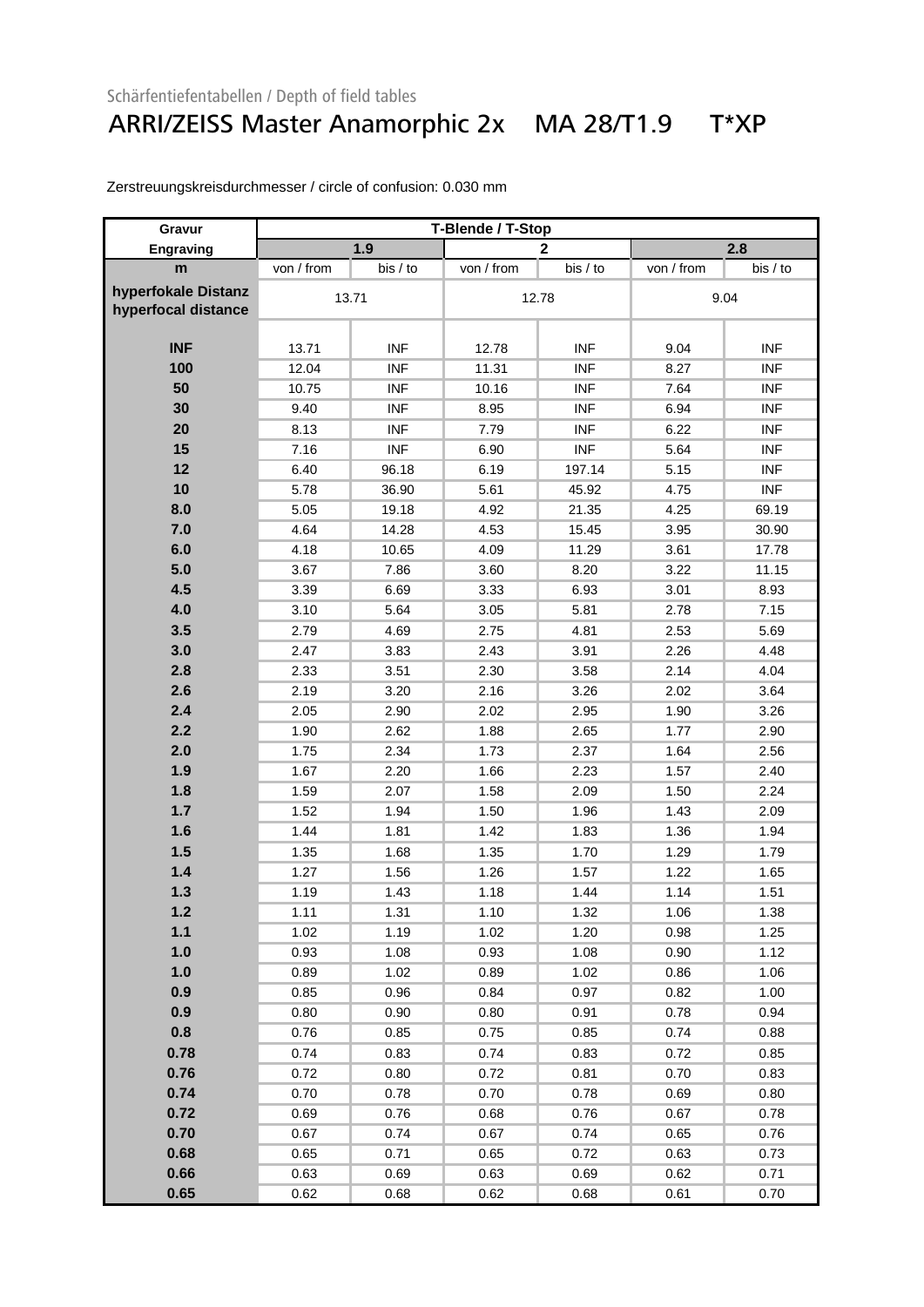### ARRI/ZEISS Master Anamorphic 2x MA 28/T1.9 T\*XP

| Gravur              |            | T-Blende / T-Stop       |            |            |            |            |  |
|---------------------|------------|-------------------------|------------|------------|------------|------------|--|
| Engraving           |            | $\overline{\mathbf{4}}$ | 5.6        |            |            | 8          |  |
| m                   | von / from | bis / to                | von / from | bis / to   | von / from | bis / to   |  |
| hyperfokale Distanz |            | 6.40                    |            |            |            | 3.22       |  |
| hyperfocal distance |            |                         |            | 4.54       |            |            |  |
|                     |            |                         |            |            |            |            |  |
| <b>INF</b>          | 6.40       | <b>INF</b>              | 4.54       | <b>INF</b> | 3.22       | <b>INF</b> |  |
| 100                 | 5.99       | <b>INF</b>              | 4.31       | <b>INF</b> | 3.09       | <b>INF</b> |  |
| 50                  | 5.66       | <b>INF</b>              | 4.14       | <b>INF</b> | 3.00       | <b>INF</b> |  |
| 30                  | 5.26       | <b>INF</b>              | 3.92       | <b>INF</b> | 2.88       | <b>INF</b> |  |
| 20                  | 4.84       | <b>INF</b>              | 3.68       | <b>INF</b> | 2.75       | <b>INF</b> |  |
| 15                  | 4.48       | <b>INF</b>              | 3.47       | <b>INF</b> | 2.63       | <b>INF</b> |  |
| 12                  | 4.17       | <b>INF</b>              | 3.28       | <b>INF</b> | 2.52       | <b>INF</b> |  |
| 10                  | 3.90       | <b>INF</b>              | 3.11       | <b>INF</b> | 2.42       | <b>INF</b> |  |
| 8.0                 | 3.55       | <b>INF</b>              | 2.89       | <b>INF</b> | 2.29       | <b>INF</b> |  |
| 7.0                 | 3.34       | <b>INF</b>              | 2.75       | <b>INF</b> | 2.20       | <b>INF</b> |  |
| 6.0                 | 3.10       | 95.12                   | 2.58       | <b>INF</b> | 2.09       | <b>INF</b> |  |
| 5.0                 | 2.81       | 22.73                   | 2.38       | <b>INF</b> | 1.95       | <b>INF</b> |  |
| 4.5                 | 2.65       | 15.08                   | 2.26       | 576.04     | 1.87       | <b>INF</b> |  |
| 4.0                 | 2.46       | 10.61                   | 2.13       | 33.68      | 1.78       | <b>INF</b> |  |
| 3.5                 | 2.27       | 7.69                    | 1.98       | 15.24      | 1.68       | <b>INF</b> |  |
| 3.0                 | 2.05       | 5.62                    | 1.81       | 8.81       | 1.55       | 44.44      |  |
| 2.8                 | 1.95       | 4.96                    | 1.73       | 7.27       | 1.50       | 21.50      |  |
| 2.6                 | 1.85       | 4.36                    | 1.66       | 6.06       | 1.44       | 13.47      |  |
| 2.4                 | 1.75       | 3.82                    | 1.57       | 5.07       | 1.38       | 9.38       |  |
| 2.2                 | 1.64       | 3.34                    | 1.49       | 4.25       | 1.31       | 6.91       |  |
| 2.0                 | 1.53       | 2.90                    | 1.39       | 3.56       | 1.24       | 5.25       |  |
| 1.9                 | 1.47       | 2.69                    | 1.34       | 3.25       | 1.20       | 4.60       |  |
| 1.8                 | 1.41       | 2.49                    | 1.29       | 2.97       | 1.16       | 4.05       |  |
| 1.7                 | 1.35       | 2.30                    | 1.24       | 2.70       | 1.12       | 3.58       |  |
| 1.6                 | 1.28       | 2.12                    | 1.19       | 2.46       | 1.07       | 3.16       |  |
| 1.5                 | 1.22       | 1.95                    | 1.13       | 2.23       | 1.03       | 2.79       |  |
| 1.4                 | 1.15       | 1.78                    | 1.07       | 2.01       | 0.98       | 2.46       |  |
| 1.3                 | 1.08       | 1.62                    | 1.01       | 1.81       | 0.93       | 2.16       |  |
| 1.2                 | 1.01       | 1.47                    | 0.95       | 1.62       | 0.88       | 1.90       |  |
| $1.1$               | 0.94       | 1.32                    | 0.89       | 1.44       | 0.82       | 1.66       |  |
| 1.0                 | 0.87       | 1.18                    | 0.82       | 1.28       | 0.77       | 1.44       |  |
| 1.0                 | 0.83       | 1.11                    | 0.79       | 1.19       | 0.74       | 1.34       |  |
| 0.9                 | 0.79       | 1.04                    | 0.75       | 1.12       | 0.71       | 1.24       |  |
| 0.9                 | 0.75       | 0.98                    | 0.72       | 1.04       | 0.68       | 1.15       |  |
| 0.8                 | 0.71       | 0.91                    | 0.68       | 0.97       | 0.64       | 1.06       |  |
| 0.78                | 0.70       | 0.88                    | 0.67       | 0.94       | 0.63       | 1.02       |  |
| 0.76                | 0.68       | 0.86                    | 0.65       | 0.91       | 0.62       | 0.99       |  |
| 0.74                | 0.67       | 0.83                    | 0.64       | 0.88       | 0.61       | 0.95       |  |
| 0.72                | 0.65       | 0.81                    | 0.62       | 0.85       | 0.59       | 0.92       |  |
| 0.70                | 0.63       | 0.78                    | 0.61       | 0.82       | 0.58       | 0.89       |  |
| 0.68                | 0.62       | 0.76                    | 0.59       | 0.80       | 0.57       | 0.86       |  |
| 0.66                | 0.60       | 0.73                    | 0.58       | 0.77       | 0.55       | 0.82       |  |
| 0.65                | 0.59       | 0.72                    | 0.57       | 0.75       | 0.54       | 0.81       |  |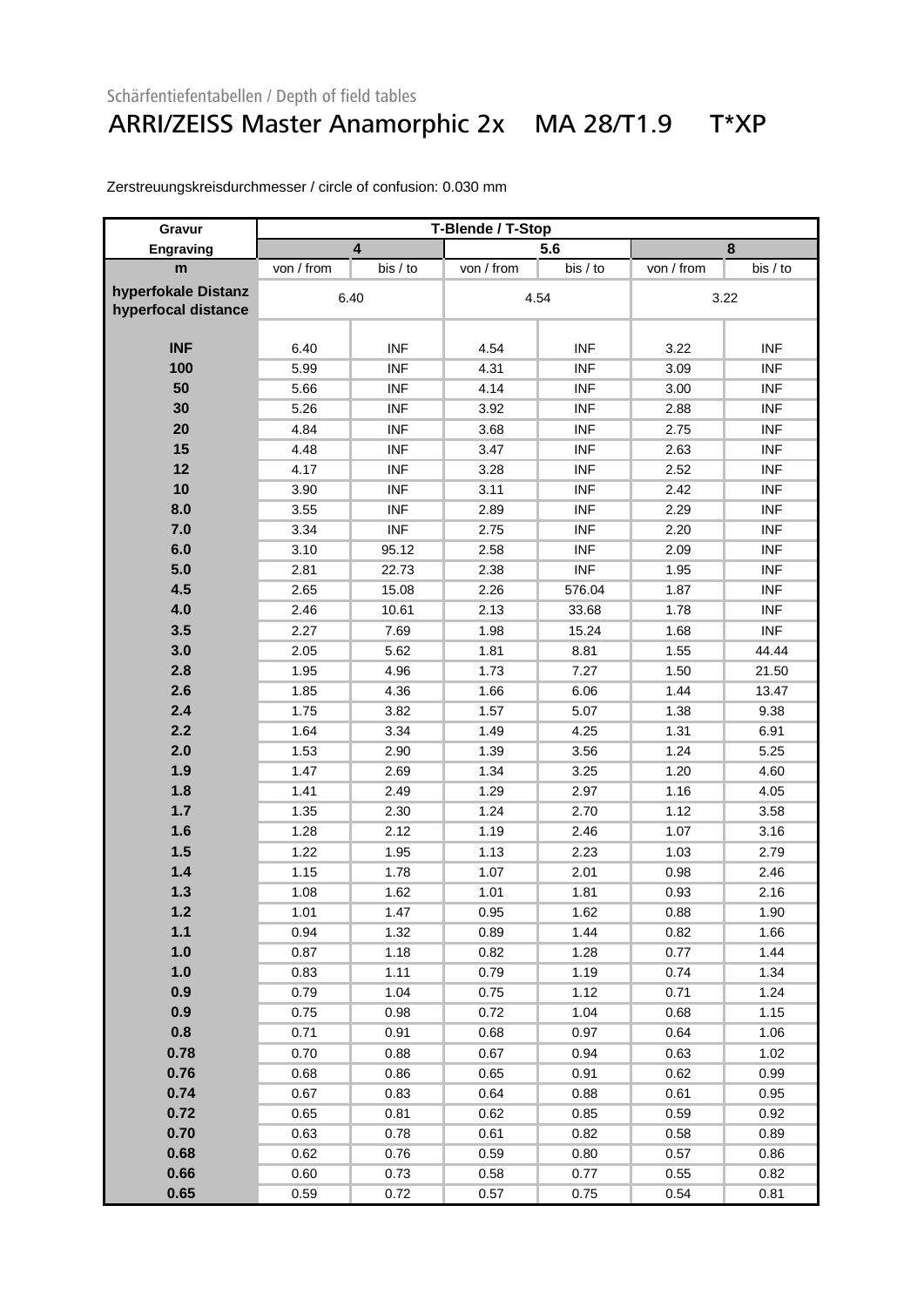### ARRI/ZEISS Master Anamorphic 2x MA 28/T1.9 T\*XP

| Gravur              | T-Blende / T-Stop |            |            |            |            |            |
|---------------------|-------------------|------------|------------|------------|------------|------------|
| <b>Engraving</b>    |                   | 11         |            | 16         |            | 22         |
| m                   | von / from        | bis / to   | von / from | bis / to   | von / from | bis / to   |
| hyperfokale Distanz |                   | 2.28       |            |            |            | 1.16       |
| hyperfocal distance |                   |            | 1.62       |            |            |            |
|                     |                   |            |            |            |            |            |
| <b>INF</b>          | 2.28              | <b>INF</b> | 1.62       | <b>INF</b> | 1.16       | <b>INF</b> |
| 100                 | 2.20              | <b>INF</b> | 1.57       | <b>INF</b> | 1.12       | <b>INF</b> |
| 50                  | 2.16              | <b>INF</b> | 1.55       | <b>INF</b> | 1.10       | <b>INF</b> |
| 30                  | 2.10              | <b>INF</b> | 1.51       | <b>INF</b> | 1.09       | <b>INF</b> |
| 20                  | 2.03              | <b>INF</b> | 1.48       | <b>INF</b> | 1.07       | <b>INF</b> |
| 15                  | 1.96              | <b>INF</b> | 1.44       | <b>INF</b> | 1.05       | <b>INF</b> |
| 12                  | 1.90              | <b>INF</b> | 1.41       | <b>INF</b> | 1.03       | <b>INF</b> |
| 10                  | 1.84              | <b>INF</b> | 1.38       | <b>INF</b> | 1.02       | <b>INF</b> |
| 8.0                 | 1.76              | <b>INF</b> | 1.33       | <b>INF</b> | 0.99       | <b>INF</b> |
| 7.0                 | 1.71              | <b>INF</b> | 1.30       | <b>INF</b> | 0.97       | <b>INF</b> |
| 6.0                 | 1.64              | <b>INF</b> | 1.26       | <b>INF</b> | 0.95       | <b>INF</b> |
| 5.0                 | 1.56              | <b>INF</b> | 1.21       | <b>INF</b> | 0.92       | <b>INF</b> |
| 4.5                 | 1.51              | <b>INF</b> | 1.18       | <b>INF</b> | 0.91       | <b>INF</b> |
| 4.0                 | 1.45              | <b>INF</b> | 1.15       | <b>INF</b> | 0.88       | <b>INF</b> |
| 3.5                 | 1.38              | <b>INF</b> | 1.10       | <b>INF</b> | 0.86       | <b>INF</b> |
| 3.0                 | 1.29              | <b>INF</b> | 1.05       | <b>INF</b> | 0.83       | <b>INF</b> |
| 2.8                 | 1.26              | <b>INF</b> | 1.02       | <b>INF</b> | 0.81       | <b>INF</b> |
| 2.6                 | 1.21              | <b>INF</b> | 1.00       | <b>INF</b> | 0.79       | <b>INF</b> |
| 2.4                 | 1.17              | <b>INF</b> | 0.96       | <b>INF</b> | 0.77       | <b>INF</b> |
| 2.2                 | 1.12              | 60.68      | 0.93       | <b>INF</b> | 0.75       | <b>INF</b> |
| 2.0                 | 1.07              | 16.00      | 0.89       | <b>INF</b> | 0.73       | <b>INF</b> |
| 1.9                 | 1.04              | 11.22      | 0.87       | <b>INF</b> | 0.71       | <b>INF</b> |
| 1.8                 | 1.01              | 8.42       | 0.85       | <b>INF</b> | 0.70       | <b>INF</b> |
| 1.7                 | 0.98              | 6.59       | 0.83       | <b>INF</b> | 0.68       | <b>INF</b> |
| 1.6                 | 0.94              | 5.29       | 0.81       | 117.67     | 0.67       | <b>INF</b> |
| 1.5                 | 0.91              | 4.32       | 0.78       | 19.65      | 0.65       | <b>INF</b> |
| 1.4                 | 0.87              | 3.58       | 0.75       | 10.06      | 0.63       | <b>INF</b> |
| 1.3                 | 0.83              | 2.98       | 0.72       | 6.44       | 0.61       | <b>INF</b> |
| 1.2                 | 0.79              | 2.50       | 0.69       | 4.54       | 0.59       | <b>INF</b> |
| $1.1$               | 0.75              | 2.10       | 0.66       | 3.36       | 0.56       | 22.56      |
| 1.0                 | 0.70              | 1.76       | 0.62       | 2.56       | 0.54       | 7.27       |
| 1.0                 | 0.67              | 1.61       | 0.60       | 2.25       | 0.52       | 5.22       |
| 0.9                 | 0.65              | 1.47       | 0.58       | 1.99       | 0.51       | 3.98       |
| 0.9                 | 0.62              | 1.34       | 0.56       | 1.76       | 0.49       | 3.14       |
| 0.8                 | 0.60              | 1.22       | 0.54       | 1.55       | 0.48       | 2.54       |
| 0.78                | 0.59              | 1.17       | 0.53       | 1.48       | 0.47       | 2.34       |
| 0.76                | 0.57              | 1.13       | 0.52       | 1.41       | 0.46       | 2.17       |
| 0.74                | 0.56              | 1.08       | 0.51       | 1.34       | 0.45       | 2.01       |
| 0.72                | 0.55              | 1.04       | 0.50       | 1.27       | 0.45       | 1.87       |
| 0.70                | 0.54              | 1.00       | 0.49       | 1.21       | 0.44       | 1.73       |
| 0.68                | 0.53              | 0.96       | 0.48       | 1.15       | 0.43       | 1.61       |
| 0.66                | 0.52              | 0.92       | 0.47       | 1.09       | 0.42       | 1.50       |
| 0.65                | 0.51              | 0.90       | 0.47       | 1.07       | 0.42       | 1.45       |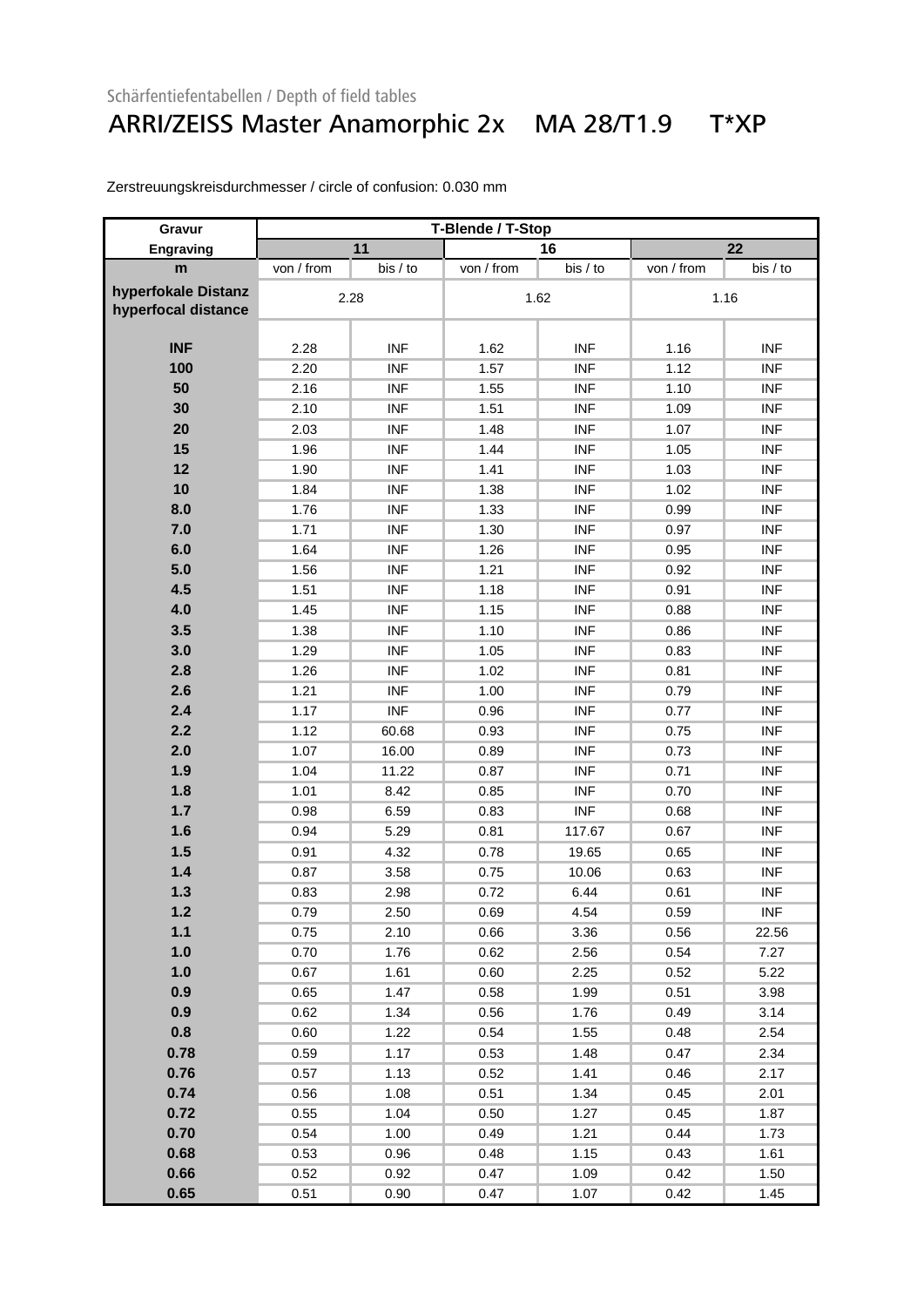#### ARRI/ZEISS Master Anamorphic 2x MA 35/T1.9 T\*XP

| Gravur              | T-Blende / T-Stop |            |            |                |            |            |
|---------------------|-------------------|------------|------------|----------------|------------|------------|
| Engraving           |                   | 1.9        |            | $\overline{2}$ |            | 2.8        |
| m                   | von / from        | bis / to   | von / from | bis / to       | von / from | bis / to   |
| hyperfokale Distanz | 20.98             |            | 19.51      |                | 13.80      |            |
| hyperfocal distance |                   |            |            |                |            |            |
|                     |                   |            |            |                |            |            |
| <b>INF</b>          | 20.98             | <b>INF</b> | 19.51      | <b>INF</b>     | 13.80      | <b>INF</b> |
| 100                 | 17.32             | <b>INF</b> | 16.30      | <b>INF</b>     | 12.11      | <b>INF</b> |
| 50                  | 14.77             | <b>INF</b> | 14.02      | <b>INF</b>     | 10.80      | <b>INF</b> |
| 30                  | 12.34             | <b>INF</b> | 11.82      | <b>INF</b>     | 9.45       | <b>INF</b> |
| 20                  | 10.24             | 428.12     | 9.88       | <b>INF</b>     | 8.16       | <b>INF</b> |
| 15                  | 8.75              | 52.55      | 8.48       | 64.80          | 7.19       | <b>INF</b> |
| 12                  | 7.64              | 27.99      | 7.43       | 31.13          | 6.42       | 91.59      |
| 10                  | 6.78              | 19.08      | 6.62       | 20.48          | 5.80       | 36.20      |
| 8.0                 | 5.80              | 12.91      | 5.68       | 13.54          | 5.07       | 18.98      |
| 7.0                 | 5.25              | 10.49      | 5.16       | 10.90          | 4.65       | 14.17      |
| 6.0                 | 4.67              | 8.39       | 4.59       | 8.65           | 4.19       | 10.59      |
| 5.5                 | 4.36              | 7.44       | 4.30       | 7.65           | 3.94       | 9.12       |
| 5.0                 | 4.04              | 6.55       | 3.98       | 6.71           | 3.68       | 7.82       |
| 4.5                 | 3.71              | 5.72       | 3.66       | 5.84           | 3.40       | 6.66       |
| 4.0                 | 3.36              | 4.93       | 3.32       | 5.02           | 3.11       | 5.62       |
| 3.5                 | 3.00              | 4.19       | 2.97       | 4.26           | 2.80       | 4.68       |
| 3.2                 | 2.78              | 3.77       | 2.75       | 3.82           | 2.60       | 4.16       |
| 3.0                 | 2.63              | 3.50       | 2.60       | 3.54           | 2.47       | 3.82       |
| 2.8                 | 2.47              | 3.23       | 2.45       | 3.26           | 2.33       | 3.50       |
| 2.6                 | 2.32              | 2.96       | 2.30       | 2.99           | 2.19       | 3.20       |
| 2.4                 | 2.16              | 2.71       | 2.14       | 2.73           | 2.05       | 2.90       |
| 2.3                 | 2.08              | 2.58       | 2.06       | 2.60           | 1.98       | 2.75       |
| 2.2                 | 1.99              | 2.45       | 1.98       | 2.48           | 1.90       | 2.61       |
| 2.1                 | 1.91              | 2.33       | 1.90       | 2.35           | 1.83       | 2.47       |
| 2.0                 | 1.83              | 2.21       | 1.82       | 2.22           | 1.75       | 2.33       |
| 1.9                 | 1.75              | 2.09       | 1.73       | 2.10           | 1.67       | 2.20       |
| 1.8                 | 1.66              | 1.97       | 1.65       | 1.98           | 1.60       | 2.07       |
| 1.7                 | 1.58              | 1.85       | 1.57       | 1.86           | 1.52       | 1.93       |
| 1.6                 | 1.49              | 1.73       | 1.48       | 1.74           | 1.44       | 1.81       |
| 1.5                 | 1.40              | 1.61       | 1.40       | 1.62           | 1.36       | 1.68       |
| 1.4                 | 1.31              | 1.50       | 1.31       | 1.51           | 1.27       | 1.55       |
| 1.3                 | 1.23              | 1.38       | 1.22       | 1.39           | 1.19       | 1.43       |
| $1.2$               | 1.14              | 1.27       | 1.13       | 1.28           | 1.11       | 1.31       |
| $1.1$               | 1.05              | 1.16       | 1.04       | 1.16           | 1.02       | 1.19       |
| 1.0                 | 0.96              | 1.05       | 0.95       | 1.05           | 0.94       | 1.08       |
| 0.95                | 0.91              | 0.99       | 0.91       | 1.00           | 0.89       | 1.02       |
| 0.90                | 0.86              | 0.94       | 0.86       | 0.94           | 0.85       | 0.96       |
| 0.85                | 0.82              | 0.88       | 0.82       | 0.89           | 0.80       | 0.90       |
| 0.80                | 0.77              | 0.83       | 0.77       | 0.83           | 0.76       | 0.85       |
| 0.78                | 0.75              | 0.81       | 0.75       | 0.81           | 0.74       | 0.83       |
| 0.76                | 0.74              | 0.79       | 0.73       | 0.79           | 0.72       | 0.80       |
| 0.75                | 0.73              | 0.78       | 0.72       | 0.78           | 0.71       | 0.79       |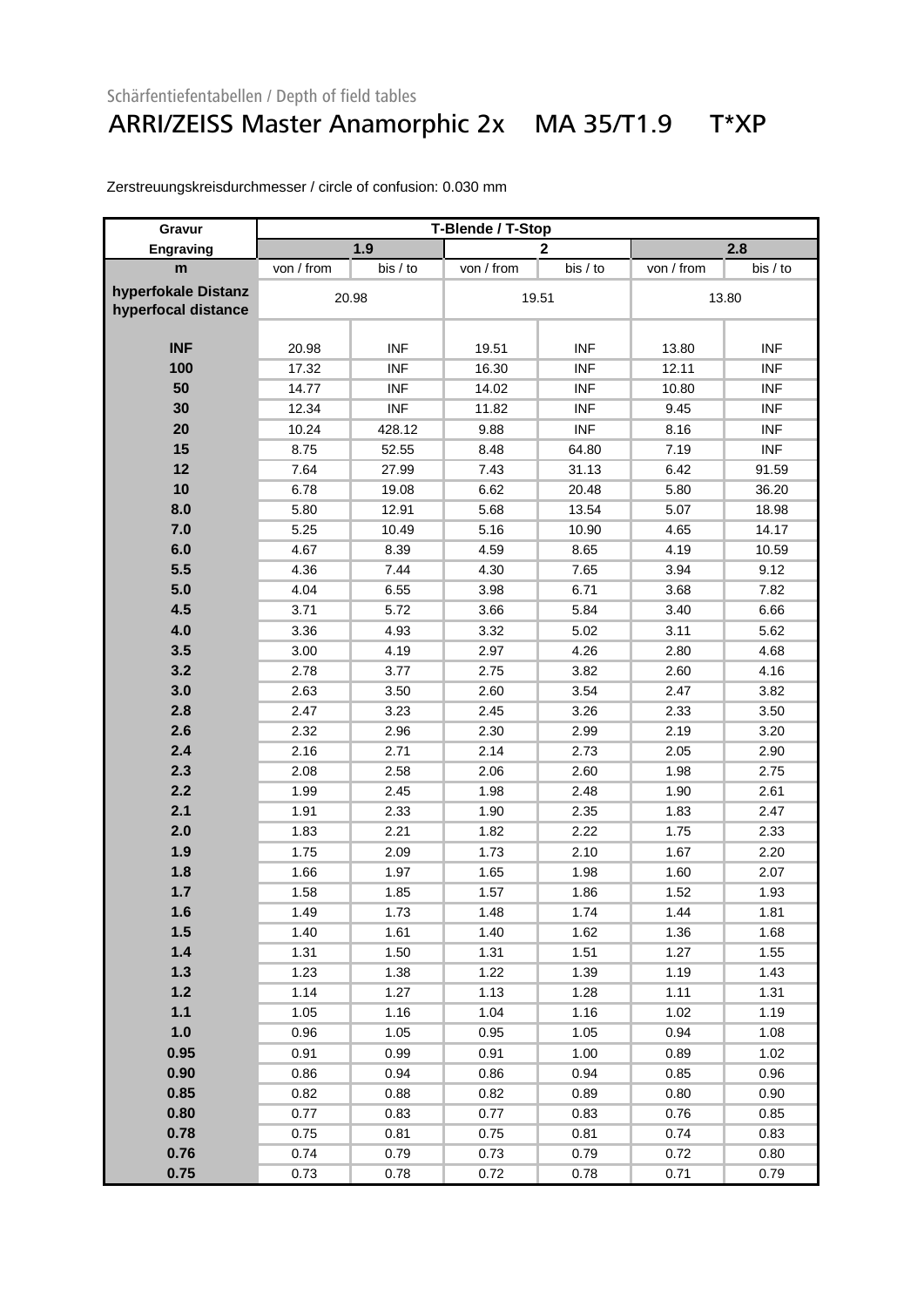### ARRI/ZEISS Master Anamorphic 2x MA 35/T1.9 T\*XP

| Gravur              | T-Blende / T-Stop |                         |            |            |            |            |
|---------------------|-------------------|-------------------------|------------|------------|------------|------------|
| Engraving           |                   | $\overline{\mathbf{4}}$ |            | 5.6        |            | 8          |
| m                   | von / from        | bis / to                | von / from | bis / to   | von / from | bis / to   |
| hyperfokale Distanz | 9.77              |                         |            |            | 4.90       |            |
| hyperfocal distance |                   |                         | 6.92       |            |            |            |
|                     |                   |                         |            |            |            |            |
| <b>INF</b>          | 9.77              | <b>INF</b>              | 6.92       | <b>INF</b> | 4.90       | <b>INF</b> |
| 100                 | 8.88              | <b>INF</b>              | 6.44       | <b>INF</b> | 4.64       | <b>INF</b> |
| 50                  | 8.15              | <b>INF</b>              | 6.06       | <b>INF</b> | 4.44       | <b>INF</b> |
| 30                  | 7.36              | <b>INF</b>              | 5.61       | <b>INF</b> | 4.19       | <b>INF</b> |
| 20                  | 6.56              | <b>INF</b>              | 5.13       | <b>INF</b> | 3.92       | <b>INF</b> |
| 15                  | 5.91              | <b>INF</b>              | 4.73       | <b>INF</b> | 3.68       | <b>INF</b> |
| 12                  | 5.38              | <b>INF</b>              | 4.38       | <b>INF</b> | 3.47       | <b>INF</b> |
| 10                  | 4.94              | <b>INF</b>              | 4.09       | <b>INF</b> | 3.28       | <b>INF</b> |
| 8.0                 | 4.40              | 43.98                   | 3.71       | <b>INF</b> | 3.04       | <b>INF</b> |
| 7.0                 | 4.08              | 24.59                   | 3.48       | <b>INF</b> | 2.88       | <b>INF</b> |
| 6.0                 | 3.72              | 15.49                   | 3.22       | 44.92      | 2.70       | <b>INF</b> |
| 5.5                 | 3.52              | 12.54                   | 3.07       | 26.67      | 2.59       | <b>INF</b> |
| 5.0                 | 3.31              | 10.20                   | 2.91       | 17.93      | 2.48       | <b>INF</b> |
| 4.5                 | 3.09              | 8.31                    | 2.73       | 12.80      | 2.35       | 54.34      |
| 4.0                 | 2.84              | 6.75                    | 2.54       | 9.43       | 2.20       | 21.56      |
| 3.5                 | 2.58              | 5.43                    | 2.33       | 7.05       | 2.05       | 12.14      |
| 3.2                 | 2.42              | 4.74                    | 2.19       | 5.92       | 1.94       | 9.15       |
| 3.0                 | 2.30              | 4.31                    | 2.10       | 5.27       | 1.86       | 7.67       |
| 2.8                 | 2.18              | 3.91                    | 2.00       | 4.68       | 1.79       | 6.48       |
| 2.6                 | 2.06              | 3.53                    | 1.89       | 4.14       | 1.70       | 5.50       |
| 2.4                 | 1.93              | 3.17                    | 1.79       | 3.66       | 1.62       | 4.67       |
| 2.3                 | 1.87              | 3.00                    | 1.73       | 3.43       | 1.57       | 4.30       |
| 2.2                 | 1.80              | 2.83                    | 1.67       | 3.21       | 1.52       | 3.96       |
| 2.1                 | 1.73              | 2.67                    | 1.62       | 3.00       | 1.48       | 3.65       |
| 2.0                 | 1.66              | 2.51                    | 1.56       | 2.80       | 1.43       | 3.35       |
| 1.9                 | 1.60              | 2.35                    | 1.50       | 2.61       | 1.37       | 3.08       |
| 1.8                 | 1.52              | 2.20                    | 1.43       | 2.42       | 1.32       | 2.82       |
| 1.7                 | 1.45              | 2.05                    | 1.37       | 2.24       | 1.27       | 2.58       |
| 1.6                 | 1.38              | 1.91                    | 1.30       | 2.07       | 1.21       | 2.36       |
| 1.5                 | 1.30              | 1.77                    | 1.24       | 1.91       | 1.15       | 2.15       |
| 1.4                 | 1.23              | 1.63                    | 1.17       | 1.75       | 1.09       | 1.95       |
| 1.3                 | 1.15              | 1.49                    | 1.10       | 1.59       | 1.03       | 1.76       |
| $1.2$               | 1.07              | 1.36                    | 1.03       | 1.44       | 0.97       | 1.58       |
| $1.1$               | 0.99              | 1.24                    | 0.95       | 1.30       | 0.90       | 1.41       |
| 1.0                 | 0.91              | 1.11                    | 0.88       | 1.16       | 0.84       | 1.25       |
| 0.95                | 0.87              | 1.05                    | 0.84       | 1.10       | 0.80       | 1.17       |
| 0.90                | 0.83              | 0.99                    | 0.80       | 1.03       | 0.76       | 1.09       |
| 0.85                | 0.78              | 0.93                    | 0.76       | 0.96       | 0.73       | 1.02       |
| 0.80                | 0.74              | 0.87                    | 0.72       | 0.90       | 0.69       | 0.95       |
| 0.78                | 0.73              | 0.85                    | 0.70       | 0.88       | 0.68       | 0.92       |
| 0.76                | 0.71              | 0.82                    | 0.69       | 0.85       | 0.66       | 0.89       |
| 0.75                | 0.70              | 0.81                    | 0.68       | 0.84       | 0.65       | 0.88       |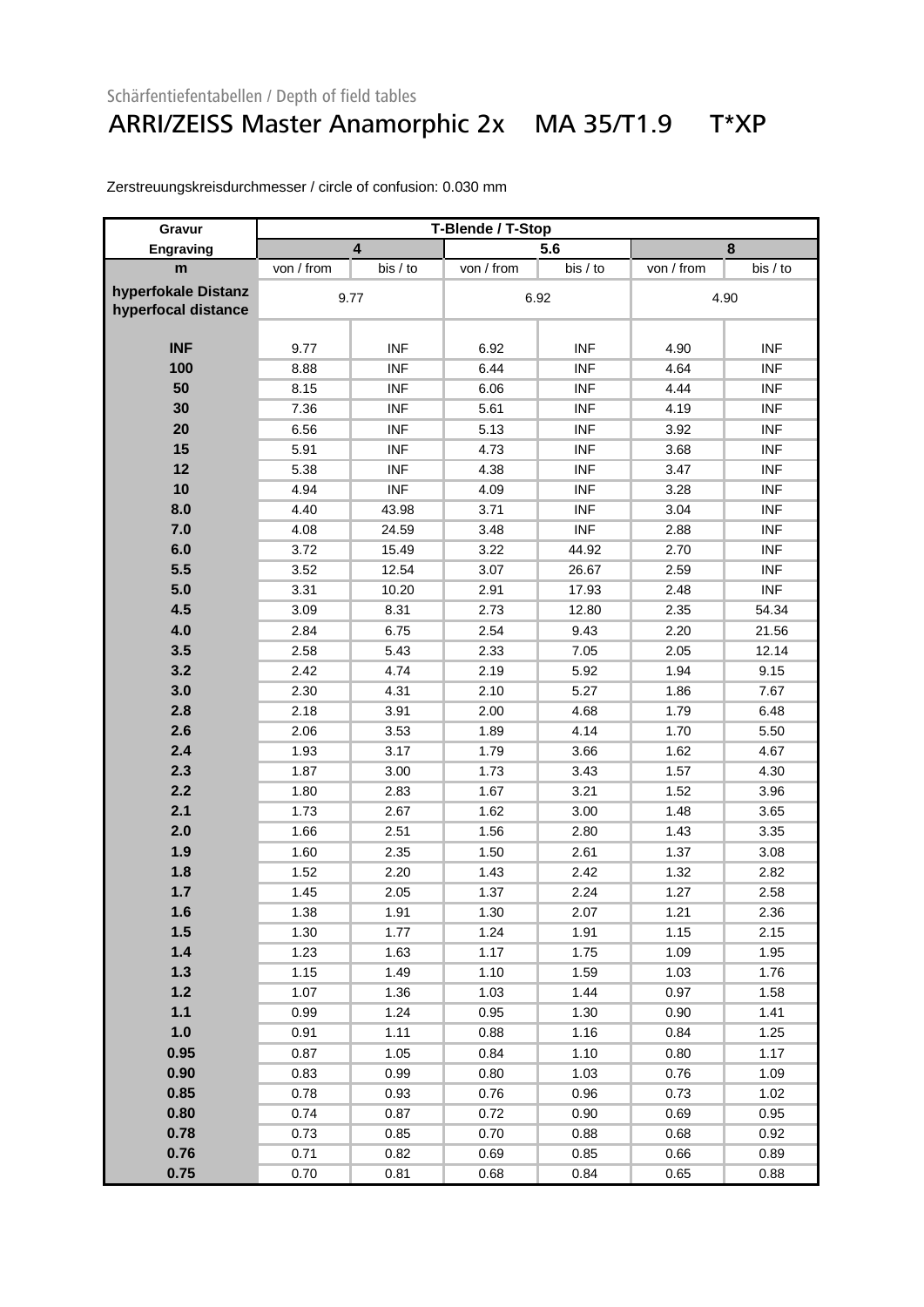#### ARRI/ZEISS Master Anamorphic 2x MA 35/T1.9 T\*XP

| Gravur              |            | T-Blende / T-Stop |            |            |            |            |  |
|---------------------|------------|-------------------|------------|------------|------------|------------|--|
| Engraving           |            | 11                |            | 16         |            | 22         |  |
| m                   | von / from | bis / to          | von / from | bis / to   | von / from | bis / to   |  |
| hyperfokale Distanz | 3.48       |                   |            |            | 1.76       |            |  |
| hyperfocal distance |            |                   | 2.47       |            |            |            |  |
|                     |            |                   |            |            |            |            |  |
| <b>INF</b>          | 3.48       | <b>INF</b>        | 2.47       | <b>INF</b> | 1.76       | <b>INF</b> |  |
| 100                 | 3.33       | <b>INF</b>        | 2.38       | <b>INF</b> | 1.69       | <b>INF</b> |  |
| 50                  | 3.22       | <b>INF</b>        | 2.32       | <b>INF</b> | 1.67       | <b>INF</b> |  |
| 30                  | 3.09       | <b>INF</b>        | 2.25       | <b>INF</b> | 1.63       | <b>INF</b> |  |
| 20                  | 2.94       | <b>INF</b>        | 2.17       | <b>INF</b> | 1.59       | <b>INF</b> |  |
| 15                  | 2.81       | <b>INF</b>        | 2.10       | <b>INF</b> | 1.55       | <b>INF</b> |  |
| 12                  | 2.68       | <b>INF</b>        | 2.03       | <b>INF</b> | 1.51       | <b>INF</b> |  |
| 10                  | 2.57       | <b>INF</b>        | 1.96       | <b>INF</b> | 1.47       | <b>INF</b> |  |
| 8.0                 | 2.41       | <b>INF</b>        | 1.87       | <b>INF</b> | 1.42       | <b>INF</b> |  |
| 7.0                 | 2.32       | <b>INF</b>        | 1.81       | <b>INF</b> | 1.39       | <b>INF</b> |  |
| 6.0                 | 2.20       | <b>INF</b>        | 1.74       | <b>INF</b> | 1.34       | <b>INF</b> |  |
| 5.5                 | 2.13       | <b>INF</b>        | 1.70       | <b>INF</b> | 1.32       | <b>INF</b> |  |
| 5.0                 | 2.05       | <b>INF</b>        | 1.65       | <b>INF</b> | 1.29       | <b>INF</b> |  |
| 4.5                 | 1.96       | <b>INF</b>        | 1.59       | <b>INF</b> | 1.25       | <b>INF</b> |  |
| 4.0                 | 1.86       | <b>INF</b>        | 1.52       | <b>INF</b> | 1.21       | <b>INF</b> |  |
| 3.5                 | 1.74       | <b>INF</b>        | 1.44       | <b>INF</b> | 1.16       | <b>INF</b> |  |
| 3.2                 | 1.67       | 39.73             | 1.39       | <b>INF</b> | 1.13       | <b>INF</b> |  |
| 3.0                 | 1.61       | 21.64             | 1.35       | <b>INF</b> | 1.10       | <b>INF</b> |  |
| 2.8                 | 1.55       | 14.23             | 1.31       | <b>INF</b> | 1.07       | <b>INF</b> |  |
| 2.6                 | 1.49       | 10.20             | 1.27       | <b>INF</b> | 1.04       | <b>INF</b> |  |
| 2.4                 | 1.42       | 7.67              | 1.22       | 84.59      | 1.01       | <b>INF</b> |  |
| 2.3                 | 1.39       | 6.73              | 1.19       | 33.12      | 0.99       | <b>INF</b> |  |
| 2.2                 | 1.35       | 5.93              | 1.16       | 19.90      | 0.97       | <b>INF</b> |  |
| 2.1                 | 1.31       | 5.25              | 1.14       | 13.85      | 0.96       | <b>INF</b> |  |
| 2.0                 | 1.27       | 4.66              | 1.11       | 10.38      | 0.93       | <b>INF</b> |  |
| 1.9                 | 1.23       | 4.15              | 1.08       | 8.13       | 0.91       | <b>INF</b> |  |
| 1.8                 | 1.19       | 3.69              | 1.04       | 6.55       | 0.89       | <b>INF</b> |  |
| 1.7                 | 1.15       | 3.29              | 1.01       | 5.38       | 0.86       | 52.12      |  |
| 1.6                 | 1.10       | 2.93              | 0.97       | 4.48       | 0.84       | 17.64      |  |
| 1.5                 | 1.05       | 2.61              | 0.94       | 3.77       | 0.81       | 10.08      |  |
| 1.4                 | 1.00       | 2.32              | 0.90       | 3.19       | 0.78       | 6.77       |  |
| 1.3                 | 0.95       | 2.06              | 0.86       | 2.71       | 0.75       | 4.91       |  |
| $1.2$               | 0.90       | 1.81              | 0.81       | 2.30       | 0.72       | 3.71       |  |
| $1.1$               | 0.84       | 1.59              | 0.77       | 1.96       | 0.68       | 2.89       |  |
| 1.0                 | 0.78       | 1.39              | 0.72       | 1.66       | 0.64       | 2.28       |  |
| 0.95                | 0.75       | 1.29              | 0.69       | 1.52       | 0.62       | 2.03       |  |
| 0.90                | 0.72       | 1.20              | 0.66       | 1.40       | 0.60       | 1.81       |  |
| 0.85                | 0.69       | 1.11              | 0.64       | 1.28       | 0.58       | 1.62       |  |
| 0.80                | 0.66       | 1.03              | 0.61       | 1.17       | 0.55       | 1.44       |  |
| 0.78                | 0.64       | 1.00              | 0.60       | 1.12       | 0.54       | 1.38       |  |
| 0.76                | 0.63       | 0.96              | 0.59       | 1.08       | 0.54       | 1.31       |  |
| 0.75                | 0.62       | 0.95              | 0.58       | 1.06       | 0.53       | 1.28       |  |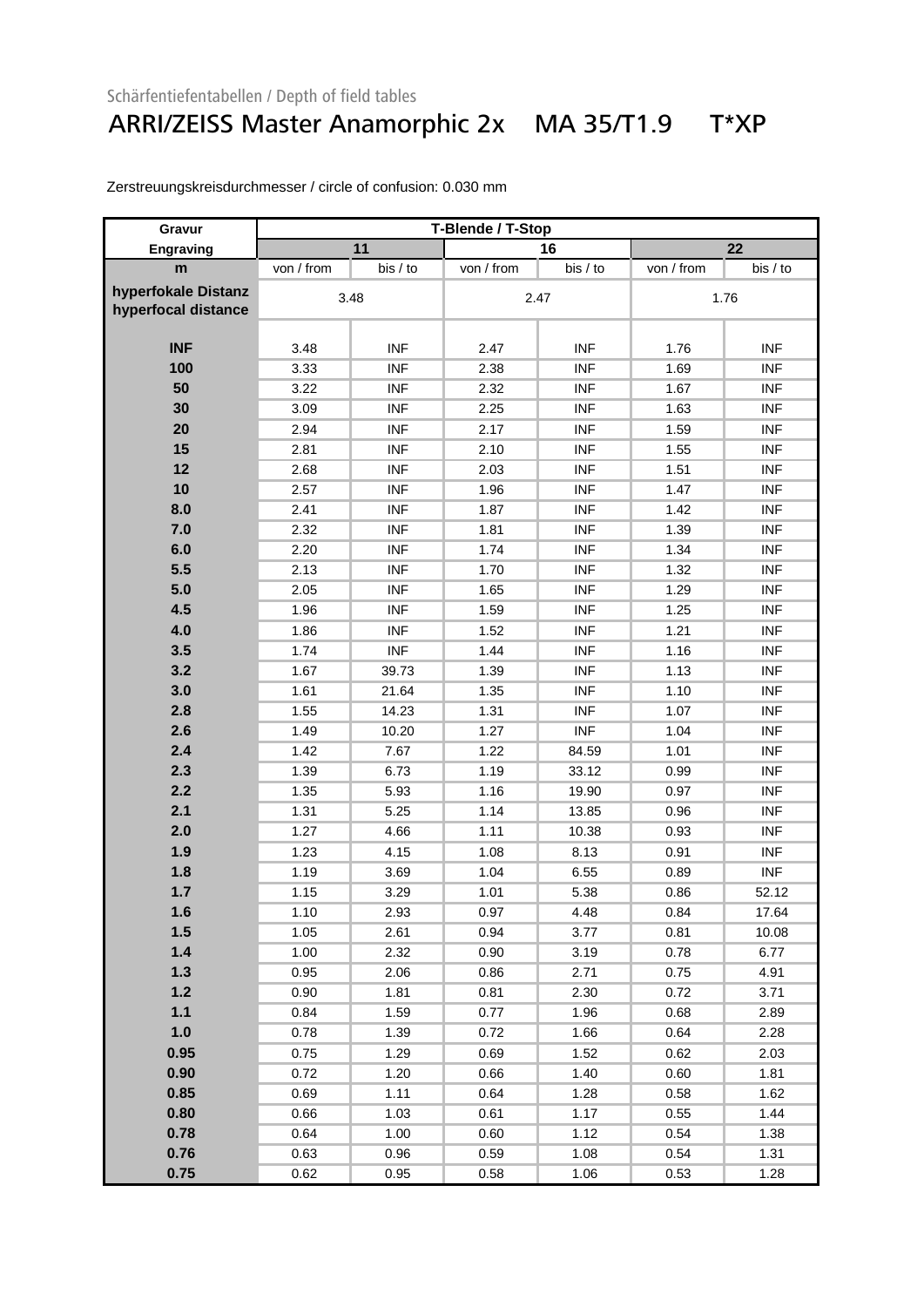### ARRI/ZEISS Master Anamorphic 2x MA 40/T1.9 T\*XP

| Gravur                                     | T-Blende / T-Stop |            |            |              |            |            |  |
|--------------------------------------------|-------------------|------------|------------|--------------|------------|------------|--|
| Engraving                                  |                   | 1.9        |            | $\mathbf{2}$ |            | 2.8        |  |
| m                                          | von / from        | bis / to   | von / from | bis / to     | von / from | bis / to   |  |
| hyperfokale Distanz<br>hyperfocal distance | 27.26             |            |            | 25.39        |            | 17.96      |  |
|                                            |                   |            |            |              |            |            |  |
| <b>INF</b>                                 | 27.26             | <b>INF</b> | 25.39      | <b>INF</b>   | 17.96      | <b>INF</b> |  |
| 100                                        | 21.40             | <b>INF</b> | 20.23      | <b>INF</b>   | 15.20      | <b>INF</b> |  |
| 50                                         | 17.63             | <b>INF</b> | 16.83      | <b>INF</b>   | 13.20      | <b>INF</b> |  |
| 30                                         | 14.28             | <b>INF</b> | 13.75      | <b>INF</b>   | 11.23      | <b>INF</b> |  |
| 20                                         | 11.54             | 75.02      | 11.19      | 94.10        | 9.46       | <b>INF</b> |  |
| 15                                         | 9.68              | 33.31      | 9.43       | 36.60        | 8.18       | 90.72      |  |
| 12                                         | 8.34              | 21.41      | 8.15       | 22.72        | 7.20       | 36.07      |  |
| 10                                         | 7.32              | 15.77      | 7.18       | 16.47        | 6.43       | 22.51      |  |
| 8.0                                        | 6.19              | 11.31      | 6.09       | 11.66        | 5.54       | 14.39      |  |
| 7.0                                        | 5.57              | 9.41       | 5.49       | 9.65         | 5.04       | 11.44      |  |
| 6.0                                        | 4.92              | 7.68       | 4.86       | 7.84         | 4.50       | 8.99       |  |
| 5.0                                        | 4.23              | 6.11       | 4.18       | 6.22         | 3.92       | 6.91       |  |
| 4.5                                        | 3.87              | 5.38       | 3.83       | 5.46         | 3.60       | 5.99       |  |
| 4.0                                        | 3.49              | 4.68       | 3.46       | 4.74         | 3.28       | 5.13       |  |
| 3.5                                        | 3.11              | 4.01       | 3.08       | 4.05         | 2.93       | 4.34       |  |
| 3.0                                        | 2.71              | 3.37       | 2.69       | 3.40         | 2.58       | 3.59       |  |
| 2.8                                        | 2.54              | 3.12       | 2.53       | 3.14         | 2.43       | 3.31       |  |
| 2.6                                        | 2.38              | 2.87       | 2.36       | 2.89         | 2.28       | 3.03       |  |
| 2.4                                        | 2.21              | 2.63       | 2.20       | 2.65         | 2.12       | 2.76       |  |
| 2.2                                        | 2.04              | 2.39       | 2.03       | 2.41         | 1.96       | 2.50       |  |
| 2.0                                        | 1.87              | 2.16       | 1.86       | 2.17         | 1.80       | 2.25       |  |
| 1.9                                        | 1.78              | 2.04       | 1.77       | 2.05         | 1.72       | 2.12       |  |
| 1.8                                        | 1.69              | 1.92       | 1.68       | 1.93         | 1.64       | 2.00       |  |
| 1.7                                        | 1.60              | 1.81       | 1.60       | 1.82         | 1.56       | 1.87       |  |
| 1.6                                        | 1.51              | 1.70       | 1.51       | 1.71         | 1.47       | 1.75       |  |
| 1.5                                        | 1.42              | 1.59       | 1.42       | 1.59         | 1.39       | 1.63       |  |
| 1.4                                        | 1.33              | 1.47       | 1.33       | 1.48         | 1.30       | 1.52       |  |
| 1.3                                        | 1.24              | 1.36       | 1.24       | 1.37         | 1.22       | 1.40       |  |
| $1.2$                                      | 1.15              | 1.25       | 1.15       | 1.26         | 1.13       | 1.28       |  |
| 1.1                                        | 1.06              | 1.15       | 1.06       | 1.15         | 1.04       | 1.17       |  |
| 1.0                                        | 0.97              | 1.04       | 0.96       | 1.04         | 0.95       | 1.06       |  |
| 1.0                                        | 0.92              | 0.98       | 0.92       | 0.99         | 0.90       | 1.00       |  |
| 0.90                                       | 0.87              | 0.93       | 0.87       | 0.93         | 0.86       | 0.95       |  |
| 0.85                                       | 0.83              | 0.88       | 0.82       | 0.88         | 0.81       | 0.89       |  |
| 0.80                                       | 0.78              | 0.82       | 0.78       | 0.83         | 0.77       | 0.84       |  |
| 0.78                                       | 0.76              | 0.80       | 0.76       | 0.80         | 0.75       | 0.81       |  |
| 0.76                                       | 0.74              | 0.78       | 0.74       | 0.78         | 0.73       | 0.79       |  |
| 0.74                                       | 0.72              | 0.76       | 0.72       | 0.76         | 0.71       | 0.77       |  |
| 0.72                                       | 0.70              | 0.74       | 0.70       | 0.74         | 0.69       | 0.75       |  |
| 0.70                                       | 0.68              | 0.72       | 0.68       | 0.72         | 0.68       | 0.73       |  |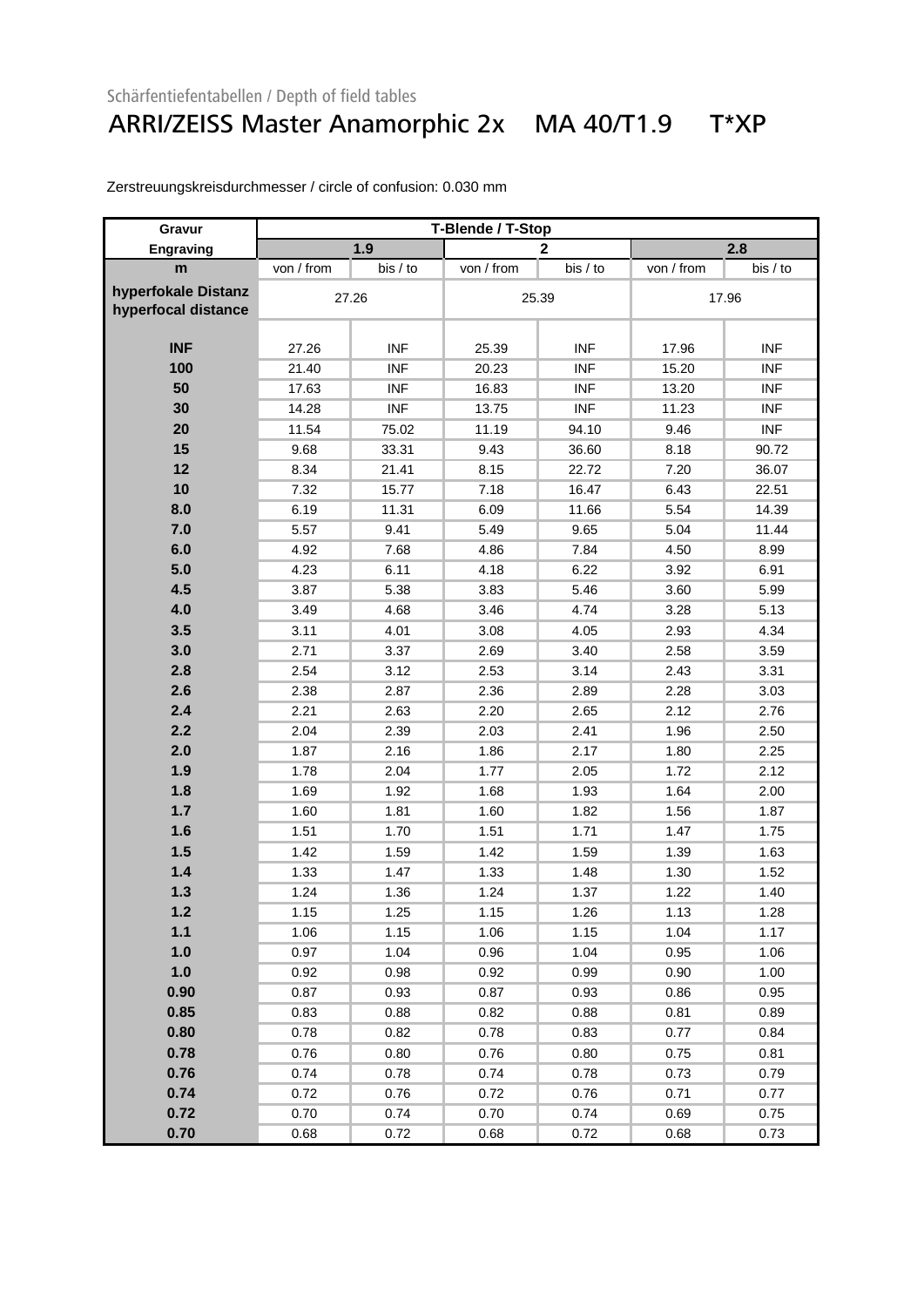#### ARRI/ZEISS Master Anamorphic 2x MA 40/T1.9 T\*XP

| Gravur                                     |            |                         | T-Blende / T-Stop |            |            |            |
|--------------------------------------------|------------|-------------------------|-------------------|------------|------------|------------|
| Engraving                                  |            | $\overline{\mathbf{4}}$ |                   | 5.6        |            | 8          |
| m                                          | von / from | bis / to                | von / from        | bis / to   | von / from | bis / to   |
| hyperfokale Distanz<br>hyperfocal distance |            | 12.71                   |                   | 9.00       | 6.38       |            |
| <b>INF</b>                                 | 12.71      | <b>INF</b>              | 9.00              | <b>INF</b> | 6.38       | <b>INF</b> |
| 100                                        | 11.25      | <b>INF</b>              | 8.23              | <b>INF</b> | 5.96       | <b>INF</b> |
| 50                                         | 10.12      | <b>INF</b>              | 7.61              | <b>INF</b> | 5.63       | <b>INF</b> |
| 30                                         | 8.92       | <b>INF</b>              | 6.91              | <b>INF</b> | 5.24       | <b>INF</b> |
| 20                                         | 7.77       | <b>INF</b>              | 6.20              | <b>INF</b> | 4.82       | <b>INF</b> |
| 15                                         | 6.88       | <b>INF</b>              | 5.62              | <b>INF</b> | 4.46       | <b>INF</b> |
| 12                                         | 6.17       | 213.05                  | 5.14              | <b>INF</b> | 4.16       | <b>INF</b> |
| 10                                         | 5.60       | 46.70                   | 4.74              | <b>INF</b> | 3.89       | <b>INF</b> |
| 8.0                                        | 4.91       | 21.51                   | 4.24              | 71.57      | 3.55       | <b>INF</b> |
| 7.0                                        | 4.52       | 15.53                   | 3.94              | 31.34      | 3.34       | <b>INF</b> |
| 6.0                                        | 4.08       | 11.33                   | 3.60              | 17.91      | 3.09       | 100.87     |
| 5.0                                        | 3.59       | 8.22                    | 3.22              | 11.20      | 2.81       | 23.01      |
| 4.5                                        | 3.33       | 6.94                    | 3.01              | 8.96       | 2.64       | 15.19      |
| 4.0                                        | 3.05       | 5.82                    | 2.77              | 7.17       | 2.46       | 10.66      |
| 3.5                                        | 2.75       | 4.81                    | 2.53              | 5.70       | 2.26       | 7.71       |
| 3.0                                        | 2.43       | 3.91                    | 2.26              | 4.48       | 2.05       | 5.63       |
| 2.8                                        | 2.30       | 3.58                    | 2.14              | 4.05       | 1.95       | 4.96       |
| 2.6                                        | 2.16       | 3.26                    | 2.02              | 3.64       | 1.85       | 4.36       |
| 2.4                                        | 2.02       | 2.95                    | 1.90              | 3.26       | 1.75       | 3.82       |
| 2.2                                        | 1.88       | 2.65                    | 1.77              | 2.90       | 1.64       | 3.34       |
| 2.0                                        | 1.73       | 2.37                    | 1.64              | 2.56       | 1.53       | 2.90       |
| 1.9                                        | 1.66       | 2.23                    | 1.57              | 2.40       | 1.47       | 2.69       |
| 1.8                                        | 1.58       | 2.09                    | 1.51              | 2.24       | 1.41       | 2.49       |
| 1.7                                        | 1.50       | 1.96                    | 1.43              | 2.09       | 1.35       | 2.30       |
| 1.6                                        | 1.43       | 1.83                    | 1.36              | 1.94       | 1.28       | 2.12       |
| 1.5                                        | 1.35       | 1.70                    | 1.29              | 1.79       | 1.22       | 1.95       |
| 1.4                                        | 1.26       | 1.57                    | 1.22              | 1.65       | 1.15       | 1.78       |
| 1.3                                        | 1.18       | 1.44                    | 1.14              | 1.51       | 1.08       | 1.62       |
| 1.2                                        | 1.10       | 1.32                    | 1.06              | 1.38       | 1.01       | 1.47       |
| $1.1$                                      | 1.02       | 1.20                    | 0.98              | 1.25       | 0.94       | 1.32       |
| 1.0                                        | 0.93       | 1.08                    | 0.90              | 1.12       | 0.87       | 1.18       |
| 1.0                                        | 0.89       | 1.02                    | 0.86              | 1.06       | 0.83       | 1.11       |
| 0.90                                       | 0.84       | 0.97                    | 0.82              | 1.00       | 0.79       | 1.04       |
| 0.85                                       | 0.80       | 0.91                    | 0.78              | 0.93       | 0.75       | 0.98       |
| 0.80                                       | 0.76       | 0.85                    | 0.74              | 0.87       | 0.71       | 0.91       |
| 0.78                                       | 0.74       | 0.83                    | 0.72              | 0.85       | 0.70       | 0.88       |
| 0.76                                       | 0.72       | 0.81                    | 0.70              | 0.83       | 0.68       | 0.86       |
| 0.74                                       | 0.70       | 0.78                    | 0.69              | 0.80       | 0.67       | 0.83       |
| 0.72                                       | 0.68       | 0.76                    | 0.67              | 0.78       | 0.65       | 0.81       |
| 0.70                                       | 0.67       | 0.74                    | 0.65              | 0.76       | 0.63       | 0.78       |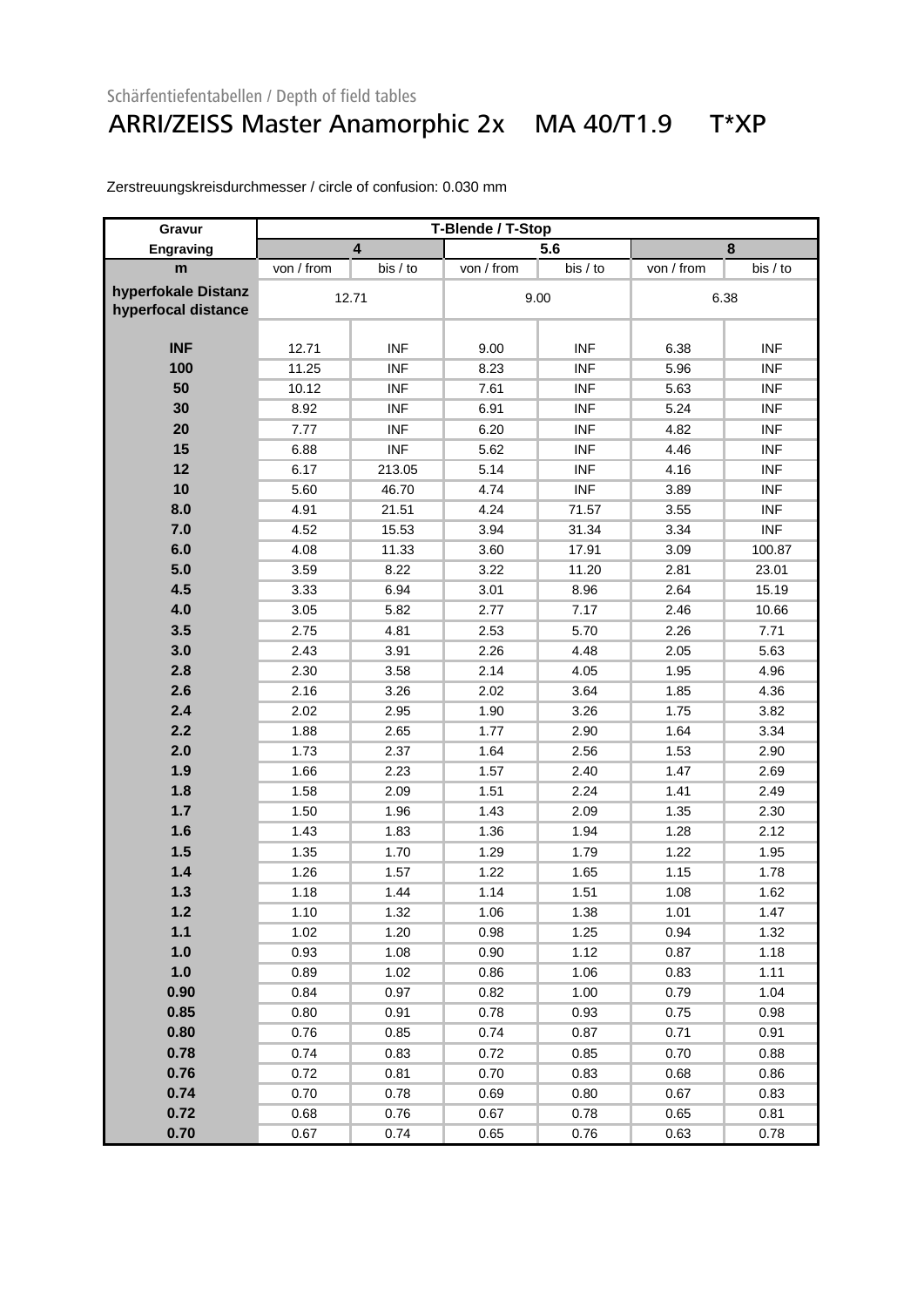#### ARRI/ZEISS Master Anamorphic 2x MA 40/T1.9 T\*XP

| Gravur              | T-Blende / T-Stop |            |            |            |            |            |  |
|---------------------|-------------------|------------|------------|------------|------------|------------|--|
| Engraving           |                   | 11         |            | 16         |            | 22         |  |
| m                   | von / from        | bis / to   | von / from | bis / to   | von / from | bis / to   |  |
| hyperfokale Distanz |                   | 4.52       |            |            |            | 2.28       |  |
| hyperfocal distance |                   |            | 3.21       |            |            |            |  |
|                     |                   |            |            |            |            |            |  |
| <b>INF</b>          | 4.52              | <b>INF</b> | 3.21       | <b>INF</b> | 2.28       | <b>INF</b> |  |
| 100                 | 4.29              | <b>INF</b> | 3.07       | <b>INF</b> | 2.19       | <b>INF</b> |  |
| 50                  | 4.12              | <b>INF</b> | 2.98       | <b>INF</b> | 2.15       | <b>INF</b> |  |
| 30                  | 3.90              | <b>INF</b> | 2.87       | <b>INF</b> | 2.09       | <b>INF</b> |  |
| 20                  | 3.67              | <b>INF</b> | 2.74       | <b>INF</b> | 2.02       | <b>INF</b> |  |
| 15                  | 3.46              | <b>INF</b> | 2.62       | <b>INF</b> | 1.95       | <b>INF</b> |  |
| 12                  | 3.27              | <b>INF</b> | 2.51       | <b>INF</b> | 1.89       | <b>INF</b> |  |
| 10                  | 3.10              | <b>INF</b> | 2.41       | <b>INF</b> | 1.84       | <b>INF</b> |  |
| 8.0                 | 2.88              | <b>INF</b> | 2.28       | <b>INF</b> | 1.76       | <b>INF</b> |  |
| 7.0                 | 2.74              | <b>INF</b> | 2.19       | <b>INF</b> | 1.71       | <b>INF</b> |  |
| 6.0                 | 2.58              | <b>INF</b> | 2.08       | <b>INF</b> | 1.64       | <b>INF</b> |  |
| 5.0                 | 2.37              | <b>INF</b> | 1.95       | <b>INF</b> | 1.56       | <b>INF</b> |  |
| 4.5                 | 2.26              | 965.79     | 1.87       | <b>INF</b> | 1.51       | <b>INF</b> |  |
| 4.0                 | 2.12              | 34.41      | 1.78       | <b>INF</b> | 1.45       | <b>INF</b> |  |
| 3.5                 | 1.98              | 15.36      | 1.67       | <b>INF</b> | 1.38       | <b>INF</b> |  |
| 3.0                 | 1.81              | 8.84       | 1.55       | 45.60      | 1.29       | <b>INF</b> |  |
| 2.8                 | 1.73              | 7.29       | 1.50       | 21.72      | 1.26       | <b>INF</b> |  |
| 2.6                 | 1.66              | 6.07       | 1.44       | 13.54      | 1.21       | <b>INF</b> |  |
| 2.4                 | 1.57              | 5.07       | 1.38       | 9.41       | 1.17       | <b>INF</b> |  |
| 2.2                 | 1.48              | 4.25       | 1.31       | 6.91       | 1.12       | 61.28      |  |
| 2.0                 | 1.39              | 3.56       | 1.24       | 5.24       | 1.07       | 15.98      |  |
| 1.9                 | 1.34              | 3.25       | 1.20       | 4.60       | 1.04       | 11.19      |  |
| 1.8                 | 1.29              | 2.96       | 1.16       | 4.05       | 1.01       | 8.39       |  |
| 1.7                 | 1.24              | 2.70       | 1.12       | 3.57       | 0.98       | 6.56       |  |
| 1.6                 | 1.19              | 2.46       | 1.07       | 3.15       | 0.94       | 5.27       |  |
| 1.5                 | 1.13              | 2.23       | 1.03       | 2.78       | 0.91       | 4.31       |  |
| 1.4                 | 1.07              | 2.01       | 0.98       | 2.45       | 0.87       | 3.56       |  |
| 1.3                 | 1.02              | 1.81       | 0.93       | 2.16       | 0.83       | 2.97       |  |
| 1.2                 | 0.95              | 1.62       | 0.88       | 1.89       | 0.79       | 2.49       |  |
| $1.1$               | 0.89              | 1.44       | 0.82       | 1.65       | 0.75       | 2.09       |  |
| 1.0                 | 0.82              | 1.27       | 0.77       | 1.44       | 0.70       | 1.75       |  |
| 1.0                 | 0.79              | 1.19       | 0.74       | 1.33       | 0.68       | 1.60       |  |
| 0.90                | 0.76              | 1.11       | 0.71       | 1.24       | 0.65       | 1.46       |  |
| 0.85                | 0.72              | 1.04       | 0.68       | 1.14       | 0.62       | 1.33       |  |
| 0.80                | 0.68              | 0.96       | 0.65       | 1.05       | 0.60       | 1.21       |  |
| 0.78                | 0.67              | 0.93       | 0.63       | 1.02       | 0.59       | 1.17       |  |
| 0.76                | 0.66              | 0.91       | 0.62       | 0.98       | 0.58       | 1.12       |  |
| 0.74                | 0.64              | 0.88       | 0.61       | 0.95       | 0.56       | 1.08       |  |
| 0.72                | 0.63              | 0.85       | 0.59       | 0.92       | 0.55       | 1.03       |  |
| 0.70                | 0.61              | 0.82       | 0.58       | 0.88       | 0.54       | 0.99       |  |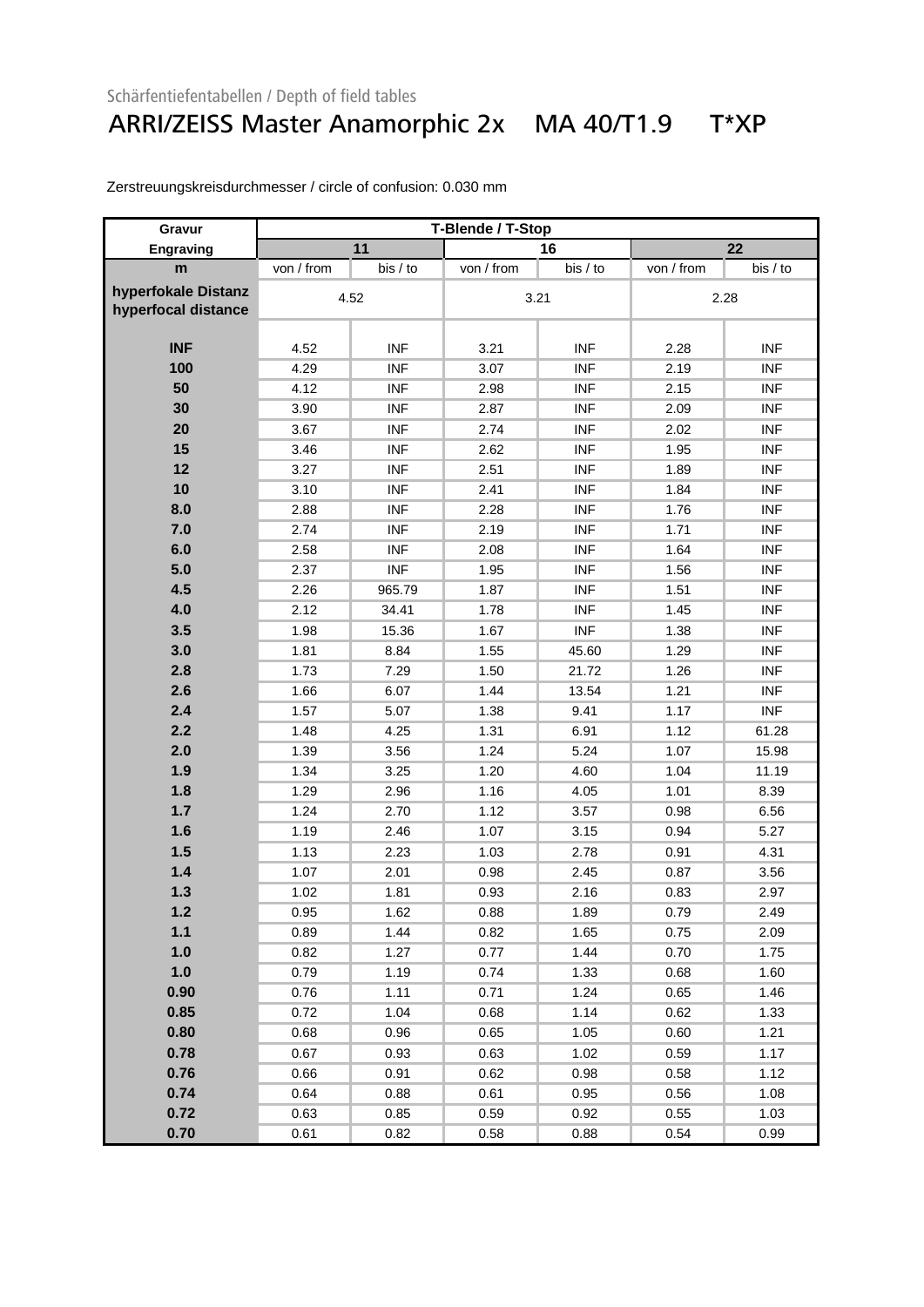#### ARRI/ZEISS Master Anamorphic 2x MA 50/T1.9 T\*XP

| Gravur                                     | T-Blende / T-Stop |            |            |              |            |            |
|--------------------------------------------|-------------------|------------|------------|--------------|------------|------------|
| Engraving                                  |                   | 1.9        |            | $\mathbf{2}$ |            | 2.8        |
| m                                          | von / from        | bis / to   | von / from | bis / to     | von / from | bis / to   |
| hyperfokale Distanz<br>hyperfocal distance |                   | 41.70      |            | 38.81        | 27.46      |            |
| <b>INF</b>                                 | 41.70             | <b>INF</b> | 38.81      | <b>INF</b>   | 27.46      | <b>INF</b> |
| 100                                        | 29.41             | <b>INF</b> | 27.94      | <b>INF</b>   | 21.52      | <b>INF</b> |
| 50                                         | 22.73             | <b>INF</b> | 21.85      | <b>INF</b>   | 17.71      | <b>INF</b> |
| 30                                         | 17.45             | 106.83     | 16.92      | 132.00       | 14.34      | <b>INF</b> |
| 20                                         | 13.52             | 38.39      | 13.20      | 41.21        | 11.58      | 73.51      |
| 15                                         | 11.04             | 23.40      | 10.83      | 24.42        | 9.71       | 33.00      |
| 12                                         | 9.32              | 16.83      | 9.17       | 17.35        | 8.36       | 21.28      |
| 10                                         | 8.07              | 13.14      | 7.96       | 13.45        | 7.34       | 15.70      |
| 8.0                                        | 6.72              | 9.89       | 6.64       | 10.06        | 6.20       | 11.27      |
| 7.0                                        | 6.00              | 8.40       | 5.94       | 8.53         | 5.58       | 9.38       |
| 6.0                                        | 5.25              | 7.00       | 5.20       | 7.09         | 4.93       | 7.66       |
| 5.0                                        | 4.47              | 5.67       | 4.43       | 5.73         | 4.24       | 6.10       |
| 4.5                                        | 4.07              | 5.04       | 4.04       | 5.08         | 3.87       | 5.37       |
| 4.0                                        | 3.65              | 4.42       | 3.63       | 4.45         | 3.50       | 4.67       |
| 3.5                                        | 3.23              | 3.82       | 3.21       | 3.84         | 3.11       | 4.00       |
| 3.0                                        | 2.80              | 3.23       | 2.79       | 3.25         | 2.71       | 3.36       |
| 2.8                                        | 2.63              | 3.00       | 2.61       | 3.01         | 2.55       | 3.11       |
| 2.6                                        | 2.45              | 2.77       | 2.44       | 2.78         | 2.38       | 2.87       |
| 2.4                                        | 2.27              | 2.54       | 2.26       | 2.56         | 2.21       | 2.63       |
| 2.2                                        | 2.09              | 2.32       | 2.08       | 2.33         | 2.04       | 2.39       |
| 2.0                                        | 1.91              | 2.10       | 1.90       | 2.11         | 1.87       | 2.15       |
| 1.9                                        | 1.82              | 1.99       | 1.81       | 2.00         | 1.78       | 2.04       |
| 1.8                                        | 1.73              | 1.88       | 1.72       | 1.89         | 1.69       | 1.92       |
| 1.7                                        | 1.64              | 1.77       | 1.63       | 1.78         | 1.60       | 1.81       |
| 1.6                                        | 1.54              | 1.66       | 1.54       | 1.67         | 1.51       | 1.70       |
| 1.5                                        | 1.45              | 1.55       | 1.45       | 1.56         | 1.43       | 1.58       |
| 1.4                                        | 1.36              | 1.45       | 1.35       | 1.45         | 1.33       | 1.47       |
| 1.3                                        | 1.26              | 1.34       | 1.26       | 1.34         | 1.24       | 1.36       |
| $1.2$                                      | 1.17              | 1.23       | 1.17       | 1.24         | 1.15       | 1.25       |
| $1.1$                                      | 1.07              | 1.13       | 1.07       | 1.13         | 1.06       | 1.14       |
| 1.0                                        | 0.98              | 1.02       | 0.98       | 1.03         | 0.97       | 1.04       |
| 0.95                                       | 0.93              | 0.97       | 0.93       | 0.97         | 0.92       | 0.98       |
| 0.90                                       | 0.88              | 0.92       | 0.88       | 0.92         | 0.87       | 0.93       |
| 0.85                                       | 0.83              | 0.87       | 0.83       | 0.87         | 0.83       | 0.88       |
| 0.80                                       | 0.79              | 0.82       | 0.79       | 0.82         | 0.78       | 0.82       |
| 0.75                                       | 0.74              | 0.76       | 0.74       | 0.76         | 0.73       | 0.77       |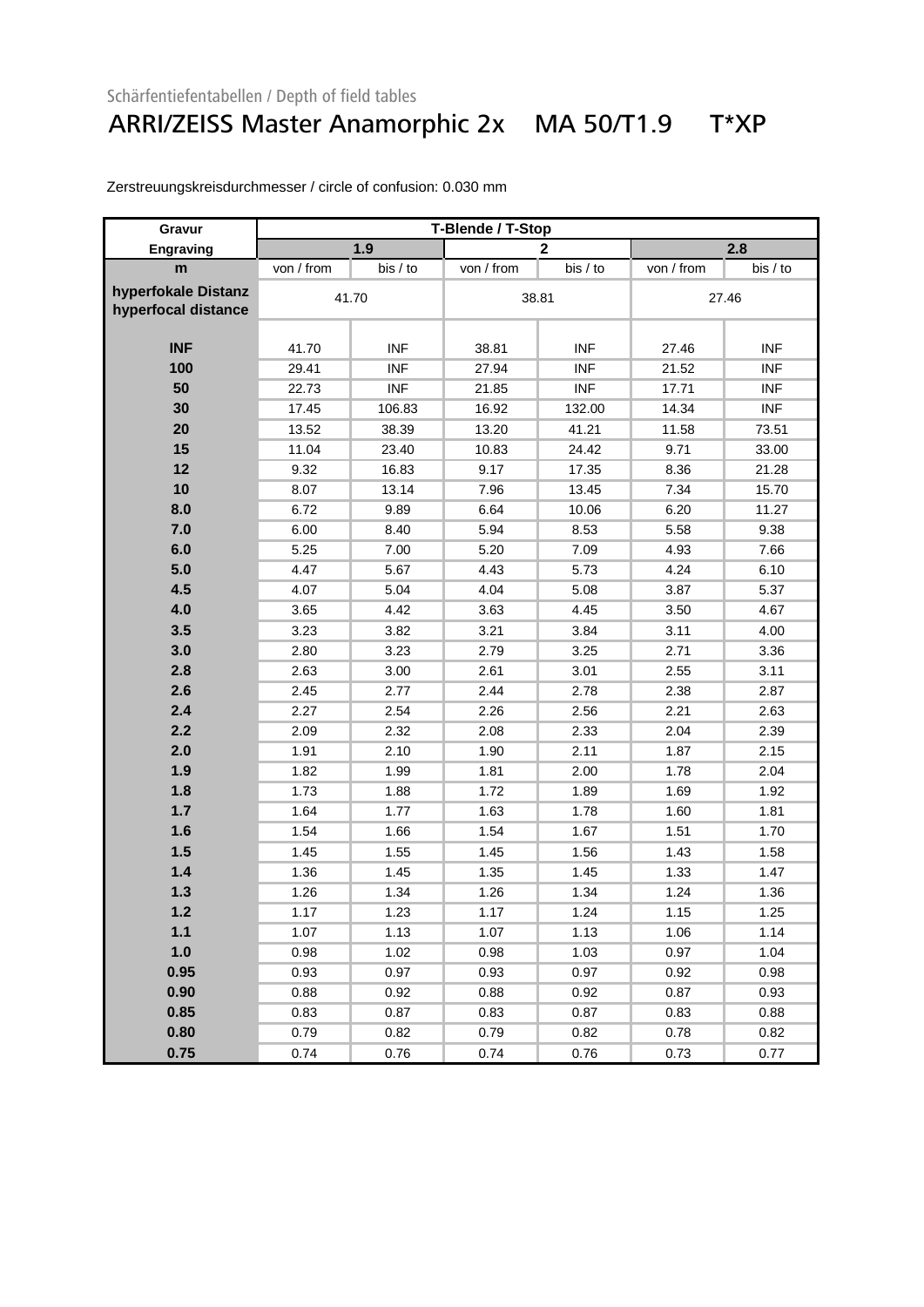#### ARRI/ZEISS Master Anamorphic 2x MA 50/T1.9 T\*XP

| Gravur                                     |            |                         | T-Blende / T-Stop |            |            |            |  |
|--------------------------------------------|------------|-------------------------|-------------------|------------|------------|------------|--|
| Engraving                                  |            | $\overline{\mathbf{4}}$ |                   | 5.6        |            | 8          |  |
| m                                          | von / from | bis / to                | von / from        | bis / to   | von / from | bis / to   |  |
| hyperfokale Distanz<br>hyperfocal distance |            | 19.43                   |                   | 13.75      |            | 9.74       |  |
| <b>INF</b>                                 | 19.43      | <b>INF</b>              | 13.75             | <b>INF</b> | 9.74       | <b>INF</b> |  |
| 100                                        | 16.24      | <b>INF</b>              | 12.06             | <b>INF</b> | 8.84       | <b>INF</b> |  |
| 50                                         | 13.98      | <b>INF</b>              | 10.76             | <b>INF</b> | 8.12       | <b>INF</b> |  |
| 30                                         | 11.79      | <b>INF</b>              | 9.42              | <b>INF</b> | 7.33       | <b>INF</b> |  |
| 20                                         | 9.86       | <b>INF</b>              | 8.14              | <b>INF</b> | 6.54       | <b>INF</b> |  |
| 15                                         | 8.47       | 65.63                   | 7.17              | <b>INF</b> | 5.90       | <b>INF</b> |  |
| 12                                         | 7.42       | 31.30                   | 6.41              | 93.79      | 5.37       | <b>INF</b> |  |
| 10                                         | 6.61       | 20.55                   | 5.79              | 36.51      | 4.93       | <b>INF</b> |  |
| 8.0                                        | 5.67       | 13.57                   | 5.06              | 19.06      | 4.39       | 44.56      |  |
| 7.0                                        | 5.15       | 10.91                   | 4.64              | 14.20      | 4.08       | 24.76      |  |
| 6.0                                        | 4.59       | 8.66                    | 4.18              | 10.61      | 3.72       | 15.55      |  |
| 5.0                                        | 3.98       | 6.72                    | 3.67              | 7.83       | 3.31       | 10.22      |  |
| 4.5                                        | 3.66       | 5.84                    | 3.40              | 6.66       | 3.08       | 8.32       |  |
| 4.0                                        | 3.32       | 5.02                    | 3.11              | 5.62       | 2.84       | 6.75       |  |
| 3.5                                        | 2.97       | 4.26                    | 2.80              | 4.68       | 2.58       | 5.44       |  |
| 3.0                                        | 2.60       | 3.54                    | 2.47              | 3.82       | 2.30       | 4.31       |  |
| 2.8                                        | 2.45       | 3.26                    | 2.33              | 3.50       | 2.18       | 3.91       |  |
| 2.6                                        | 2.30       | 2.99                    | 2.19              | 3.19       | 2.06       | 3.53       |  |
| 2.4                                        | 2.14       | 2.73                    | 2.05              | 2.90       | 1.93       | 3.17       |  |
| 2.2                                        | 1.98       | 2.48                    | 1.90              | 2.61       | 1.80       | 2.83       |  |
| 2.0                                        | 1.82       | 2.22                    | 1.75              | 2.33       | 1.67       | 2.50       |  |
| 1.9                                        | 1.73       | 2.10                    | 1.67              | 2.20       | 1.60       | 2.35       |  |
| 1.8                                        | 1.65       | 1.98                    | 1.60              | 2.06       | 1.53       | 2.20       |  |
| $1.7$                                      | 1.57       | 1.86                    | 1.52              | 1.93       | 1.45       | 2.05       |  |
| 1.6                                        | 1.48       | 1.74                    | 1.44              | 1.80       | 1.38       | 1.91       |  |
| 1.5                                        | 1.40       | 1.62                    | 1.36              | 1.68       | 1.31       | 1.76       |  |
| 1.4                                        | 1.31       | 1.51                    | 1.27              | 1.55       | 1.23       | 1.63       |  |
| 1.3                                        | 1.22       | 1.39                    | 1.19              | 1.43       | 1.15       | 1.49       |  |
| $1.2$                                      | 1.13       | 1.28                    | 1.11              | 1.31       | 1.07       | 1.36       |  |
| $1.1$                                      | 1.04       | 1.16                    | 1.02              | 1.19       | 0.99       | 1.23       |  |
| 1.0                                        | 0.95       | 1.05                    | 0.94              | 1.07       | 0.91       | 1.11       |  |
| 0.95                                       | 0.91       | 1.00                    | 0.89              | 1.02       | 0.87       | 1.05       |  |
| 0.90                                       | 0.86       | 0.94                    | 0.85              | 0.96       | 0.83       | 0.99       |  |
| 0.85                                       | 0.82       | 0.89                    | 0.80              | 0.90       | 0.79       | 0.93       |  |
| 0.80                                       | 0.77       | 0.83                    | 0.76              | 0.85       | 0.74       | 0.87       |  |
| 0.75                                       | 0.72       | 0.78                    | 0.71              | 0.79       | 0.70       | 0.81       |  |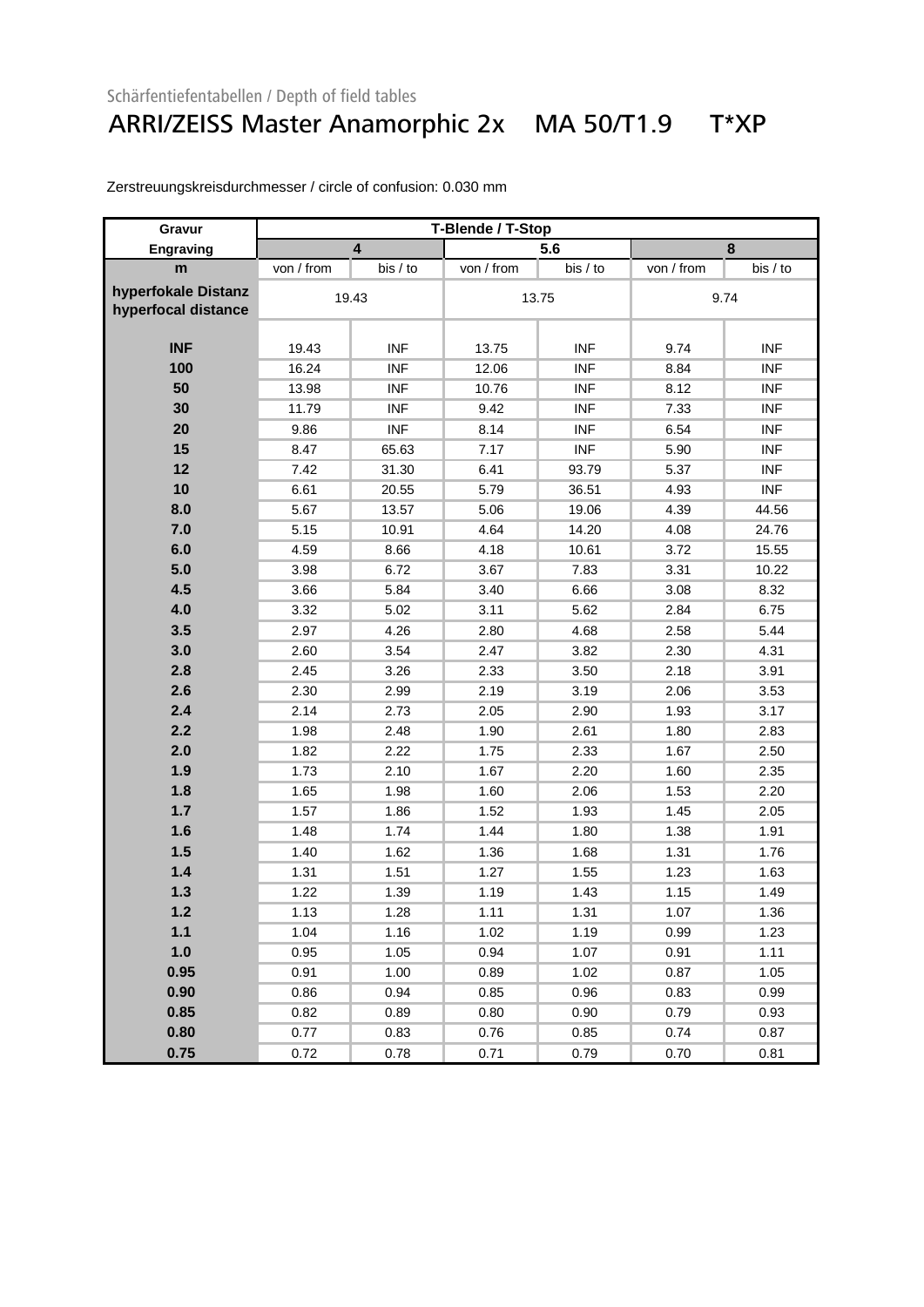### ARRI/ZEISS Master Anamorphic 2x MA 50/T1.9 T\*XP

| Gravur                                     |            |            | T-Blende / T-Stop |            |            |            |  |
|--------------------------------------------|------------|------------|-------------------|------------|------------|------------|--|
| Engraving                                  |            | 11         |                   | 16         |            | 22         |  |
| m                                          | von / from | bis / to   | von / from        | bis / to   | von / from | bis / to   |  |
| hyperfokale Distanz<br>hyperfocal distance | 6.90       |            |                   | 4.90       |            | 3.48       |  |
| <b>INF</b>                                 | 6.90       | <b>INF</b> | 4.90              | <b>INF</b> | 3.48       | <b>INF</b> |  |
| 100                                        | 6.42       | <b>INF</b> | 4.62              | <b>INF</b> | 3.31       | <b>INF</b> |  |
| 50                                         | 6.03       | <b>INF</b> | 4.42              | <b>INF</b> | 3.21       | <b>INF</b> |  |
| 30                                         | 5.59       | <b>INF</b> | 4.18              | <b>INF</b> | 3.08       | <b>INF</b> |  |
| 20                                         | 5.11       | <b>INF</b> | 3.91              | <b>INF</b> | 2.93       | <b>INF</b> |  |
| 15                                         | 4.71       | <b>INF</b> | 3.67              | <b>INF</b> | 2.80       | <b>INF</b> |  |
| 12                                         | 4.37       | <b>INF</b> | 3.46              | <b>INF</b> | 2.67       | <b>INF</b> |  |
| 10                                         | 4.08       | <b>INF</b> | 3.28              | <b>INF</b> | 2.56       | <b>INF</b> |  |
| 8.0                                        | 3.70       | <b>INF</b> | 3.03              | <b>INF</b> | 2.41       | <b>INF</b> |  |
| 7.0                                        | 3.48       | <b>INF</b> | 2.88              | <b>INF</b> | 2.31       | <b>INF</b> |  |
| 6.0                                        | 3.21       | 45.60      | 2.69              | <b>INF</b> | 2.19       | <b>INF</b> |  |
| 5.0                                        | 2.90       | 18.02      | 2.47              | <b>INF</b> | 2.05       | <b>INF</b> |  |
| 4.5                                        | 2.73       | 12.84      | 2.35              | 55.22      | 1.96       | <b>INF</b> |  |
| 4.0                                        | 2.54       | 9.45       | 2.20              | 21.66      | 1.86       | <b>INF</b> |  |
| 3.5                                        | 2.33       | 7.05       | 2.04              | 12.16      | 1.74       | <b>INF</b> |  |
| 3.0                                        | 2.10       | 5.27       | 1.87              | 7.67       | 1.61       | 21.60      |  |
| 2.8                                        | 2.00       | 4.68       | 1.79              | 6.48       | 1.55       | 14.19      |  |
| 2.6                                        | 1.90       | 4.14       | 1.70              | 5.49       | 1.49       | 10.17      |  |
| 2.4                                        | 1.79       | 3.65       | 1.62              | 4.66       | 1.42       | 7.64       |  |
| 2.2                                        | 1.68       | 3.21       | 1.52              | 3.96       | 1.35       | 5.91       |  |
| 2.0                                        | 1.56       | 2.80       | 1.43              | 3.35       | 1.28       | 4.64       |  |
| 1.9                                        | 1.50       | 2.60       | 1.38              | 3.07       | 1.23       | 4.13       |  |
| 1.8                                        | 1.43       | 2.42       | 1.32              | 2.82       | 1.19       | 3.68       |  |
| 1.7                                        | 1.37       | 2.24       | 1.27              | 2.58       | 1.15       | 3.28       |  |
| 1.6                                        | 1.31       | 2.07       | 1.21              | 2.35       | 1.10       | 2.92       |  |
| 1.5                                        | 1.24       | 1.90       | 1.15              | 2.14       | 1.05       | 2.60       |  |
| 1.4                                        | 1.17       | 1.74       | 1.10              | 1.94       | 1.00       | 2.31       |  |
| 1.3                                        | 1.10       | 1.59       | 1.03              | 1.75       | 0.95       | 2.05       |  |
| $1.2$                                      | 1.03       | 1.44       | 0.97              | 1.57       | 0.90       | 1.81       |  |
| $1.1$                                      | 0.95       | 1.30       | 0.90              | 1.40       | 0.84       | 1.59       |  |
| 1.0                                        | 0.88       | 1.16       | 0.84              | 1.24       | 0.78       | 1.38       |  |
| 0.95                                       | 0.84       | 1.09       | 0.80              | 1.17       | 0.75       | 1.29       |  |
| 0.90                                       | 0.80       | 1.03       | 0.77              | 1.09       | 0.72       | 1.20       |  |
| 0.85                                       | 0.76       | 0.96       | 0.73              | 1.02       | 0.69       | 1.11       |  |
| 0.80                                       | 0.72       | 0.90       | 0.69              | 0.95       | 0.66       | 1.02       |  |
| 0.75                                       | 0.68       | 0.84       | 0.66              | 0.88       | 0.62       | 0.94       |  |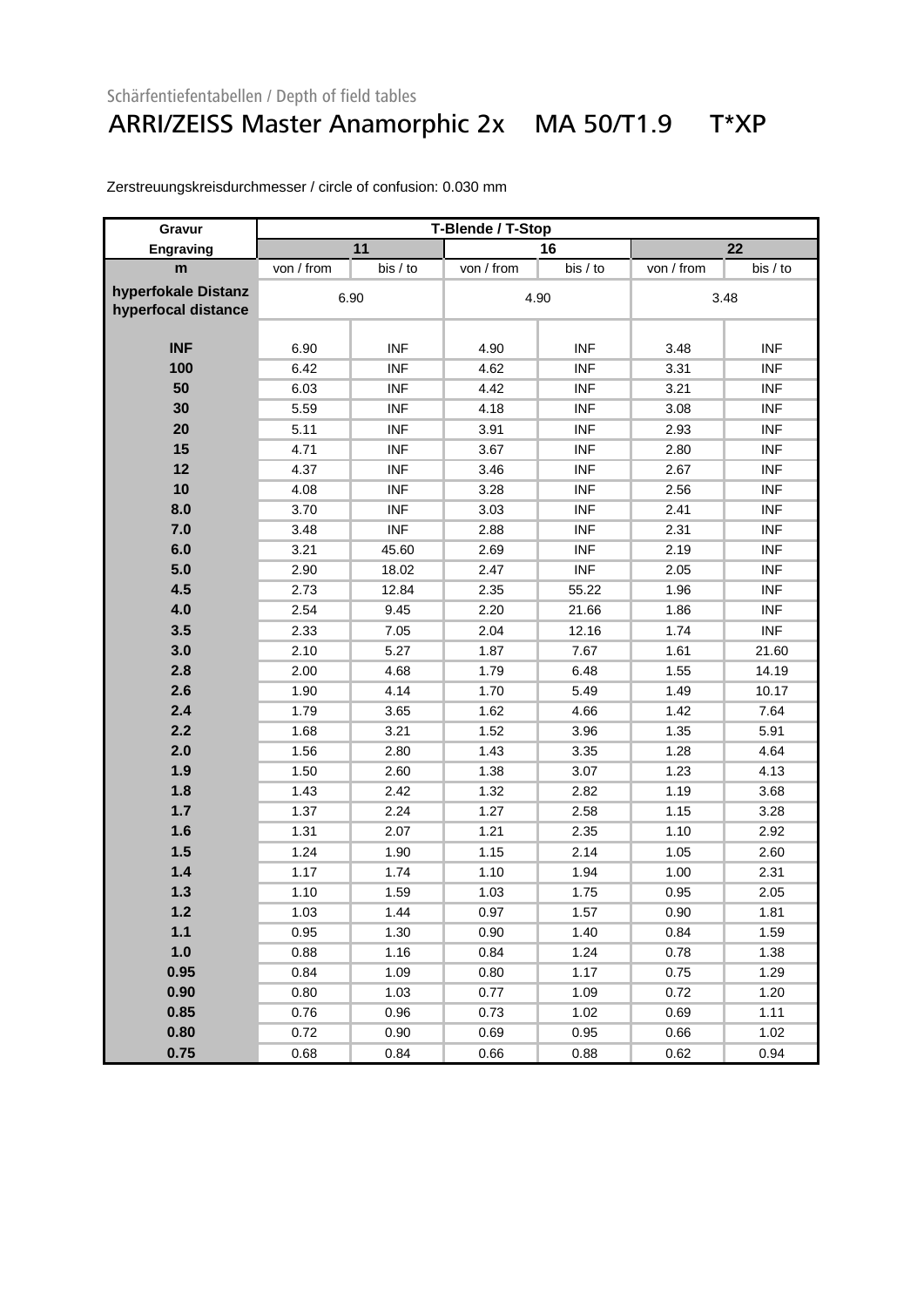### ARRI/ZEISS Master Anamorphic 2x MA 60/T1.9 T\*XP

| Gravur              | T-Blende / T-Stop |            |            |                |            |            |  |  |
|---------------------|-------------------|------------|------------|----------------|------------|------------|--|--|
| Engraving           |                   | 1.9        |            | $\overline{2}$ |            | 2.8        |  |  |
| m                   | von / from        | bis / to   | von / from | bis / to       | von / from | bis / to   |  |  |
| hyperfokale Distanz |                   | 58.70      | 54.74      |                | 38.72      |            |  |  |
| hyperfocal distance |                   |            |            |                |            |            |  |  |
|                     |                   |            |            |                |            |            |  |  |
| <b>INF</b>          | 58.70             | <b>INF</b> | 54.74      | <b>INF</b>     | 38.72      | <b>INF</b> |  |  |
| 100                 | 36.98             | <b>INF</b> | 35.36      | <b>INF</b>     | 27.90      | <b>INF</b> |  |  |
| 50                  | 27.00             | 336.92     | 26.13      | 577.12         | 21.82      | <b>INF</b> |  |  |
| 30                  | 19.86             | 61.29      | 19.39      | 66.31          | 16.91      | 132.98     |  |  |
| 20                  | 14.93             | 30.30      | 14.66      | 31.48          | 13.20      | 41.30      |  |  |
| 15                  | 11.95             | 20.13      | 11.78      | 20.64          | 10.82      | 24.45      |  |  |
| 12                  | 9.97              | 15.07      | 9.85       | 15.35          | 9.17       | 17.36      |  |  |
| 10                  | 8.55              | 12.04      | 8.46       | 12.22          | 7.96       | 13.46      |  |  |
| 8.0                 | 7.05              | 9.25       | 6.99       | 9.36           | 6.64       | 10.07      |  |  |
| 7.0                 | 6.26              | 7.94       | 6.21       | 8.02           | 5.94       | 8.53       |  |  |
| 6.0                 | 5.45              | 6.68       | 5.41       | 6.73           | 5.20       | 7.09       |  |  |
| 5.5                 | 5.03              | 6.06       | 5.00       | 6.11           | 4.82       | 6.40       |  |  |
| 5.0                 | 4.61              | 5.46       | 4.59       | 5.50           | 4.43       | 5.73       |  |  |
| 4.5                 | 4.18              | 4.87       | 4.16       | 4.90           | 4.04       | 5.08       |  |  |
| 4.0                 | 3.75              | 4.29       | 3.73       | 4.31           | 3.63       | 4.45       |  |  |
| 3.5                 | 3.31              | 3.72       | 3.29       | 3.74           | 3.21       | 3.84       |  |  |
| 3.0                 | 2.86              | 3.16       | 2.85       | 3.17           | 2.79       | 3.25       |  |  |
| 2.8                 | 2.68              | 2.94       | 2.67       | 2.95           | 2.62       | 3.01       |  |  |
| 2.6                 | 2.49              | 2.72       | 2.49       | 2.73           | 2.44       | 2.78       |  |  |
| 2.5                 | 2.40              | 2.61       | 2.39       | 2.62           | 2.35       | 2.67       |  |  |
| 2.4                 | 2.31              | 2.50       | 2.30       | 2.51           | 2.26       | 2.56       |  |  |
| 2.3                 | 2.22              | 2.39       | 2.21       | 2.40           | 2.17       | 2.44       |  |  |
| 2.2                 | 2.12              | 2.28       | 2.12       | 2.29           | 2.09       | 2.33       |  |  |
| 2.1                 | 2.03              | 2.18       | 2.02       | 2.18           | 2.00       | 2.22       |  |  |
| 2.0                 | 1.94              | 2.07       | 1.93       | 2.07           | 1.90       | 2.11       |  |  |
| 1.9                 | 1.84              | 1.96       | 1.84       | 1.97           | 1.81       | 2.00       |  |  |
| 1.8                 | 1.75              | 1.86       | 1.74       | 1.86           | 1.72       | 1.89       |  |  |
| 1.7                 | 1.65              | 1.75       | 1.65       | 1.75           | 1.63       | 1.78       |  |  |
| 1.6                 | 1.56              | 1.64       | 1.56       | 1.65           | 1.54       | 1.67       |  |  |
| 1.5                 | 1.46              | 1.54       | 1.46       | 1.54           | 1.45       | 1.56       |  |  |
| 1.4                 | 1.37              | 1.43       | 1.37       | 1.44           | 1.35       | 1.45       |  |  |
| 1.3                 | 1.27              | 1.33       | 1.27       | 1.33           | 1.26       | 1.34       |  |  |
| $1.2$               | 1.18              | 1.22       | 1.18       | 1.23           | 1.17       | 1.24       |  |  |
| $1.1$               | 1.08              | 1.12       | 1.08       | 1.12           | 1.07       | 1.13       |  |  |
| 1.0                 | 0.98              | 1.02       | 0.98       | 1.02           | 0.98       | 1.03       |  |  |
| 0.95                | 0.94              | 0.97       | 0.94       | 0.97           | 0.93       | 0.97       |  |  |
| 0.90                | 0.89              | 0.91       | 0.89       | 0.91           | 0.88       | 0.92       |  |  |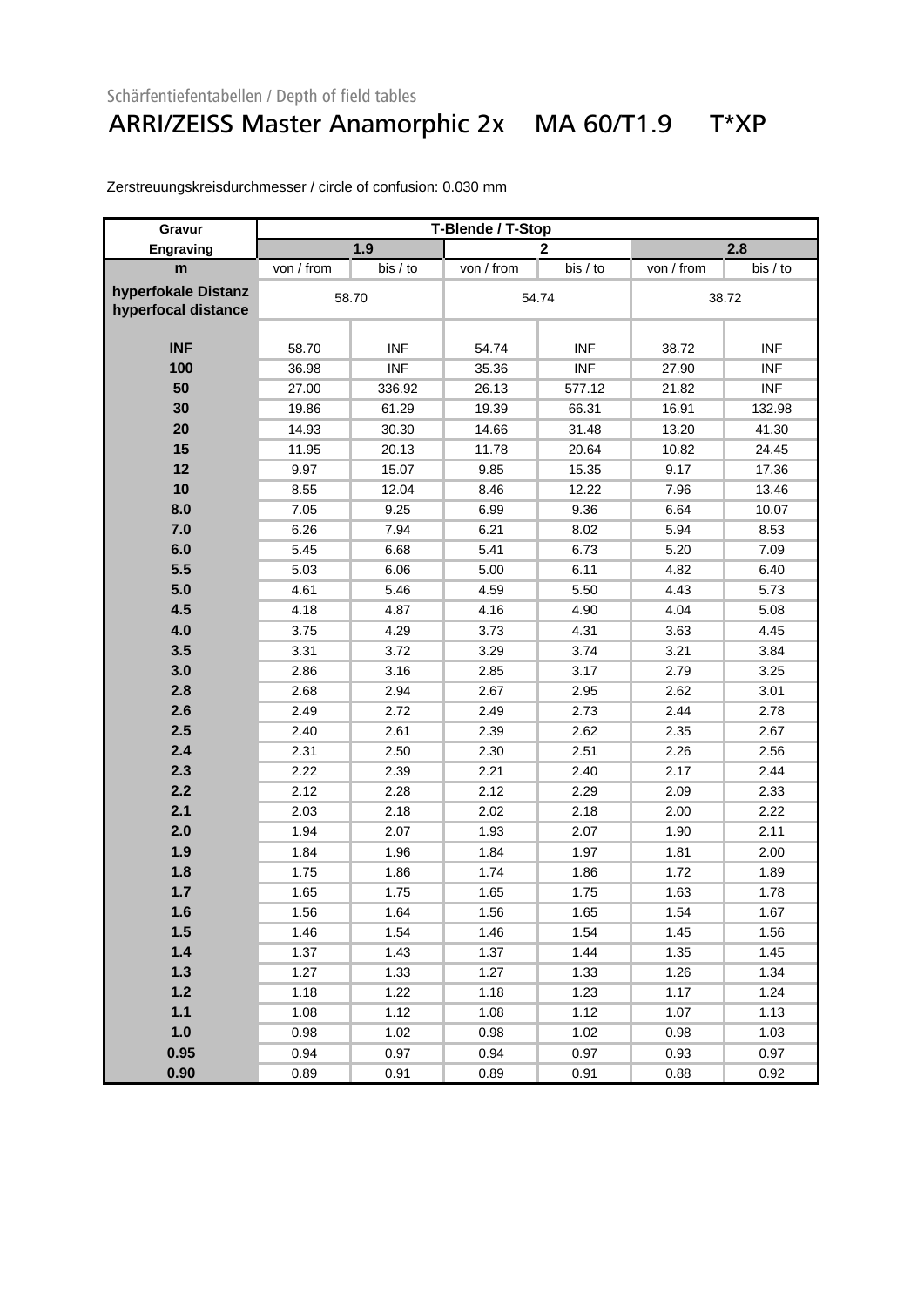#### ARRI/ZEISS Master Anamorphic 2x MA 60/T1.9 T\*XP

| Gravur              |            | T-Blende / T-Stop       |            |            |            |            |  |  |  |
|---------------------|------------|-------------------------|------------|------------|------------|------------|--|--|--|
| Engraving           |            | $\overline{\mathbf{4}}$ |            | 5.6        |            | 8          |  |  |  |
| m                   | von / from | bis / to                | von / from | bis / to   | von / from | bis / to   |  |  |  |
| hyperfokale Distanz |            | 27.40                   |            | 19.39      |            | 13.73      |  |  |  |
| hyperfocal distance |            |                         |            |            |            |            |  |  |  |
|                     |            |                         |            |            |            |            |  |  |  |
| <b>INF</b>          | 27.40      | <b>INF</b>              | 19.39      | <b>INF</b> | 13.73      | <b>INF</b> |  |  |  |
| 100                 | 21.48      | <b>INF</b>              | 16.21      | <b>INF</b> | 12.03      | <b>INF</b> |  |  |  |
| 50                  | 17.69      | <b>INF</b>              | 13.95      | <b>INF</b> | 10.75      | <b>INF</b> |  |  |  |
| 30                  | 14.32      | <b>INF</b>              | 11.77      | <b>INF</b> | 9.40       | <b>INF</b> |  |  |  |
| 20                  | 11.57      | 73.90                   | 9.85       | <b>INF</b> | 8.13       | <b>INF</b> |  |  |  |
| 15                  | 9.70       | 33.08                   | 8.46       | 66.03      | 7.17       | <b>INF</b> |  |  |  |
| 12                  | 8.35       | 21.31                   | 7.42       | 31.39      | 6.41       | 94.86      |  |  |  |
| 10                  | 7.33       | 15.71                   | 6.60       | 20.58      | 5.79       | 36.65      |  |  |  |
| 8.0                 | 6.20       | 11.27                   | 5.67       | 13.58      | 5.06       | 19.09      |  |  |  |
| 7.0                 | 5.58       | 9.38                    | 5.15       | 10.92      | 4.64       | 14.22      |  |  |  |
| 6.0                 | 4.93       | 7.67                    | 4.59       | 8.66       | 4.18       | 10.61      |  |  |  |
| 5.5                 | 4.59       | 6.87                    | 4.29       | 7.65       | 3.93       | 9.14       |  |  |  |
| 5.0                 | 4.24       | 6.10                    | 3.98       | 6.72       | 3.67       | 7.83       |  |  |  |
| 4.5                 | 3.87       | 5.37                    | 3.66       | 5.84       | 3.40       | 6.67       |  |  |  |
| 4.0                 | 3.50       | 4.67                    | 3.32       | 5.02       | 3.11       | 5.62       |  |  |  |
| 3.5                 | 3.11       | 4.00                    | 2.97       | 4.26       | 2.80       | 4.68       |  |  |  |
| 3.0                 | 2.71       | 3.36                    | 2.60       | 3.54       | 2.47       | 3.82       |  |  |  |
| 2.8                 | 2.55       | 3.11                    | 2.45       | 3.26       | 2.33       | 3.50       |  |  |  |
| 2.6                 | 2.38       | 2.87                    | 2.30       | 2.99       | 2.19       | 3.19       |  |  |  |
| 2.5                 | 2.30       | 2.75                    | 2.22       | 2.86       | 2.12       | 3.04       |  |  |  |
| 2.4                 | 2.21       | 2.63                    | 2.14       | 2.73       | 2.05       | 2.90       |  |  |  |
| 2.3                 | 2.13       | 2.51                    | 2.06       | 2.60       | 1.98       | 2.75       |  |  |  |
| 2.2                 | 2.04       | 2.39                    | 1.98       | 2.47       | 1.90       | 2.61       |  |  |  |
| 2.1                 | 1.95       | 2.27                    | 1.90       | 2.35       | 1.83       | 2.47       |  |  |  |
| 2.0                 | 1.87       | 2.15                    | 1.82       | 2.22       | 1.75       | 2.33       |  |  |  |
| 1.9                 | 1.78       | 2.04                    | 1.74       | 2.10       | 1.68       | 2.20       |  |  |  |
| 1.8                 | 1.69       | 1.92                    | 1.65       | 1.98       | 1.60       | 2.06       |  |  |  |
| 1.7                 | 1.60       | 1.81                    | 1.57       | 1.86       | 1.52       | 1.93       |  |  |  |
| 1.6                 | 1.52       | 1.70                    | 1.48       | 1.74       | 1.44       | 1.80       |  |  |  |
| 1.5                 | 1.43       | 1.58                    | 1.40       | 1.62       | 1.36       | 1.68       |  |  |  |
| 1.4                 | 1.34       | 1.47                    | 1.31       | 1.50       | 1.28       | 1.55       |  |  |  |
| 1.3                 | 1.24       | 1.36                    | 1.22       | 1.39       | 1.19       | 1.43       |  |  |  |
| $1.2$               | 1.15       | 1.25                    | 1.13       | 1.28       | 1.11       | 1.31       |  |  |  |
| $1.1$               | 1.06       | 1.14                    | 1.04       | 1.16       | 1.02       | 1.19       |  |  |  |
| 1.0                 | 0.97       | 1.04                    | 0.95       | 1.05       | 0.94       | 1.07       |  |  |  |
| 0.95                | 0.92       | 0.98                    | 0.91       | 1.00       | 0.89       | 1.02       |  |  |  |
| 0.90                | 0.87       | 0.93                    | 0.86       | 0.94       | 0.85       | 0.96       |  |  |  |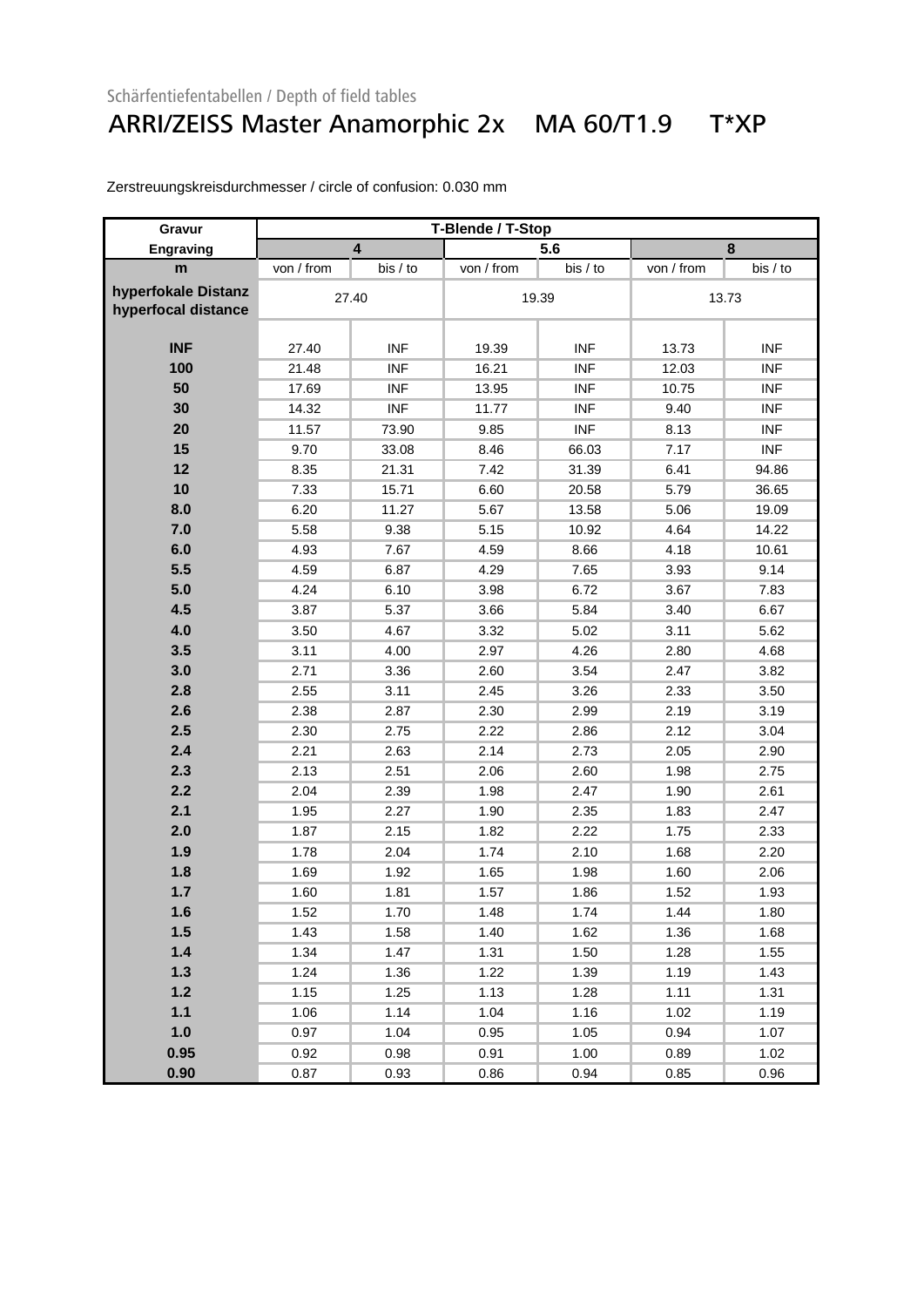### ARRI/ZEISS Master Anamorphic 2x MA 60/T1.9 T\*XP

| Gravur              |            |            | T-Blende / T-Stop |            |            |            |
|---------------------|------------|------------|-------------------|------------|------------|------------|
| Engraving           |            | 11         |                   | 16         |            | 22         |
| m                   | von / from | bis / to   | von / from        | bis / to   | von / from | bis / to   |
| hyperfokale Distanz |            | 9.73       |                   | 6.90       |            |            |
| hyperfocal distance |            |            |                   |            | 4.89       |            |
|                     |            |            |                   |            |            |            |
| <b>INF</b>          | 9.73       | <b>INF</b> | 6.90              | <b>INF</b> | 4.89       | <b>INF</b> |
| 100                 | 8.82       | <b>INF</b> | 6.40              | <b>INF</b> | 4.61       | <b>INF</b> |
| 50                  | 8.11       | <b>INF</b> | 6.02              | <b>INF</b> | 4.41       | <b>INF</b> |
| 30                  | 7.32       | <b>INF</b> | 5.58              | <b>INF</b> | 4.17       | <b>INF</b> |
| 20                  | 6.53       | <b>INF</b> | 5.11              | <b>INF</b> | 3.90       | <b>INF</b> |
| 15                  | 5.89       | <b>INF</b> | 4.71              | <b>INF</b> | 3.67       | <b>INF</b> |
| 12                  | 5.37       | <b>INF</b> | 4.37              | <b>INF</b> | 3.46       | <b>INF</b> |
| 10                  | 4.93       | <b>INF</b> | 4.07              | <b>INF</b> | 3.27       | <b>INF</b> |
| 8.0                 | 4.39       | 44.81      | 3.70              | <b>INF</b> | 3.03       | <b>INF</b> |
| 7.0                 | 4.07       | 24.82      | 3.47              | <b>INF</b> | 2.87       | <b>INF</b> |
| 6.0                 | 3.72       | 15.57      | 3.21              | 45.84      | 2.69       | <b>INF</b> |
| 5.5                 | 3.52       | 12.58      | 3.06              | 26.95      | 2.59       | <b>INF</b> |
| 5.0                 | 3.31       | 10.23      | 2.90              | 18.04      | 2.47       | <b>INF</b> |
| 4.5                 | 3.08       | 8.32       | 2.73              | 12.84      | 2.35       | 55.36      |
| 4.0                 | 2.84       | 6.75       | 2.54              | 9.45       | 2.20       | 21.65      |
| 3.5                 | 2.58       | 5.43       | 2.33              | 7.05       | 2.05       | 12.14      |
| 3.0                 | 2.30       | 4.31       | 2.10              | 5.27       | 1.87       | 7.66       |
| 2.8                 | 2.18       | 3.91       | 2.00              | 4.67       | 1.79       | 6.47       |
| 2.6                 | 2.06       | 3.53       | 1.90              | 4.14       | 1.70       | 5.48       |
| 2.5                 | 2.00       | 3.34       | 1.84              | 3.89       | 1.66       | 5.05       |
| 2.4                 | 1.93       | 3.17       | 1.79              | 3.65       | 1.62       | 4.65       |
| 2.3                 | 1.87       | 2.99       | 1.73              | 3.42       | 1.57       | 4.29       |
| 2.2                 | 1.80       | 2.83       | 1.68              | 3.20       | 1.53       | 3.95       |
| 2.1                 | 1.73       | 2.66       | 1.62              | 2.99       | 1.48       | 3.63       |
| 2.0                 | 1.67       | 2.50       | 1.56              | 2.79       | 1.43       | 3.34       |
| 1.9                 | 1.60       | 2.35       | 1.50              | 2.60       | 1.38       | 3.07       |
| 1.8                 | 1.53       | 2.20       | 1.44              | 2.42       | 1.32       | 2.81       |
| 1.7                 | 1.45       | 2.05       | 1.37              | 2.24       | 1.27       | 2.57       |
| 1.6                 | 1.38       | 1.90       | 1.31              | 2.07       | 1.21       | 2.35       |
| 1.5                 | 1.31       | 1.76       | 1.24              | 1.90       | 1.16       | 2.14       |
| $1.4$               | 1.23       | 1.63       | 1.17              | 1.74       | 1.10       | 1.94       |
| 1.3                 | 1.15       | 1.49       | 1.10              | 1.59       | 1.04       | 1.75       |
| $1.2$               | 1.07       | 1.36       | 1.03              | 1.44       | 0.97       | 1.57       |
| $1.1$               | 0.99       | 1.23       | 0.96              | 1.30       | 0.91       | 1.40       |
| 1.0                 | 0.91       | 1.11       | 0.88              | 1.16       | 0.84       | 1.24       |
| 0.95                | 0.87       | 1.05       | 0.84              | 1.09       | 0.80       | 1.16       |
| 0.90                | 0.83       | 0.99       | 0.80              | 1.03       | 0.77       | 1.09       |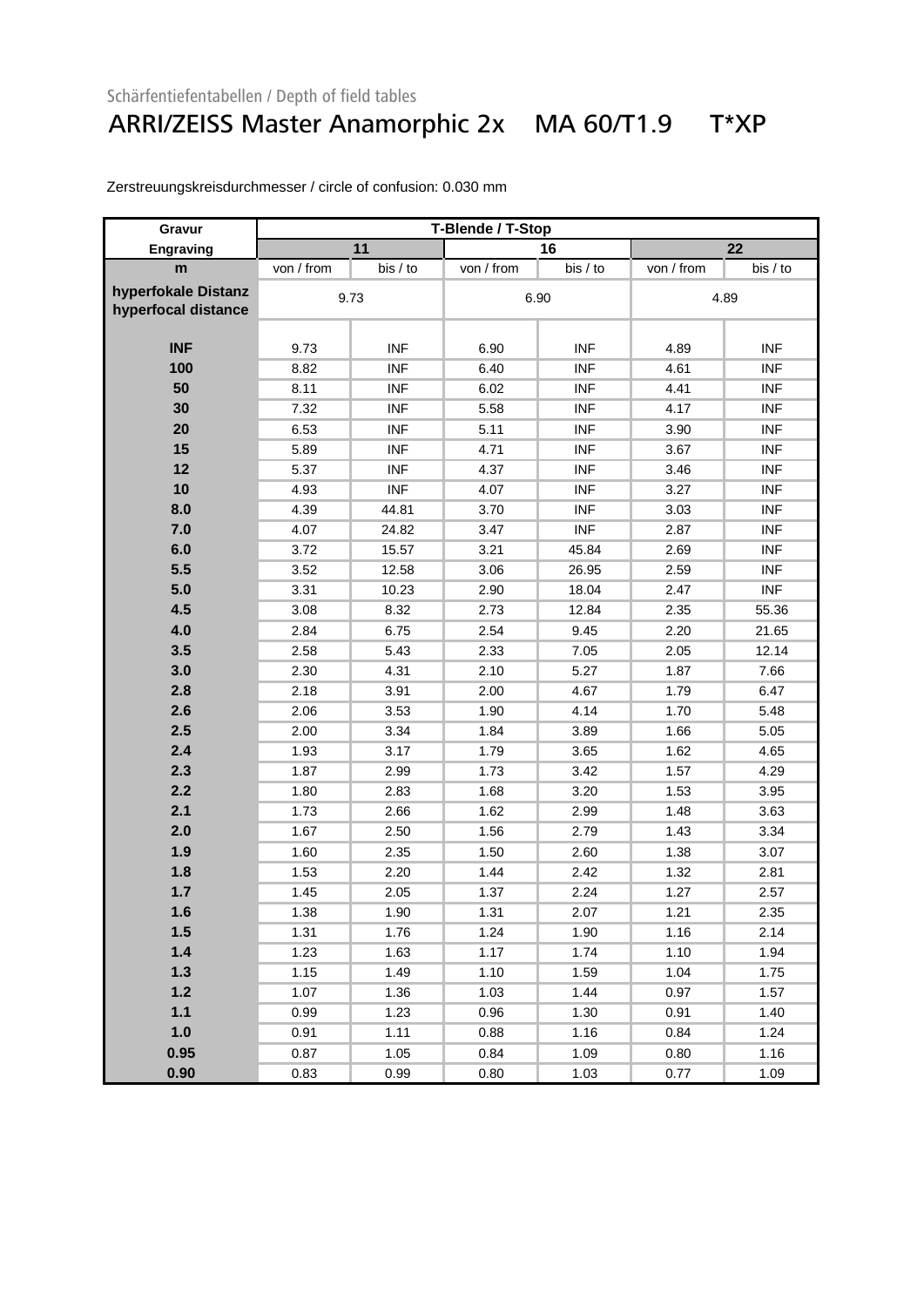### ARRI/ZEISS Master Anamorphic 2x MA 75/T1.9 T\*XP

| Gravur              | T-Blende / T-Stop |            |            |              |            |            |  |  |
|---------------------|-------------------|------------|------------|--------------|------------|------------|--|--|
| Engraving           |                   | 1.9        |            | $\mathbf{2}$ |            | 2.8        |  |  |
| m                   | von / from        | bis / to   | von / from | bis / to     | von / from | bis / to   |  |  |
| hyperfokale Distanz |                   | 89.07      |            |              |            | 58.57      |  |  |
| hyperfocal distance |                   |            | 82.80      |              |            |            |  |  |
|                     |                   |            |            |              |            |            |  |  |
| <b>INF</b>          | 89.07             | <b>INF</b> | 82.80      | <b>INF</b>   | 58.57      | <b>INF</b> |  |  |
| 100                 | 47.11             | <b>INF</b> | 45.29      | <b>INF</b>   | 36.92      | <b>INF</b> |  |  |
| 50                  | 32.03             | 113.89     | 31.18      | 126.11       | 26.98      | 341.35     |  |  |
| 30                  | 22.45             | 45.20      | 22.03      | 47.00        | 19.85      | 61.43      |  |  |
| 20                  | 16.34             | 25.77      | 16.12      | 26.35        | 14.92      | 30.33      |  |  |
| 15                  | 12.85             | 18.02      | 12.71      | 18.30        | 11.95      | 20.14      |  |  |
| 12                  | 10.58             | 13.86      | 10.49      | 14.02        | 9.97       | 15.07      |  |  |
| 10                  | 9.00              | 11.26      | 8.93       | 11.36        | 8.55       | 12.04      |  |  |
| 9.0                 | 8.18              | 10.00      | 8.12       | 10.09        | 7.81       | 10.62      |  |  |
| 8.0                 | 7.35              | 8.78       | 7.30       | 8.85         | 7.05       | 9.25       |  |  |
| 7.0                 | 6.50              | 7.59       | 6.46       | 7.64         | 6.26       | 7.94       |  |  |
| 6.0                 | 5.63              | 6.43       | 5.60       | 6.46         | 5.45       | 6.68       |  |  |
| 5.5                 | 5.18              | 5.86       | 5.16       | 5.89         | 5.03       | 6.06       |  |  |
| 5.0                 | 4.74              | 5.29       | 4.72       | 5.32         | 4.61       | 5.46       |  |  |
| 4.5                 | 4.29              | 4.74       | 4.27       | 4.75         | 4.18       | 4.87       |  |  |
| 4.0                 | 3.83              | 4.19       | 3.82       | 4.20         | 3.75       | 4.29       |  |  |
| 3.8                 | 3.65              | 3.97       | 3.64       | 3.98         | 3.57       | 4.06       |  |  |
| 3.6                 | 3.46              | 3.75       | 3.45       | 3.76         | 3.40       | 3.83       |  |  |
| 3.4                 | 3.28              | 3.53       | 3.27       | 3.54         | 3.22       | 3.61       |  |  |
| 3.2                 | 3.09              | 3.32       | 3.08       | 3.33         | 3.04       | 3.38       |  |  |
| 3.0                 | 2.91              | 3.10       | 2.90       | 3.11         | 2.86       | 3.16       |  |  |
| 2.8                 | 2.72              | 2.89       | 2.71       | 2.90         | 2.68       | 2.94       |  |  |
| 2.6                 | 2.53              | 2.68       | 2.52       | 2.68         | 2.49       | 2.72       |  |  |
| 2.5                 | 2.43              | 2.57       | 2.43       | 2.58         | 2.40       | 2.61       |  |  |
| 2.4                 | 2.34              | 2.46       | 2.33       | 2.47         | 2.31       | 2.50       |  |  |
| 2.3                 | 2.24              | 2.36       | 2.24       | 2.36         | 2.22       | 2.39       |  |  |
| 2.2                 | 2.15              | 2.25       | 2.15       | 2.26         | 2.12       | 2.28       |  |  |
| 2.1                 | 2.05              | 2.15       | 2.05       | 2.15         | 2.03       | 2.18       |  |  |
| 2.0                 | 1.96              | 2.04       | 1.96       | 2.05         | 1.94       | 2.07       |  |  |
| 1.9                 | 1.86              | 1.94       | 1.86       | 1.94         | 1.84       | 1.96       |  |  |
| 1.8                 | 1.77              | 1.84       | 1.76       | 1.84         | 1.75       | 1.86       |  |  |
| 1.7                 | 1.67              | 1.73       | 1.67       | 1.73         | 1.65       | 1.75       |  |  |
| 1.6                 | 1.57              | 1.63       | 1.57       | 1.63         | 1.56       | 1.64       |  |  |
| 1.5                 | 1.48              | 1.52       | 1.48       | 1.53         | 1.46       | 1.54       |  |  |
| $1.4$               | 1.38              | 1.42       | 1.38       | 1.42         | 1.37       | 1.43       |  |  |
| $1.3$               | 1.28              | 1.32       | 1.28       | 1.32         | 1.27       | 1.33       |  |  |
| $1.2$               | 1.19              | 1.22       | 1.18       | 1.22         | 1.18       | 1.22       |  |  |
| $1.1$               | 1.09              | 1.11       | 1.09       | 1.11         | 1.08       | 1.12       |  |  |
| 1.0                 | 0.99              | 1.01       | 0.99       | 1.01         | 0.98       | 1.02       |  |  |
| 0.95                | 0.94              | 0.96       | 0.94       | 0.96         | 0.94       | 0.96       |  |  |
| 0.90                | 0.89              | 0.91       | 0.89       | 0.91         | 0.89       | 0.91       |  |  |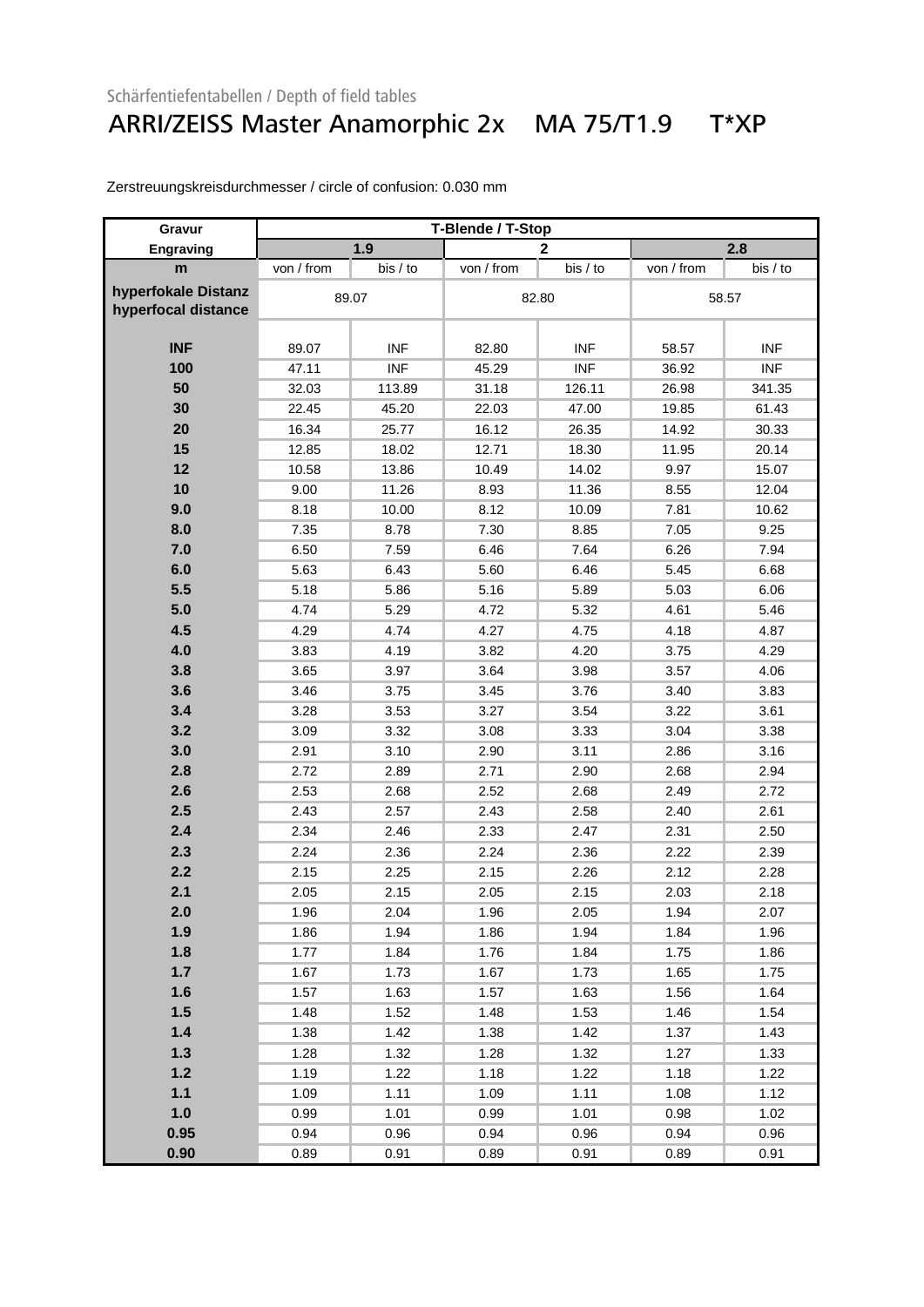### ARRI/ZEISS Master Anamorphic 2x MA 75/T1.9 T\*XP

| Gravur                                     | T-Blende / T-Stop |                         |            |            |            |            |  |  |
|--------------------------------------------|-------------------|-------------------------|------------|------------|------------|------------|--|--|
| Engraving                                  |                   | $\overline{\mathbf{4}}$ |            | 5.6        |            | 8          |  |  |
| m                                          | von / from        | bis / to                | von / from | bis / to   | von / from | bis / to   |  |  |
| hyperfokale Distanz<br>hyperfocal distance |                   | 41.44                   | 29.32      |            | 20.76      |            |  |  |
| <b>INF</b>                                 | 41.44             | <b>INF</b>              | 29.32      | <b>INF</b> | 20.76      | <b>INF</b> |  |  |
| 100                                        | 29.28             | <b>INF</b>              | 22.64      | <b>INF</b> | 17.15      | <b>INF</b> |  |  |
| 50                                         | 22.66             | <b>INF</b>              | 18.47      | <b>INF</b> | 14.65      | <b>INF</b> |  |  |
| 30                                         | 17.41             | 108.50                  | 14.83      | <b>INF</b> | 12.26      | <b>INF</b> |  |  |
| 20                                         | 13.50             | 38.59                   | 11.90      | 62.75      | 10.19      | 547.55     |  |  |
| 15                                         | 11.02             | 23.47                   | 9.93       | 30.63      | 8.71       | 53.90      |  |  |
| 12                                         | 9.31              | 16.86                   | 8.52       | 20.26      | 7.61       | 28.34      |  |  |
| 10                                         | 8.07              | 13.16                   | 7.47       | 15.14      | 6.76       | 19.23      |  |  |
| 9.0                                        | 7.40              | 11.48                   | 6.90       | 12.95      | 6.29       | 15.83      |  |  |
| 8.0                                        | 6.71              | 9.90                    | 6.29       | 10.97      | 5.78       | 12.97      |  |  |
| 7.0                                        | 6.00              | 8.41                    | 5.66       | 9.17       | 5.24       | 10.52      |  |  |
| 6.0                                        | 5.25              | 7.00                    | 4.99       | 7.52       | 4.66       | 8.41       |  |  |
| 5.5                                        | 4.86              | 6.33                    | 4.64       | 6.75       | 4.36       | 7.46       |  |  |
| 5.0                                        | 4.47              | 5.68                    | 4.28       | 6.01       | 4.04       | 6.56       |  |  |
| 4.5                                        | 4.07              | 5.04                    | 3.91       | 5.30       | 3.71       | 5.73       |  |  |
| 4.0                                        | 3.65              | 4.42                    | 3.53       | 4.62       | 3.36       | 4.94       |  |  |
| 3.8                                        | 3.49              | 4.18                    | 3.37       | 4.36       | 3.22       | 4.64       |  |  |
| 3.6                                        | 3.32              | 3.94                    | 3.21       | 4.09       | 3.08       | 4.34       |  |  |
| 3.4                                        | 3.15              | 3.70                    | 3.05       | 3.84       | 2.93       | 4.05       |  |  |
| 3.2                                        | 2.98              | 3.46                    | 2.89       | 3.58       | 2.78       | 3.77       |  |  |
| 3.0                                        | 2.80              | 3.23                    | 2.73       | 3.33       | 2.63       | 3.49       |  |  |
| 2.8                                        | 2.63              | 3.00                    | 2.56       | 3.09       | 2.47       | 3.23       |  |  |
| 2.6                                        | 2.45              | 2.77                    | 2.39       | 2.85       | 2.32       | 2.96       |  |  |
| 2.5                                        | 2.36              | 2.66                    | 2.31       | 2.73       | 2.24       | 2.83       |  |  |
| 2.4                                        | 2.27              | 2.54                    | 2.22       | 2.61       | 2.16       | 2.70       |  |  |
| 2.3                                        | 2.18              | 2.43                    | 2.14       | 2.49       | 2.08       | 2.58       |  |  |
| 2.2                                        | 2.09              | 2.32                    | 2.05       | 2.37       | 2.00       | 2.45       |  |  |
| 2.1                                        | 2.00              | 2.21                    | 1.96       | 2.26       | 1.91       | 2.33       |  |  |
| 2.0                                        | 1.91              | 2.10                    | 1.88       | 2.14       | 1.83       | 2.21       |  |  |
| 1.9                                        | 1.82              | 1.99                    | 1.79       | 2.03       | 1.75       | 2.08       |  |  |
| 1.8                                        | 1.73              | 1.88                    | 1.70       | 1.91       | 1.66       | 1.96       |  |  |
| 1.7                                        | 1.64              | 1.77                    | 1.61       | 1.80       | 1.58       | 1.85       |  |  |
| 1.6                                        | 1.54              | 1.66                    | 1.52       | 1.69       | 1.49       | 1.73       |  |  |
| 1.5                                        | 1.45              | 1.55                    | 1.43       | 1.58       | 1.40       | 1.61       |  |  |
| $1.4$                                      | 1.36              | 1.45                    | 1.34       | 1.47       | 1.32       | 1.50       |  |  |
| 1.3                                        | 1.26              | 1.34                    | 1.25       | 1.36       | 1.23       | 1.38       |  |  |
| $1.2$                                      | 1.17              | 1.23                    | 1.16       | 1.25       | 1.14       | 1.27       |  |  |
| $1.1$                                      | 1.07              | 1.13                    | 1.06       | 1.14       | 1.05       | 1.16       |  |  |
| 1.0                                        | 0.98              | 1.02                    | 0.97       | 1.03       | 0.96       | 1.05       |  |  |
| 0.95                                       | 0.93              | 0.97                    | 0.92       | 0.98       | 0.91       | 0.99       |  |  |
| 0.90                                       | 0.88              | 0.92                    | 0.88       | 0.93       | 0.87       | 0.94       |  |  |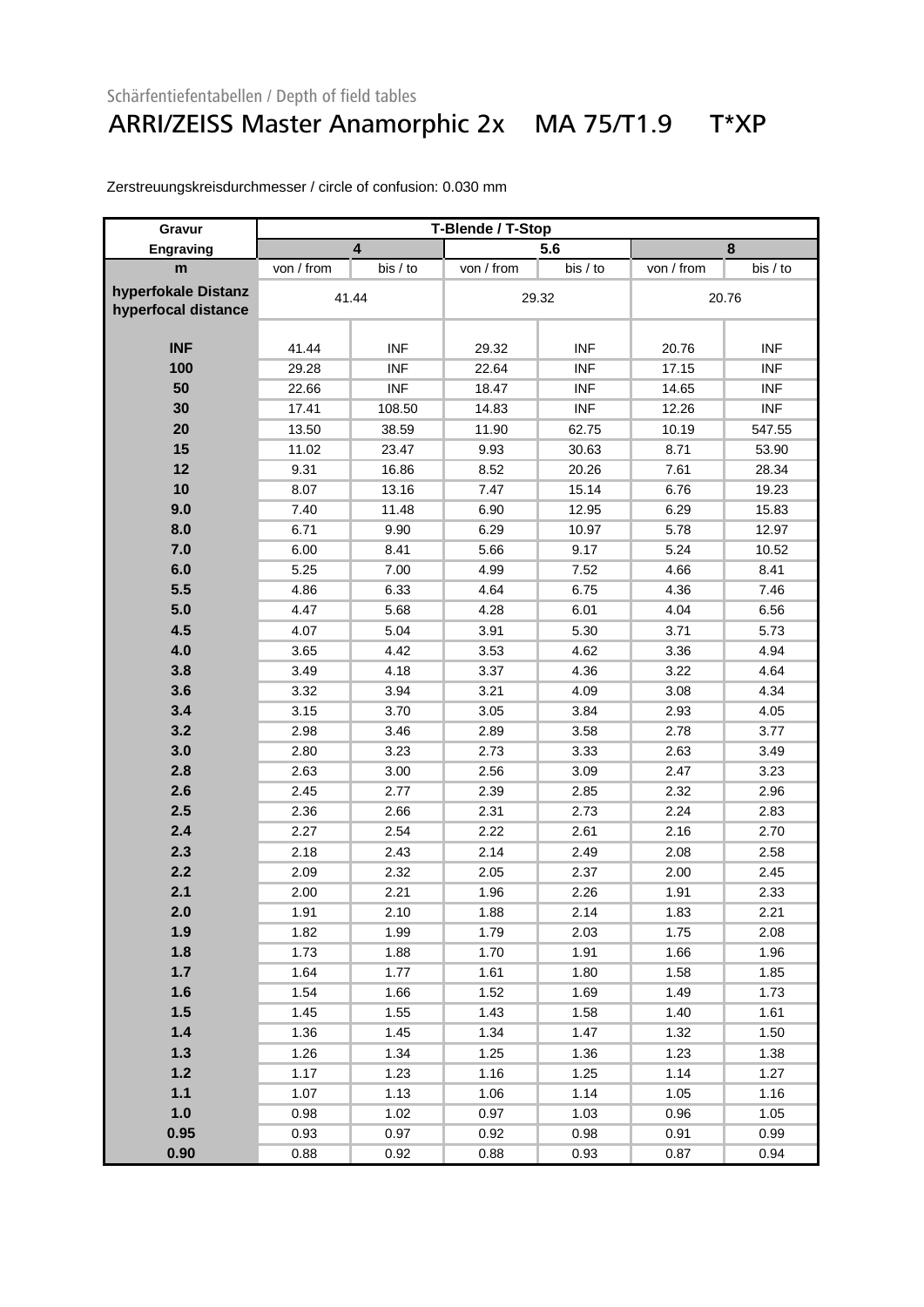### ARRI/ZEISS Master Anamorphic 2x MA 75/T1.9 T\*XP

| Gravur                                     | T-Blende / T-Stop |            |            |            |            |            |  |  |
|--------------------------------------------|-------------------|------------|------------|------------|------------|------------|--|--|
| Engraving                                  |                   | 11         |            | 16         |            | 22         |  |  |
| m                                          | von / from        | bis / to   | von / from | bis / to   | von / from | bis / to   |  |  |
| hyperfokale Distanz<br>hyperfocal distance |                   | 14.70      |            | 10.42      |            | 7.39       |  |  |
| <b>INF</b>                                 | 14.70             | <b>INF</b> | 10.42      | <b>INF</b> | 7.39       | <b>INF</b> |  |  |
| 100                                        | 12.77             | <b>INF</b> | 9.38       | <b>INF</b> | 6.82       | <b>INF</b> |  |  |
| 50                                         | 11.33             | <b>INF</b> | 8.58       | <b>INF</b> | 6.39       | <b>INF</b> |  |  |
| 30                                         | 9.85              | <b>INF</b> | 7.70       | <b>INF</b> | 5.89       | <b>INF</b> |  |  |
| 20                                         | 8.47              | <b>INF</b> | 6.83       | <b>INF</b> | 5.37       | <b>INF</b> |  |  |
| 15                                         | 7.42              | <b>INF</b> | 6.14       | <b>INF</b> | 4.93       | <b>INF</b> |  |  |
| 12                                         | 6.61              | 65.04      | 5.57       | <b>INF</b> | 4.56       | <b>INF</b> |  |  |
| 10                                         | 5.96              | 31.13      | 5.10       | 249.05     | 4.24       | <b>INF</b> |  |  |
| 9.0                                        | 5.59              | 23.10      | 4.83       | 65.76      | 4.05       | <b>INF</b> |  |  |
| 8.0                                        | 5.19              | 17.47      | 4.53       | 34.25      | 3.84       | <b>INF</b> |  |  |
| 7.0                                        | 4.75              | 13.30      | 4.19       | 21.19      | 3.60       | 132.38     |  |  |
| 6.0                                        | 4.27              | 10.09      | 3.81       | 14.05      | 3.31       | 31.64      |  |  |
| 5.5                                        | 4.01              | 8.74       | 3.61       | 11.57      | 3.16       | 21.32      |  |  |
| 5.0                                        | 3.74              | 7.54       | 3.39       | 9.55       | 2.99       | 15.32      |  |  |
| 4.5                                        | 3.46              | 6.45       | 3.15       | 7.87       | 2.80       | 11.40      |  |  |
| 4.0                                        | 3.15              | 5.47       | 2.90       | 6.45       | 2.60       | 8.64       |  |  |
| 3.8                                        | 3.03              | 5.10       | 2.79       | 5.94       | 2.52       | 7.75       |  |  |
| 3.6                                        | 2.90              | 4.74       | 2.69       | 5.46       | 2.43       | 6.95       |  |  |
| 3.4                                        | 2.77              | 4.40       | 2.57       | 5.01       | 2.34       | 6.24       |  |  |
| 3.2                                        | 2.64              | 4.07       | 2.46       | 4.59       | 2.24       | 5.59       |  |  |
| 3.0                                        | 2.50              | 3.75       | 2.34       | 4.18       | 2.14       | 5.00       |  |  |
| 2.8                                        | 2.36              | 3.44       | 2.22       | 3.80       | 2.04       | 4.46       |  |  |
| 2.6                                        | 2.22              | 3.14       | 2.09       | 3.44       | 1.93       | 3.97       |  |  |
| 2.5                                        | 2.14              | 3.00       | 2.03       | 3.27       | 1.88       | 3.74       |  |  |
| 2.4                                        | 2.07              | 2.85       | 1.96       | 3.10       | 1.82       | 3.52       |  |  |
| 2.3                                        | 2.00              | 2.71       | 1.89       | 2.93       | 1.76       | 3.31       |  |  |
| 2.2                                        | 1.92              | 2.57       | 1.83       | 2.77       | 1.71       | 3.10       |  |  |
| 2.1                                        | 1.85              | 2.44       | 1.76       | 2.61       | 1.65       | 2.90       |  |  |
| 2.0                                        | 1.77              | 2.30       | 1.69       | 2.46       | 1.58       | 2.72       |  |  |
| 1.9                                        | 1.69              | 2.17       | 1.62       | 2.31       | 1.52       | 2.53       |  |  |
| 1.8                                        | 1.61              | 2.04       | 1.54       | 2.16       | 1.46       | 2.36       |  |  |
| 1.7                                        | 1.53              | 1.91       | 1.47       | 2.02       | 1.39       | 2.19       |  |  |
| 1.6                                        | 1.45              | 1.79       | 1.39       | 1.88       | 1.32       | 2.02       |  |  |
| 1.5                                        | 1.37              | 1.66       | 1.32       | 1.74       | 1.26       | 1.86       |  |  |
| 1.4                                        | 1.28              | 1.54       | 1.24       | 1.61       | 1.19       | 1.71       |  |  |
| 1.3                                        | 1.20              | 1.42       | 1.16       | 1.48       | 1.11       | 1.56       |  |  |
| $1.2$                                      | 1.11              | 1.30       | 1.08       | 1.35       | 1.04       | 1.42       |  |  |
| $1.1$                                      | 1.03              | 1.18       | 1.00       | 1.22       | 0.97       | 1.28       |  |  |
| 1.0                                        | 0.94              | 1.07       | 0.92       | 1.10       | 0.89       | 1.15       |  |  |
| 0.95                                       | 0.90              | 1.01       | 0.88       | 1.04       | 0.85       | 1.08       |  |  |
| 0.90                                       | 0.85              | 0.95       | 0.83       | 0.98       | 0.81       | 1.01       |  |  |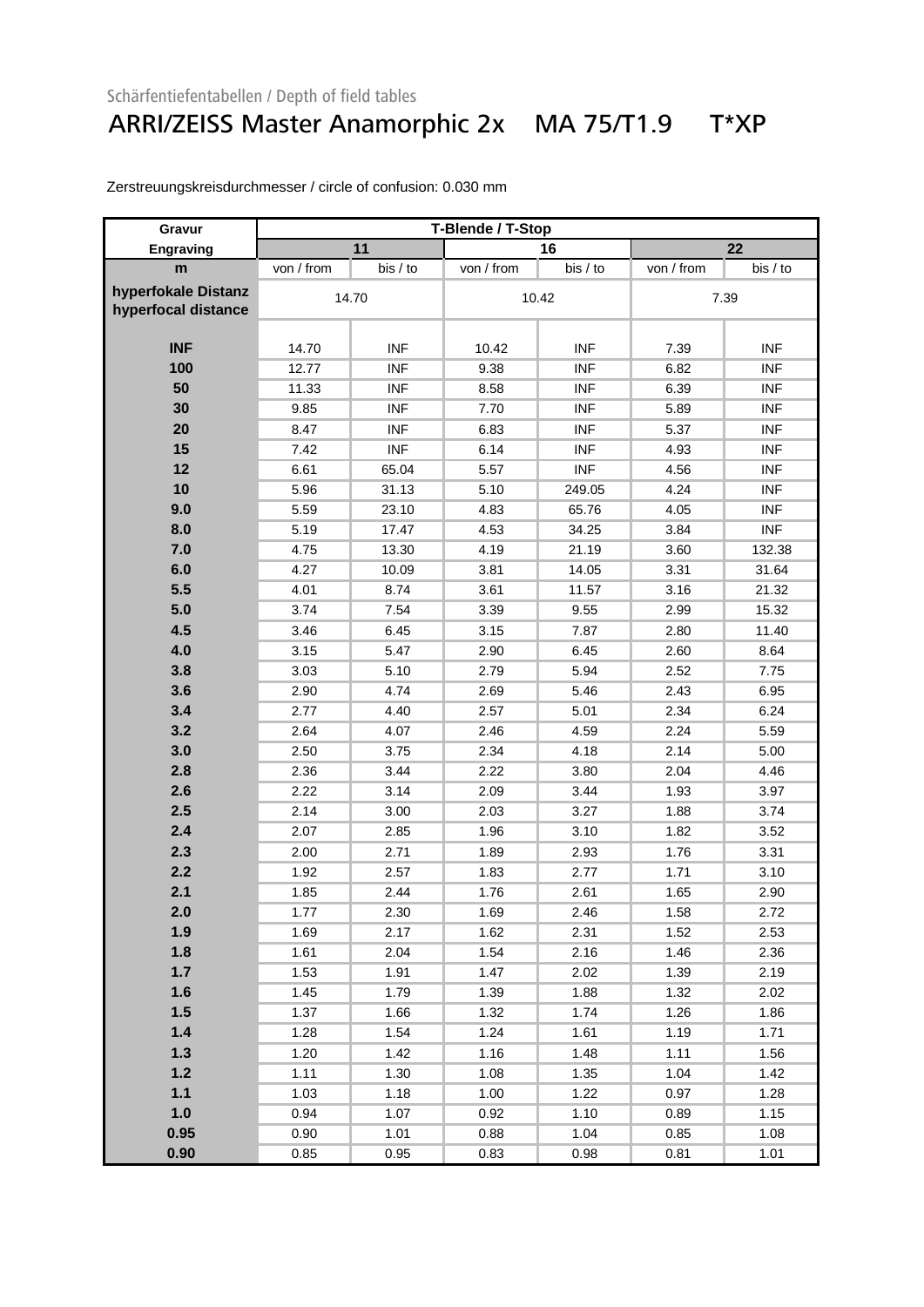### ARRI/ZEISS Master Anamorphic 2x MA 100/T1.9 T\*XP

| Gravur                                     | T-Blende / T-Stop |            |            |                |            |            |  |
|--------------------------------------------|-------------------|------------|------------|----------------|------------|------------|--|
| Engraving                                  |                   | 1.9        |            | $\overline{2}$ | 2.8        |            |  |
| m                                          | von / from        | bis / to   | von / from | bis / to       | von / from | bis / to   |  |
| hyperfokale Distanz<br>hyperfocal distance | 151.00            |            |            | 140.65         |            | 99.48      |  |
| <b>INF</b>                                 | 151.00            | <b>INF</b> | 140.65     | <b>INF</b>     | 99.48      | <b>INF</b> |  |
| 100                                        | 60.17             | 295.87     | 58.45      | 345.77         | 49.87      | <b>INF</b> |  |
| 50                                         | 37.58             | 74.70      | 36.90      | 77.52          | 33.29      | 100.42     |  |
| 30                                         | 25.04             | 37.41      | 24.74      | 38.11          | 23.06      | 42.91      |  |
| 20                                         | 17.67             | 23.04      | 17.52      | 23.30          | 16.66      | 25.01      |  |
| 15                                         | 13.65             | 16.64      | 13.56      | 16.78          | 13.04      | 17.65      |  |
| 12                                         | 11.12             | 13.03      | 11.06      | 13.11          | 10.72      | 13.63      |  |
| 10                                         | 9.38              | 10.70      | 9.34       | 10.76          | 9.09       | 11.11      |  |
| 8.0                                        | 7.60              | 8.44       | 7.57       | 8.48           | 7.41       | 8.69       |  |
| 7.0                                        | 6.69              | 7.34       | 6.67       | 7.36           | 6.55       | 7.52       |  |
| 6.0                                        | 5.77              | 6.24       | 5.76       | 6.26           | 5.66       | 6.38       |  |
| 5.5                                        | 5.31              | 5.70       | 5.30       | 5.72           | 5.22       | 5.82       |  |
| 5.0                                        | 4.84              | 5.17       | 4.83       | 5.18           | 4.77       | 5.26       |  |
| 4.5                                        | 4.37              | 4.64       | 4.36       | 4.65           | 4.31       | 4.71       |  |
| 4.0                                        | 3.90              | 4.11       | 3.89       | 4.11           | 3.85       | 4.16       |  |
| 3.8                                        | 3.71              | 3.90       | 3.70       | 3.90           | 3.66       | 3.95       |  |
| 3.6                                        | 3.52              | 3.69       | 3.51       | 3.69           | 3.48       | 3.73       |  |
| 3.4                                        | 3.33              | 3.48       | 3.32       | 3.48           | 3.29       | 3.52       |  |
| 3.2                                        | 3.14              | 3.27       | 3.13       | 3.27           | 3.10       | 3.30       |  |
| 3.0                                        | 2.94              | 3.06       | 2.94       | 3.06           | 2.92       | 3.09       |  |
| 2.8                                        | 2.75              | 2.85       | 2.75       | 2.86           | 2.73       | 2.88       |  |
| 2.6                                        | 2.56              | 2.64       | 2.56       | 2.65           | 2.54       | 2.67       |  |
| 2.5                                        | 2.46              | 2.54       | 2.46       | 2.54           | 2.44       | 2.56       |  |
| 2.4                                        | 2.36              | 2.44       | 2.36       | 2.44           | 2.35       | 2.46       |  |
| 2.3                                        | 2.27              | 2.33       | 2.27       | 2.34           | 2.25       | 2.35       |  |
| 2.2                                        | 2.17              | 2.23       | 2.17       | 2.23           | 2.15       | 2.25       |  |
| 2.1                                        | 2.07              | 2.13       | 2.07       | 2.13           | 2.06       | 2.14       |  |
| 2.0                                        | 1.98              | 2.03       | 1.97       | 2.03           | 1.96       | 2.04       |  |
| 1.9                                        | 1.88              | 1.92       | 1.88       | 1.93           | 1.87       | 1.94       |  |
| 1.8                                        | 1.78              | 1.82       | 1.78       | 1.82           | 1.77       | 1.83       |  |
| 1.7                                        | 1.68              | 1.72       | 1.68       | 1.72           | 1.67       | 1.73       |  |
| 1.6                                        | 1.58              | 1.62       | 1.58       | 1.62           | 1.58       | 1.63       |  |
| 1.5                                        | 1.49              | 1.51       | 1.49       | 1.52           | 1.48       | 1.52       |  |
| $1.4$                                      | 1.39              | 1.41       | 1.39       | 1.41           | 1.38       | 1.42       |  |
| 1.3                                        | 1.29              | 1.31       | 1.29       | 1.31           | 1.28       | 1.32       |  |
| $1.2$                                      | 1.19              | 1.21       | 1.19       | 1.21           | 1.19       | 1.21       |  |
| $1.1$                                      | 1.09              | 1.11       | 1.09       | 1.11           | 1.09       | 1.11       |  |
| 1.0                                        | 0.99              | 1.01       | 0.99       | 1.01           | 0.99       | 1.01       |  |
| 0.95                                       | 0.95              | 0.96       | 0.94       | 0.96           | 0.94       | 0.96       |  |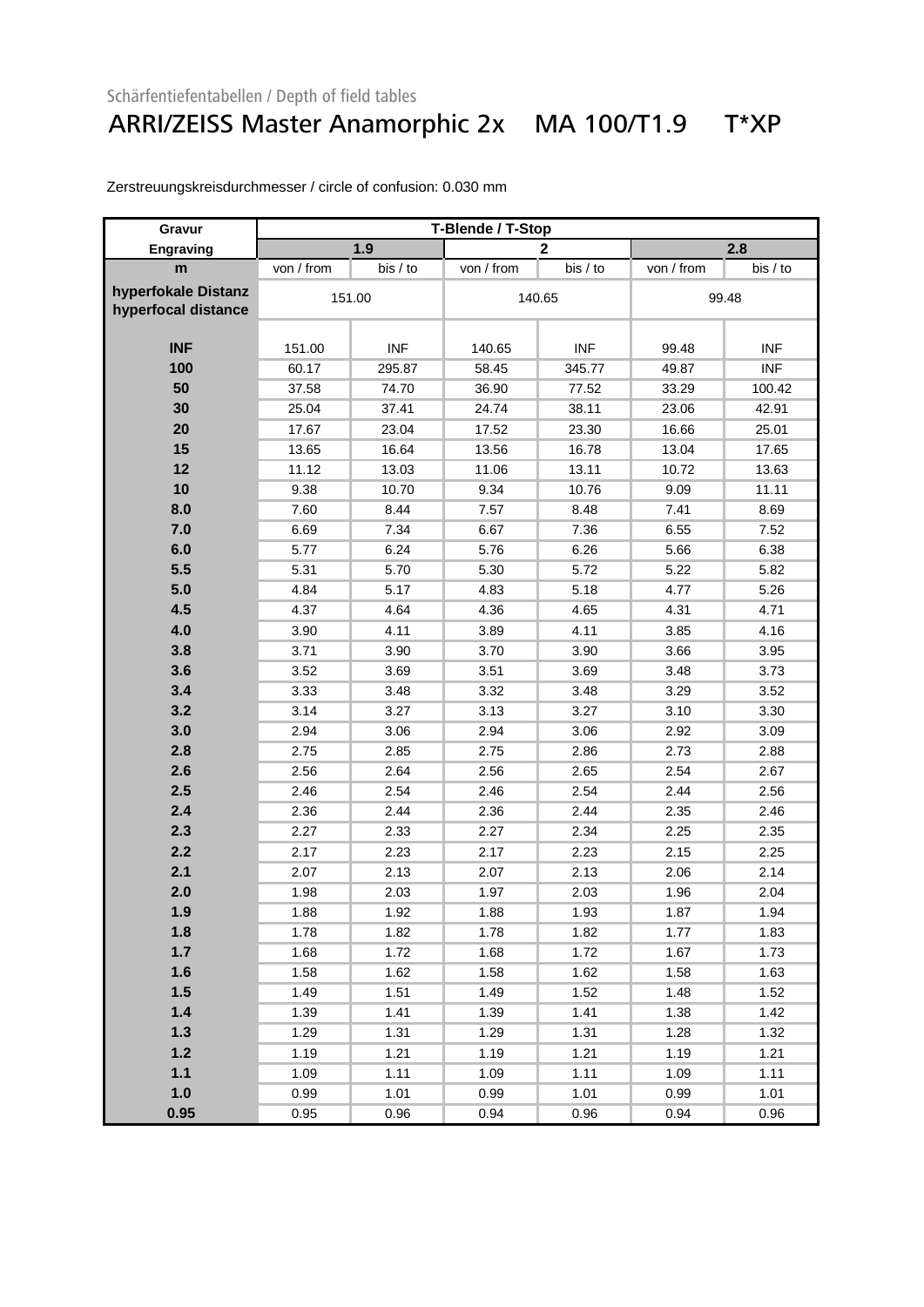#### ARRI/ZEISS Master Anamorphic 2x MA 100/T1.9 T\*XP

| Gravur                                     |            |            | T-Blende / T-Stop |            |            |            |  |
|--------------------------------------------|------------|------------|-------------------|------------|------------|------------|--|
| Engraving                                  |            | 4          |                   | 5.6        |            | 8          |  |
| m                                          | von / from | bis / to   | von / from        | bis / to   | von / from | bis / to   |  |
| hyperfokale Distanz<br>hyperfocal distance | 70.37      |            |                   | 49.79      |            | 35.24      |  |
|                                            |            |            |                   |            |            |            |  |
| <b>INF</b>                                 | 70.37      | <b>INF</b> | 49.79             | <b>INF</b> | 35.24      | <b>INF</b> |  |
| 100                                        | 41.30      | <b>INF</b> | 33.22             | <b>INF</b> | 26.02      | <b>INF</b> |  |
| 50                                         | 29.24      | 172.46     | 24.95             | <b>INF</b> | 20.66      | <b>INF</b> |  |
| 30                                         | 21.05      | 52.22      | 18.73             | 75.32      | 16.21      | 201.28     |  |
| 20                                         | 15.59      | 27.90      | 14.28             | 33.36      | 12.77      | 46.12      |  |
| 15                                         | 12.38      | 19.04      | 11.54             | 21.42      | 10.53      | 26.04      |  |
| 12                                         | 10.26      | 14.45      | 9.68              | 15.78      | 8.96       | 18.15      |  |
| 10                                         | 8.77       | 11.64      | 8.34              | 12.49      | 7.80       | 13.92      |  |
| 8.0                                        | 7.19       | 9.01       | 6.90              | 9.51       | 6.53       | 10.32      |  |
| 7.0                                        | 6.37       | 7.76       | 6.15              | 8.13       | 5.85       | 8.71       |  |
| 6.0                                        | 5.54       | 6.55       | 5.36              | 6.81       | 5.14       | 7.21       |  |
| 5.5                                        | 5.11       | 5.96       | 4.96              | 6.17       | 4.77       | 6.50       |  |
| 5.0                                        | 4.67       | 5.38       | 4.55              | 5.55       | 4.39       | 5.81       |  |
| 4.5                                        | 4.24       | 4.80       | 4.13              | 4.94       | 4.00       | 5.14       |  |
| 4.0                                        | 3.79       | 4.24       | 3.71              | 4.34       | 3.60       | 4.50       |  |
| 3.8                                        | 3.61       | 4.01       | 3.54              | 4.11       | 3.44       | 4.25       |  |
| 3.6                                        | 3.43       | 3.79       | 3.36              | 3.87       | 3.27       | 4.00       |  |
| 3.4                                        | 3.25       | 3.57       | 3.19              | 3.64       | 3.11       | 3.75       |  |
| 3.2                                        | 3.07       | 3.35       | 3.01              | 3.41       | 2.94       | 3.51       |  |
| 3.0                                        | 2.88       | 3.13       | 2.84              | 3.19       | 2.77       | 3.27       |  |
| 2.8                                        | 2.70       | 2.91       | 2.66              | 2.96       | 2.60       | 3.03       |  |
| 2.6                                        | 2.51       | 2.70       | 2.48              | 2.74       | 2.43       | 2.80       |  |
| 2.5                                        | 2.42       | 2.59       | 2.39              | 2.63       | 2.34       | 2.68       |  |
| 2.4                                        | 2.32       | 2.48       | 2.29              | 2.52       | 2.25       | 2.57       |  |
| 2.3                                        | 2.23       | 2.37       | 2.20              | 2.41       | 2.16       | 2.45       |  |
| 2.2                                        | 2.14       | 2.27       | 2.11              | 2.30       | 2.08       | 2.34       |  |
| 2.1                                        | 2.04       | 2.16       | 2.02              | 2.19       | 1.99       | 2.23       |  |
| 2.0                                        | 1.95       | 2.06       | 1.93              | 2.08       | 1.90       | 2.11       |  |
| 1.9                                        | 1.85       | 1.95       | 1.83              | 1.97       | 1.81       | 2.00       |  |
| 1.8                                        | 1.76       | 1.85       | 1.74              | 1.86       | 1.72       | 1.89       |  |
| 1.7                                        | 1.66       | 1.74       | 1.65              | 1.76       | 1.63       | 1.78       |  |
| 1.6                                        | 1.57       | 1.64       | 1.55              | 1.65       | 1.53       | 1.67       |  |
| 1.5                                        | 1.47       | 1.53       | 1.46              | 1.54       | 1.44       | 1.56       |  |
| $1.4$                                      | 1.38       | 1.43       | 1.36              | 1.44       | 1.35       | 1.45       |  |
| 1.3                                        | 1.28       | 1.32       | 1.27              | 1.33       | 1.26       | 1.35       |  |
| $1.2$                                      | 1.18       | 1.22       | 1.17              | 1.23       | 1.16       | 1.24       |  |
| $1.1$                                      | 1.09       | 1.12       | 1.08              | 1.12       | 1.07       | 1.13       |  |
| 1.0                                        | 0.99       | 1.01       | 0.98              | 1.02       | 0.98       | 1.03       |  |
| 0.95                                       | 0.94       | 0.96       | 0.93              | 0.97       | 0.93       | 0.97       |  |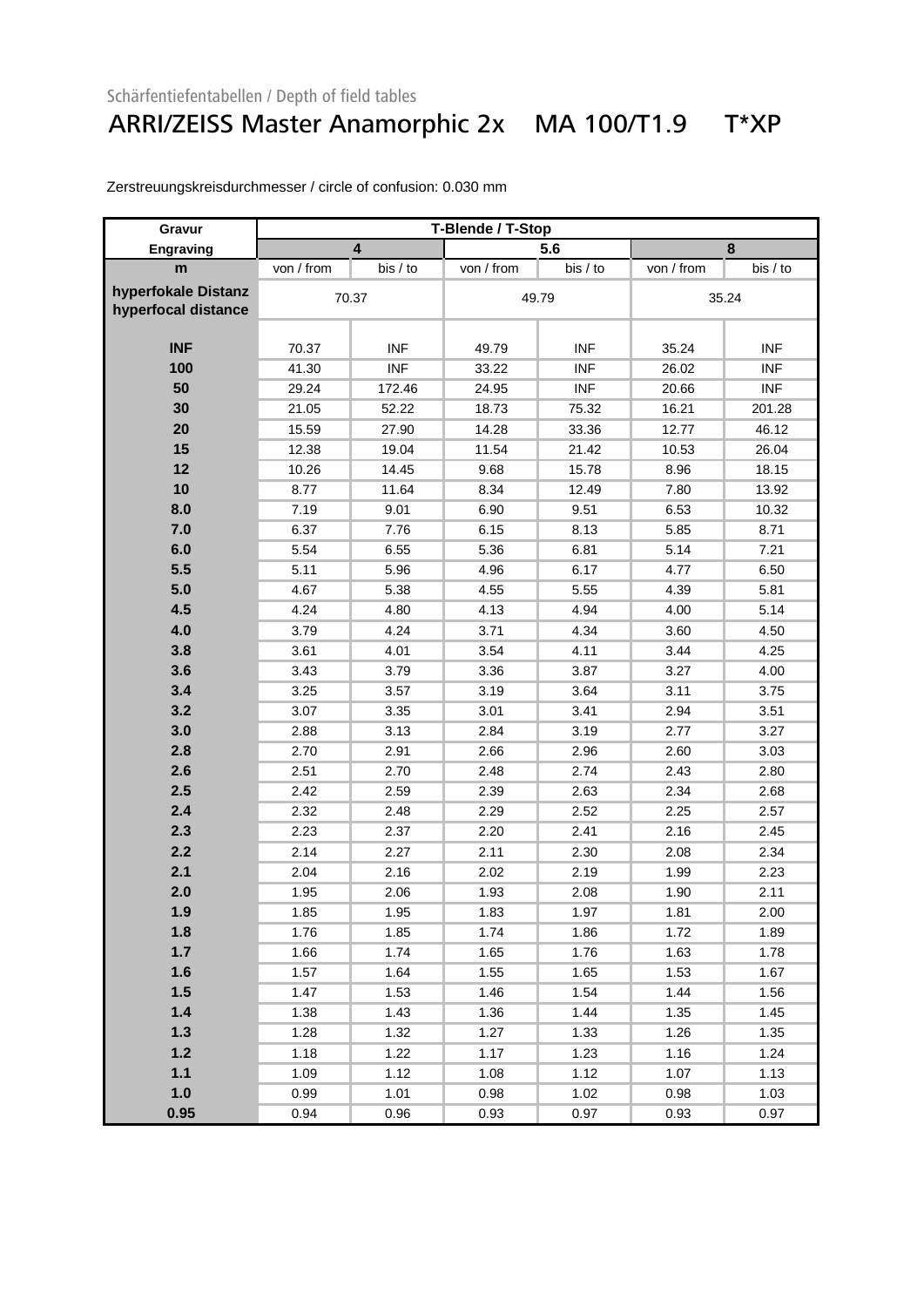#### ARRI/ZEISS Master Anamorphic 2x MA 100/T1.9 T\*XP

| Gravur                                     | T-Blende / T-Stop |            |            |            |            |            |  |
|--------------------------------------------|-------------------|------------|------------|------------|------------|------------|--|
| Engraving                                  |                   | 11         |            | 16         |            | 22         |  |
| m                                          | von / from        | bis / to   | von / from | bis / to   | von / from | bis / to   |  |
| hyperfokale Distanz<br>hyperfocal distance |                   | 24.95      |            | 17.67      | 12.52      |            |  |
| <b>INF</b>                                 | 24.95             | <b>INF</b> | 17.67      | <b>INF</b> | 12.52      | <b>INF</b> |  |
| 100                                        | 19.92             | <b>INF</b> | 14.96      | <b>INF</b> | 11.06      | <b>INF</b> |  |
| 50                                         | 16.62             | <b>INF</b> | 13.02      | <b>INF</b> | 9.97       | <b>INF</b> |  |
| 30                                         | 13.62             | <b>INF</b> | 11.10      | <b>INF</b> | 8.81       | <b>INF</b> |  |
| 20                                         | 11.11             | 100.48     | 9.38       | <b>INF</b> | 7.69       | <b>INF</b> |  |
| 15                                         | 9.38              | 37.47      | 8.12       | 98.75      | 6.82       | <b>INF</b> |  |
| 12                                         | 8.11              | 23.03      | 7.15       | 37.19      | 6.13       | 285.13     |  |
| 10                                         | 7.15              | 16.62      | 6.40       | 22.91      | 5.57       | 49.24      |  |
| 8.0                                        | 6.07              | 11.73      | 5.52       | 14.54      | 4.89       | 21.97      |  |
| 7.0                                        | 5.48              | 9.69       | 5.03       | 11.53      | 4.50       | 15.75      |  |
| 6.0                                        | 4.85              | 7.87       | 4.49       | 9.03       | 4.07       | 11.43      |  |
| 5.5                                        | 4.52              | 7.03       | 4.21       | 7.94       | 3.83       | 9.73       |  |
| 5.0                                        | 4.18              | 6.23       | 3.91       | 6.93       | 3.59       | 8.26       |  |
| 4.5                                        | 3.82              | 5.47       | 3.60       | 6.00       | 3.32       | 6.97       |  |
| 4.0                                        | 3.46              | 4.75       | 3.27       | 5.14       | 3.04       | 5.83       |  |
| 3.8                                        | 3.31              | 4.47       | 3.14       | 4.81       | 2.93       | 5.41       |  |
| 3.6                                        | 3.16              | 4.19       | 3.00       | 4.50       | 2.81       | 5.01       |  |
| 3.4                                        | 3.00              | 3.92       | 2.86       | 4.19       | 2.69       | 4.63       |  |
| 3.2                                        | 2.85              | 3.66       | 2.72       | 3.89       | 2.56       | 4.26       |  |
| 3.0                                        | 2.69              | 3.40       | 2.58       | 3.59       | 2.43       | 3.91       |  |
| 2.8                                        | 2.53              | 3.14       | 2.43       | 3.31       | 2.30       | 3.58       |  |
| 2.6                                        | 2.36              | 2.89       | 2.28       | 3.03       | 2.16       | 3.26       |  |
| 2.5                                        | 2.28              | 2.77       | 2.20       | 2.90       | 2.10       | 3.10       |  |
| 2.4                                        | 2.20              | 2.65       | 2.12       | 2.76       | 2.03       | 2.95       |  |
| 2.3                                        | 2.11              | 2.52       | 2.04       | 2.63       | 1.95       | 2.80       |  |
| 2.2                                        | 2.03              | 2.40       | 1.97       | 2.50       | 1.88       | 2.65       |  |
| 2.1                                        | 1.94              | 2.28       | 1.89       | 2.37       | 1.81       | 2.50       |  |
| 2.0                                        | 1.86              | 2.17       | 1.81       | 2.24       | 1.74       | 2.36       |  |
| 1.9                                        | 1.77              | 2.05       | 1.72       | 2.12       | 1.66       | 2.22       |  |
| 1.8                                        | 1.69              | 1.93       | 1.64       | 1.99       | 1.58       | 2.09       |  |
| 1.7                                        | 1.60              | 1.82       | 1.56       | 1.87       | 1.51       | 1.95       |  |
| 1.6                                        | 1.51              | 1.70       | 1.47       | 1.75       | 1.43       | 1.82       |  |
| 1.5                                        | 1.42              | 1.59       | 1.39       | 1.63       | 1.35       | 1.69       |  |
| 1.4                                        | 1.33              | 1.48       | 1.30       | 1.51       | 1.27       | 1.56       |  |
| 1.3                                        | 1.24              | 1.37       | 1.22       | 1.40       | 1.19       | 1.44       |  |
| 1.2                                        | 1.15              | 1.26       | 1.13       | 1.28       | 1.10       | 1.32       |  |
| $1.1$                                      | 1.06              | 1.15       | 1.04       | 1.17       | 1.02       | 1.20       |  |
| 1.0                                        | 0.97              | 1.04       | 0.95       | 1.05       | 0.93       | 1.08       |  |
| 0.95                                       | 0.92              | 0.98       | 0.91       | 1.00       | 0.89       | 1.02       |  |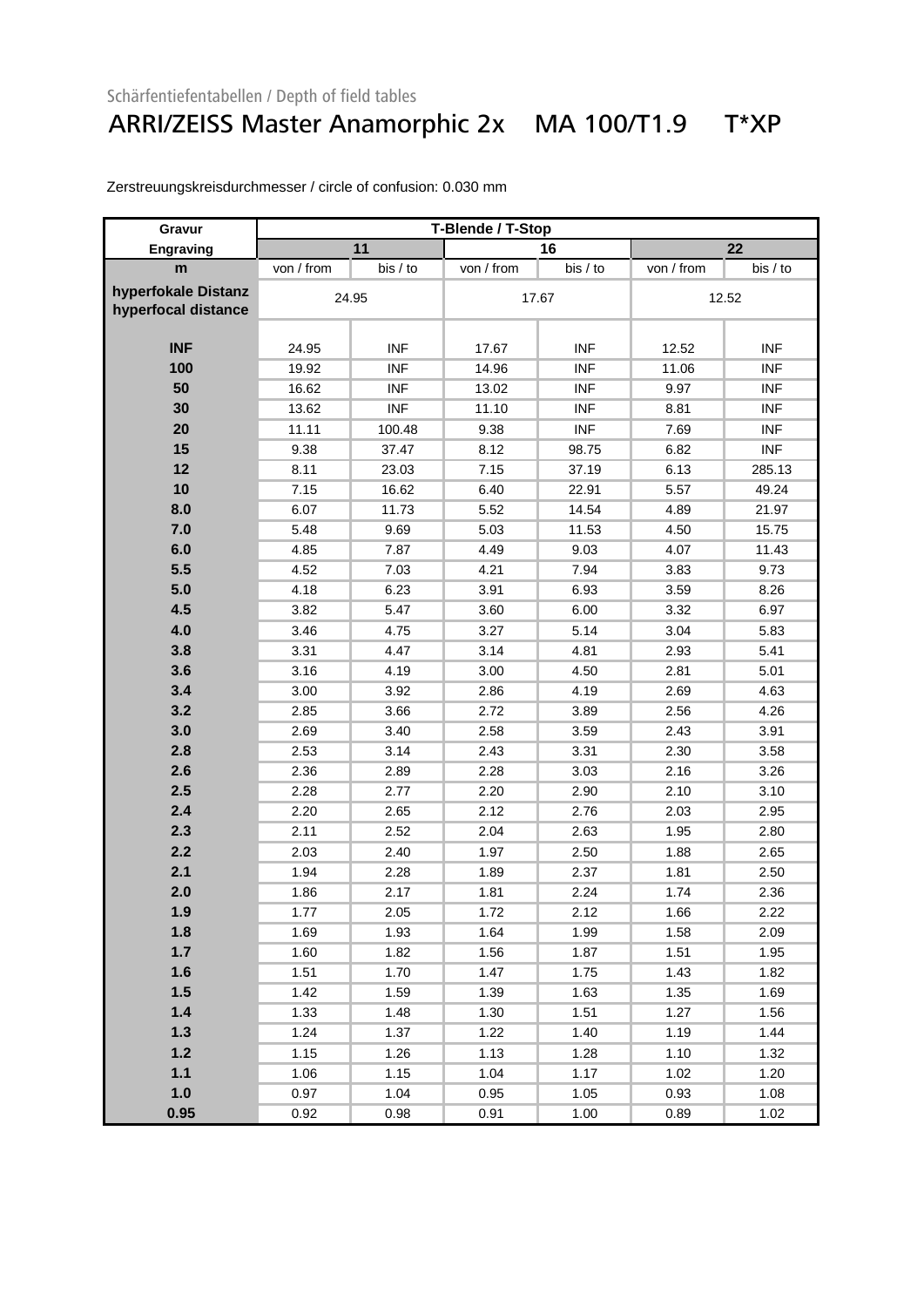### ARRI/ZEISS Master Anamorphic 2x MA 135/T1.9 T\*XP

| Gravur                                     |            |            | T-Blende / T-Stop |                |            |            |
|--------------------------------------------|------------|------------|-------------------|----------------|------------|------------|
| Engraving                                  |            | 1.9        |                   | $\overline{2}$ |            | 2.8        |
| m                                          | von / from | bis / to   | von / from        | bis / to       | von / from | bis / to   |
| hyperfokale Distanz<br>hyperfocal distance | 288.04     |            | 269.01            |                | 190.26     |            |
| <b>INF</b>                                 | 288.04     | <b>INF</b> | 269.01            | <b>INF</b>     | 190.26     | <b>INF</b> |
| 100                                        | 74.25      | 153.11     | 72.92             | 159.09         | 65.56      | 210.65     |
| 50                                         | 42.62      | 60.47      | 42.18             | 61.38          | 39.61      | 67.78      |
| 30                                         | 27.18      | 33.47      | 27.00             | 33.75          | 25.93      | 35.59      |
| 20                                         | 18.71      | 21.48      | 18.62             | 21.60          | 18.11      | 22.33      |
| 15                                         | 14.26      | 15.82      | 14.21             | 15.88          | 13.91      | 16.27      |
| 12                                         | 11.53      | 12.52      | 11.49             | 12.55          | 11.30      | 12.80      |
| 10                                         | 9.67       | 10.36      | 9.65              | 10.38          | 9.51       | 10.55      |
| 8.0                                        | 7.79       | 8.23       | 7.77              | 8.24           | 7.68       | 8.35       |
| 7.0                                        | 6.84       | 7.17       | 6.83              | 7.18           | 6.76       | 7.26       |
| 6.0                                        | 5.88       | 6.13       | 5.87              | 6.13           | 5.82       | 6.19       |
| 5.5                                        | 5.40       | 5.60       | 5.39              | 5.61           | 5.35       | 5.66       |
| 5.0                                        | 4.92       | 5.09       | 4.91              | 5.09           | 4.88       | 5.13       |
| 4.5                                        | 4.43       | 4.57       | 4.43              | 4.57           | 4.40       | 4.61       |
| 4.0                                        | 3.95       | 4.05       | 3.94              | 4.06           | 3.92       | 4.08       |
| 3.8                                        | 3.75       | 3.85       | 3.75              | 3.85           | 3.73       | 3.88       |
| 3.6                                        | 3.56       | 3.64       | 3.55              | 3.65           | 3.54       | 3.67       |
| 3.4                                        | 3.36       | 3.44       | 3.36              | 3.44           | 3.34       | 3.46       |
| 3.2                                        | 3.17       | 3.23       | 3.16              | 3.24           | 3.15       | 3.25       |
| 3.0                                        | 2.97       | 3.03       | 2.97              | 3.03           | 2.96       | 3.05       |
| 2.8                                        | 2.77       | 2.83       | 2.77              | 2.83           | 2.76       | 2.84       |
| 2.6                                        | 2.58       | 2.62       | 2.58              | 2.62           | 2.57       | 2.63       |
| 2.5                                        | 2.48       | 2.52       | 2.48              | 2.52           | 2.47       | 2.53       |
| 2.4                                        | 2.38       | 2.42       | 2.38              | 2.42           | 2.37       | 2.43       |
| 2.3                                        | 2.28       | 2.32       | 2.28              | 2.32           | 2.27       | 2.33       |
| 2.2                                        | 2.18       | 2.22       | 2.18              | 2.22           | 2.18       | 2.22       |
| 2.1                                        | 2.09       | 2.11       | 2.09              | 2.12           | 2.08       | 2.12       |
| 2.0                                        | 1.99       | 2.01       | 1.99              | 2.01           | 1.98       | 2.02       |
| 1.9                                        | 1.89       | 1.91       | 1.89              | 1.91           | 1.88       | 1.92       |
| 1.8                                        | 1.79       | 1.81       | 1.79              | 1.81           | 1.78       | 1.82       |
| 1.7                                        | 1.69       | 1.71       | 1.69              | 1.71           | 1.69       | 1.71       |
| 1.6                                        | 1.59       | 1.61       | 1.59              | 1.61           | 1.59       | 1.61       |
| 1.5                                        | 1.49       | 1.51       | 1.49              | 1.51           | 1.49       | 1.51       |
| 1.4                                        | 1.39       | 1.41       | 1.39              | 1.41           | 1.39       | 1.41       |
| 1.3                                        | 1.30       | 1.31       | 1.29              | 1.31           | 1.29       | 1.31       |
| $1.2$                                      | 1.20       | 1.20       | 1.20              | 1.21           | 1.19       | 1.21       |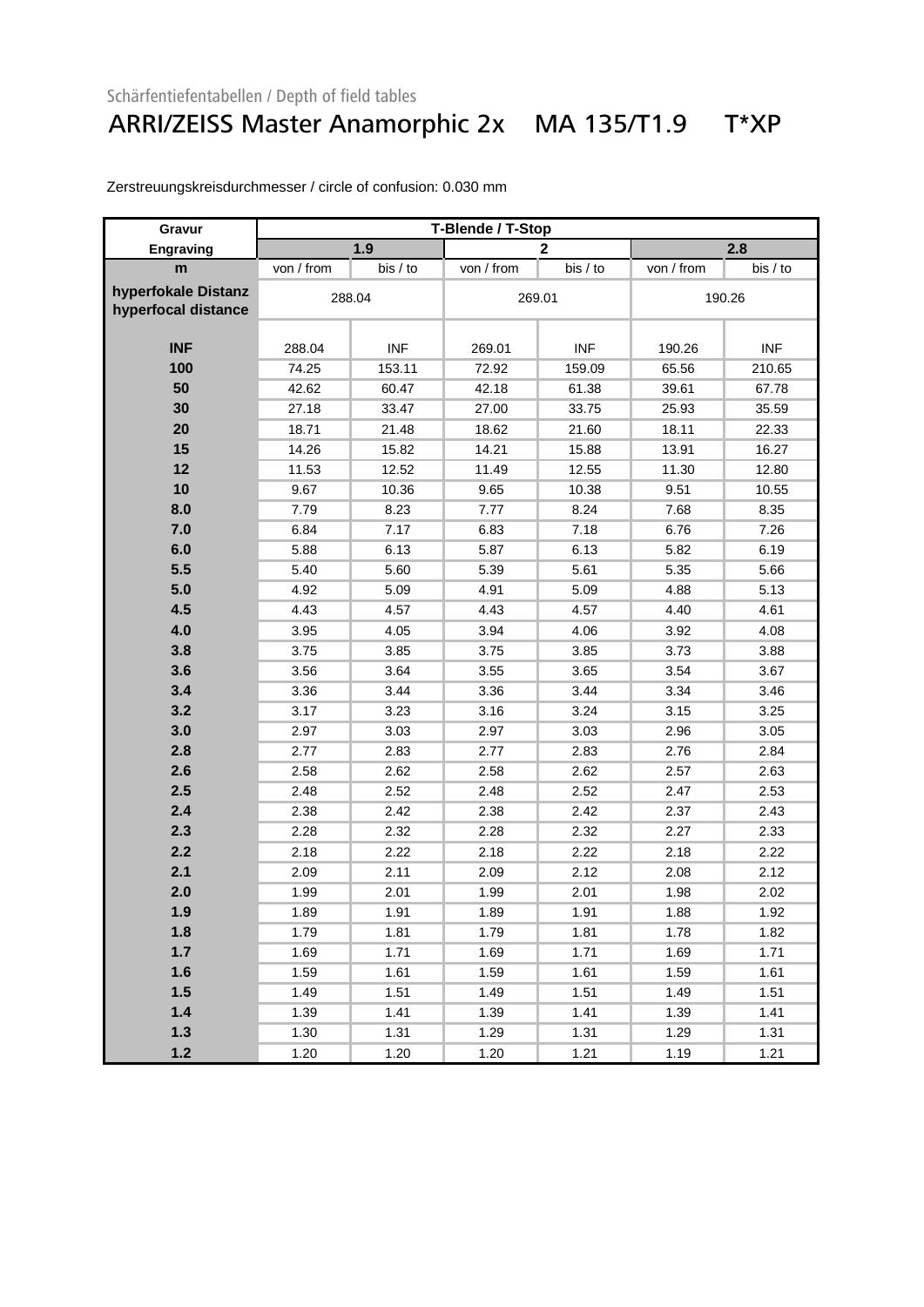#### ARRI/ZEISS Master Anamorphic 2x MA 135/T1.9 T\*XP

| Gravur                                     | T-Blende / T-Stop |            |            |            |            |            |  |
|--------------------------------------------|-------------------|------------|------------|------------|------------|------------|--|
| <b>Engraving</b>                           |                   | 4          |            | 5.6        |            | 8          |  |
| m                                          | von / from        | bis / to   | von / from | bis / to   | von / from | bis / to   |  |
| hyperfokale Distanz<br>hyperfocal distance | 134.57            |            |            | 95.20      |            | 67.35      |  |
| <b>INF</b>                                 | 134.57            | <b>INF</b> | 95.20      | <b>INF</b> | 67.35      | <b>INF</b> |  |
| 100                                        | 57.38             | 388.87     | 48.77      | <b>INF</b> | 40.23      | <b>INF</b> |  |
| 50                                         | 36.47             | 79.48      | 32.80      | 105.17     | 28.71      | 193.68     |  |
| 30                                         | 24.55             | 38.57      | 22.83      | 43.74      | 20.77      | 53.99      |  |
| 20                                         | 17.43             | 23.47      | 16.54      | 25.28      | 15.44      | 28.39      |  |
| 15                                         | 13.51             | 16.87      | 12.97      | 17.78      | 12.28      | 19.26      |  |
| 12                                         | 11.03             | 13.16      | 10.67      | 13.71      | 10.20      | 14.57      |  |
| 10                                         | 9.32              | 10.79      | 9.06       | 11.16      | 8.72       | 11.72      |  |
| 8.0                                        | 7.56              | 8.50       | 7.39       | 8.72       | 7.16       | 9.06       |  |
| 7.0                                        | 6.66              | 7.38       | 6.53       | 7.55       | 6.35       | 7.80       |  |
| 6.0                                        | 5.75              | 6.27       | 5.65       | 6.40       | 5.52       | 6.57       |  |
| 5.5                                        | 5.29              | 5.73       | 5.21       | 5.83       | 5.09       | 5.98       |  |
| 5.0                                        | 4.83              | 5.19       | 4.76       | 5.27       | 4.66       | 5.39       |  |
| 4.5                                        | 4.36              | 4.65       | 4.30       | 4.72       | 4.23       | 4.81       |  |
| 4.0                                        | 3.89              | 4.12       | 3.84       | 4.17       | 3.78       | 4.24       |  |
| 3.8                                        | 3.70              | 3.91       | 3.66       | 3.95       | 3.60       | 4.02       |  |
| 3.6                                        | 3.51              | 3.70       | 3.47       | 3.74       | 3.42       | 3.80       |  |
| 3.4                                        | 3.32              | 3.49       | 3.29       | 3.52       | 3.24       | 3.57       |  |
| 3.2                                        | 3.13              | 3.28       | 3.10       | 3.31       | 3.06       | 3.35       |  |
| 3.0                                        | 2.94              | 3.07       | 2.91       | 3.09       | 2.88       | 3.13       |  |
| 2.8                                        | 2.75              | 2.86       | 2.72       | 2.88       | 2.69       | 2.92       |  |
| 2.6                                        | 2.55              | 2.65       | 2.53       | 2.67       | 2.51       | 2.70       |  |
| 2.5                                        | 2.46              | 2.55       | 2.44       | 2.56       | 2.42       | 2.59       |  |
| 2.4                                        | 2.36              | 2.44       | 2.34       | 2.46       | 2.32       | 2.48       |  |
| 2.3                                        | 2.26              | 2.34       | 2.25       | 2.35       | 2.23       | 2.38       |  |
| 2.2                                        | 2.17              | 2.23       | 2.15       | 2.25       | 2.13       | 2.27       |  |
| 2.1                                        | 2.07              | 2.13       | 2.06       | 2.14       | 2.04       | 2.16       |  |
| 2.0                                        | 1.97              | 2.03       | 1.96       | 2.04       | 1.95       | 2.06       |  |
| 1.9                                        | 1.88              | 1.93       | 1.87       | 1.94       | 1.85       | 1.95       |  |
| 1.8                                        | 1.78              | 1.82       | 1.77       | 1.83       | 1.76       | 1.85       |  |
| 1.7                                        | 1.68              | 1.72       | 1.67       | 1.73       | 1.66       | 1.74       |  |
| 1.6                                        | 1.58              | 1.62       | 1.58       | 1.63       | 1.57       | 1.64       |  |
| 1.5                                        | 1.49              | 1.52       | 1.48       | 1.52       | 1.47       | 1.53       |  |
| 1.4                                        | 1.39              | 1.41       | 1.38       | 1.42       | 1.37       | 1.43       |  |
| $1.3$                                      | 1.29              | 1.31       | 1.28       | 1.32       | 1.28       | 1.32       |  |
| $1.2$                                      | 1.19              | 1.21       | 1.19       | 1.21       | 1.18       | 1.22       |  |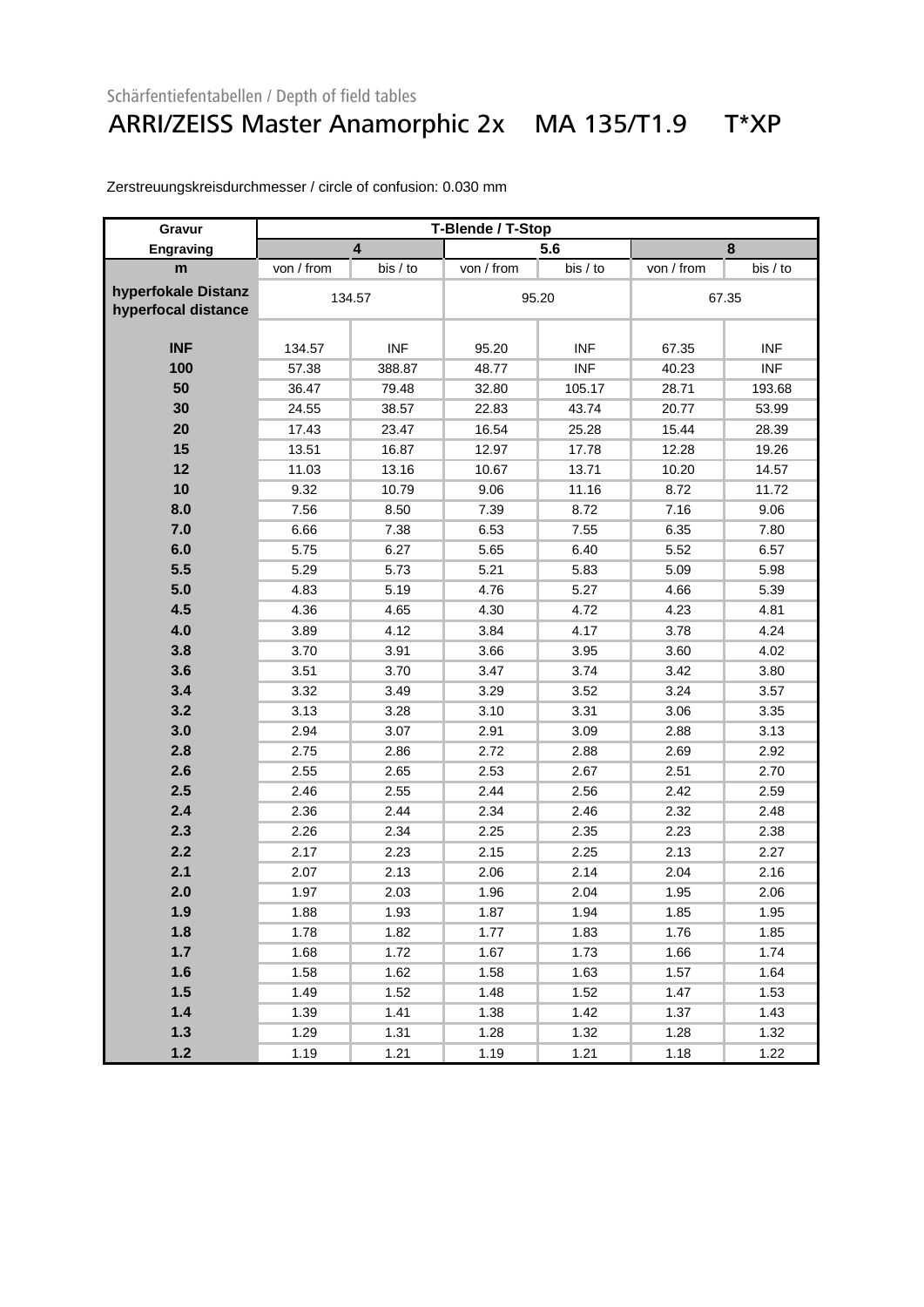#### ARRI/ZEISS Master Anamorphic 2x MA 135/T1.9 T\*XP

| Gravur                                     | T-Blende / T-Stop |            |            |            |            |            |
|--------------------------------------------|-------------------|------------|------------|------------|------------|------------|
| Engraving                                  | 11                |            | 16         |            | 22         |            |
| m                                          | von / from        | bis / to   | von / from | bis / to   | von / from | bis / to   |
| hyperfokale Distanz<br>hyperfocal distance | 47.67             |            | 33.74      |            | 23.90      |            |
| <b>INF</b>                                 | 47.67             | <b>INF</b> | 33.74      | <b>INF</b> | 23.90      | <b>INF</b> |
| 100                                        | 32.25             | <b>INF</b> | 25.18      | <b>INF</b> | 19.22      | <b>INF</b> |
| 50                                         | 24.40             | <b>INF</b> | 20.13      | <b>INF</b> | 16.14      | <b>INF</b> |
| 30                                         | 18.42             | 80.72      | 15.89      | 269.30     | 13.29      | <b>INF</b> |
| 20                                         | 14.11             | 34.36      | 12.57      | 48.91      | 10.89      | 121.87     |
| 15                                         | 11.43             | 21.83      | 10.40      | 26.90      | 9.23       | 40.05      |
| 12                                         | 9.60              | 15.99      | 8.87       | 18.55      | 8.00       | 23.97      |
| 10                                         | 8.28              | 12.62      | 7.73       | 14.16      | 7.07       | 17.10      |
| 8.0                                        | 6.86              | 9.59       | 6.48       | 10.44      | 6.01       | 11.96      |
| 7.0                                        | 6.12              | 8.18       | 5.81       | 8.80       | 5.43       | 9.84       |
| 6.0                                        | 5.34              | 6.85       | 5.11       | 7.27       | 4.81       | 7.97       |
| 5.5                                        | 4.94              | 6.20       | 4.74       | 6.55       | 4.49       | 7.10       |
| 5.0                                        | 4.54              | 5.57       | 4.37       | 5.85       | 4.15       | 6.29       |
| 4.5                                        | 4.12              | 4.96       | 3.98       | 5.17       | 3.80       | 5.51       |
| 4.0                                        | 3.70              | 4.35       | 3.59       | 4.52       | 3.44       | 4.78       |
| 3.8                                        | 3.53              | 4.12       | 3.43       | 4.27       | 3.29       | 4.49       |
| 3.6                                        | 3.36              | 3.88       | 3.26       | 4.01       | 3.14       | 4.21       |
| 3.4                                        | 3.18              | 3.65       | 3.10       | 3.77       | 2.99       | 3.94       |
| 3.2                                        | 3.01              | 3.42       | 2.93       | 3.52       | 2.83       | 3.67       |
| 3.0                                        | 2.83              | 3.19       | 2.76       | 3.28       | 2.68       | 3.41       |
| 2.8                                        | 2.65              | 2.97       | 2.59       | 3.04       | 2.52       | 3.15       |
| 2.6                                        | 2.47              | 2.74       | 2.42       | 2.81       | 2.36       | 2.90       |
| 2.5                                        | 2.38              | 2.63       | 2.34       | 2.69       | 2.27       | 2.78       |
| 2.4                                        | 2.29              | 2.52       | 2.25       | 2.57       | 2.19       | 2.65       |
| 2.3                                        | 2.20              | 2.41       | 2.16       | 2.46       | 2.11       | 2.53       |
| 2.2                                        | 2.11              | 2.30       | 2.07       | 2.34       | 2.02       | 2.41       |
| 2.1                                        | 2.02              | 2.19       | 1.98       | 2.23       | 1.94       | 2.29       |
| 2.0                                        | 1.92              | 2.08       | 1.90       | 2.12       | 1.85       | 2.17       |
| 1.9                                        | 1.83              | 1.97       | 1.81       | 2.01       | 1.77       | 2.05       |
| 1.8                                        | 1.74              | 1.87       | 1.72       | 1.89       | 1.68       | 1.94       |
| 1.7                                        | 1.65              | 1.76       | 1.62       | 1.78       | 1.60       | 1.82       |
| 1.6                                        | 1.55              | 1.65       | 1.53       | 1.67       | 1.51       | 1.71       |
| 1.5                                        | 1.46              | 1.54       | 1.44       | 1.56       | 1.42       | 1.59       |
| $1.4$                                      | 1.36              | 1.44       | 1.35       | 1.46       | 1.33       | 1.48       |
| 1.3                                        | 1.27              | 1.33       | 1.26       | 1.35       | 1.24       | 1.37       |
| $1.2$                                      | 1.17              | 1.23       | 1.16       | 1.24       | 1.15       | 1.26       |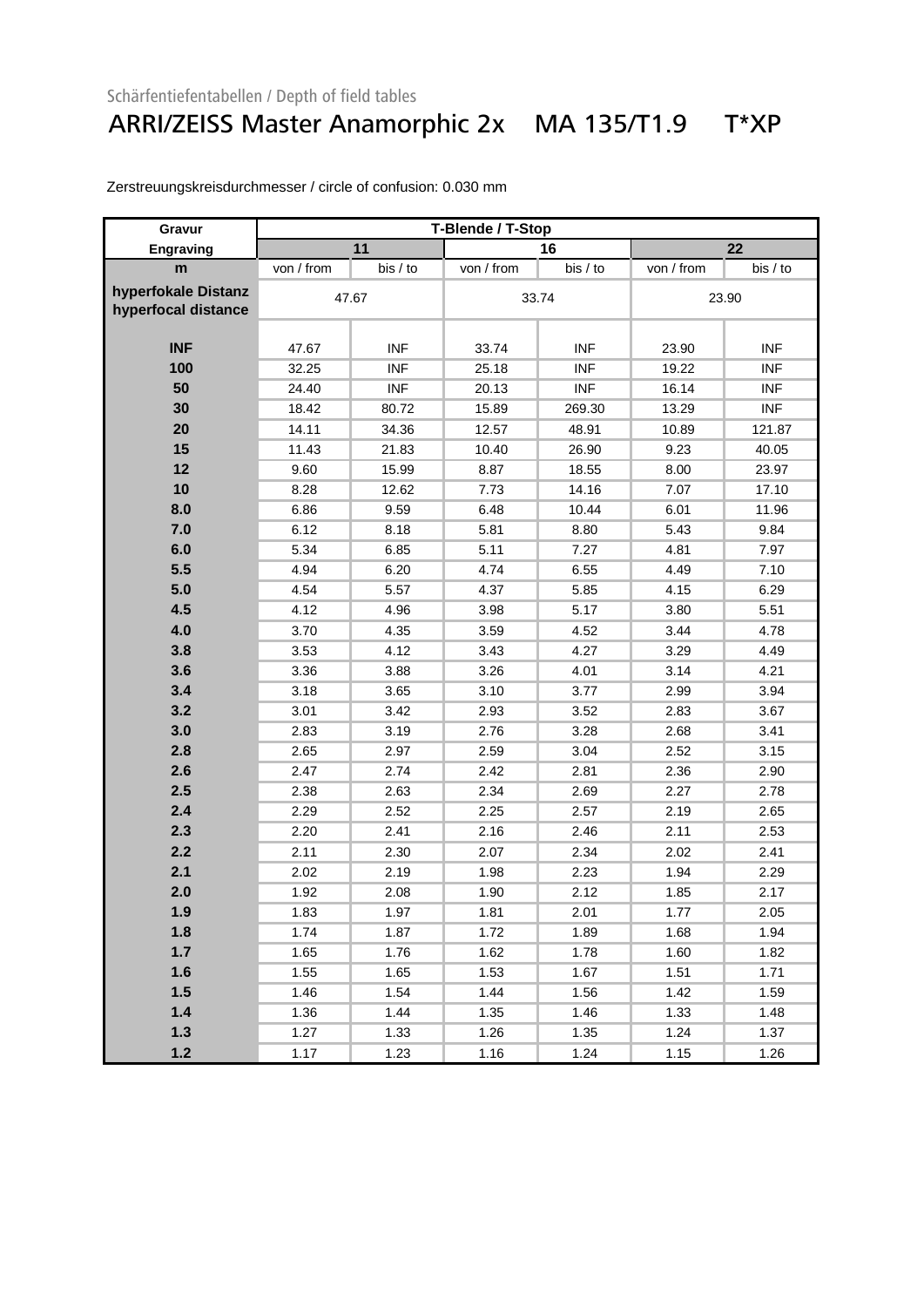### ARRI/ZEISS Master Anamorphic 2x MA 180/T2.8 T\*XP

| Gravur              | T-Blende / T-Stop |            |            |            |            |            |
|---------------------|-------------------|------------|------------|------------|------------|------------|
| Engraving           | 2.8               |            | 4          |            | 5.6        |            |
| m                   | von / from        | bis / to   | von / from | bis / to   | von / from | bis / to   |
| hyperfokale Distanz | 347.39            |            | 238.99     |            | 169.04     |            |
| hyperfocal distance |                   |            |            |            |            |            |
|                     |                   |            |            |            |            |            |
| <b>INF</b>          | 347.39            | <b>INF</b> | 238.99     | <b>INF</b> | 169.04     | <b>INF</b> |
| 100                 | 77.67             | 140.35     | 70.52      | 171.82     | 62.85      | 244.58     |
| 50                  | 43.73             | 58.38      | 41.37      | 63.18      | 38.61      | 70.93      |
| 30                  | 27.63             | 32.82      | 26.67      | 34.28      | 25.50      | 36.43      |
| 20                  | 18.92             | 21.21      | 18.47      | 21.81      | 17.90      | 22.66      |
| 15                  | 14.39             | 15.67      | 14.12      | 15.99      | 13.79      | 16.44      |
| 12                  | 11.61             | 12.42      | 11.43      | 12.63      | 11.22      | 12.90      |
| 10                  | 9.73              | 10.29      | 9.61       | 10.43      | 9.45       | 10.62      |
| 8.0                 | 7.82              | 8.18       | 7.75       | 8.27       | 7.65       | 8.39       |
| 7.0                 | 6.87              | 7.14       | 6.81       | 7.21       | 6.73       | 7.30       |
| 6.0                 | 5.90              | 6.10       | 5.86       | 6.15       | 5.80       | 6.21       |
| 5.5                 | 5.42              | 5.59       | 5.38       | 5.63       | 5.33       | 5.68       |
| 5.0                 | 4.93              | 5.07       | 4.90       | 5.10       | 4.86       | 5.15       |
| 4.5                 | 4.45              | 4.56       | 4.42       | 4.58       | 4.39       | 4.62       |
| 4.0                 | 3.96              | 4.04       | 3.94       | 4.07       | 3.91       | 4.09       |
| 3.8                 | 3.76              | 3.84       | 3.74       | 3.86       | 3.72       | 3.88       |
| 3.6                 | 3.57              | 3.64       | 3.55       | 3.65       | 3.53       | 3.67       |
| 3.4                 | 3.37              | 3.43       | 3.36       | 3.45       | 3.34       | 3.47       |
| 3.2                 | 3.17              | 3.23       | 3.16       | 3.24       | 3.14       | 3.26       |
| 3.0                 | 2.98              | 3.03       | 2.97       | 3.04       | 2.95       | 3.05       |
| 2.8                 | 2.78              | 2.82       | 2.77       | 2.83       | 2.76       | 2.84       |
| 2.6                 | 2.58              | 2.62       | 2.57       | 2.63       | 2.56       | 2.64       |
| 2.5                 | 2.48              | 2.52       | 2.48       | 2.53       | 2.47       | 2.54       |
| 2.4                 | 2.39              | 2.42       | 2.38       | 2.42       | 2.37       | 2.43       |
| 2.3                 | 2.29              | 2.31       | 2.28       | 2.32       | 2.27       | 2.33       |
| 2.2                 | 2.19              | 2.21       | 2.18       | 2.22       | 2.17       | 2.23       |
| 2.1                 | 2.09              | 2.11       | 2.08       | 2.12       | 2.08       | 2.12       |
| 2.0                 | 1.99              | 2.01       | 1.99       | 2.02       | 1.98       | 2.02       |
| 1.9                 | 1.89              | 1.91       | 1.89       | 1.91       | 1.88       | 1.92       |
| 1.8                 | 1.79              | 1.81       | 1.79       | 1.81       | 1.78       | 1.82       |
| 1.7                 | 1.69              | 1.71       | 1.69       | 1.71       | 1.69       | 1.72       |
| 1.6                 | 1.59              | 1.61       | 1.59       | 1.61       | 1.59       | 1.61       |
| 1.5                 | 1.49              | 1.51       | 1.49       | 1.51       | 1.49       | 1.51       |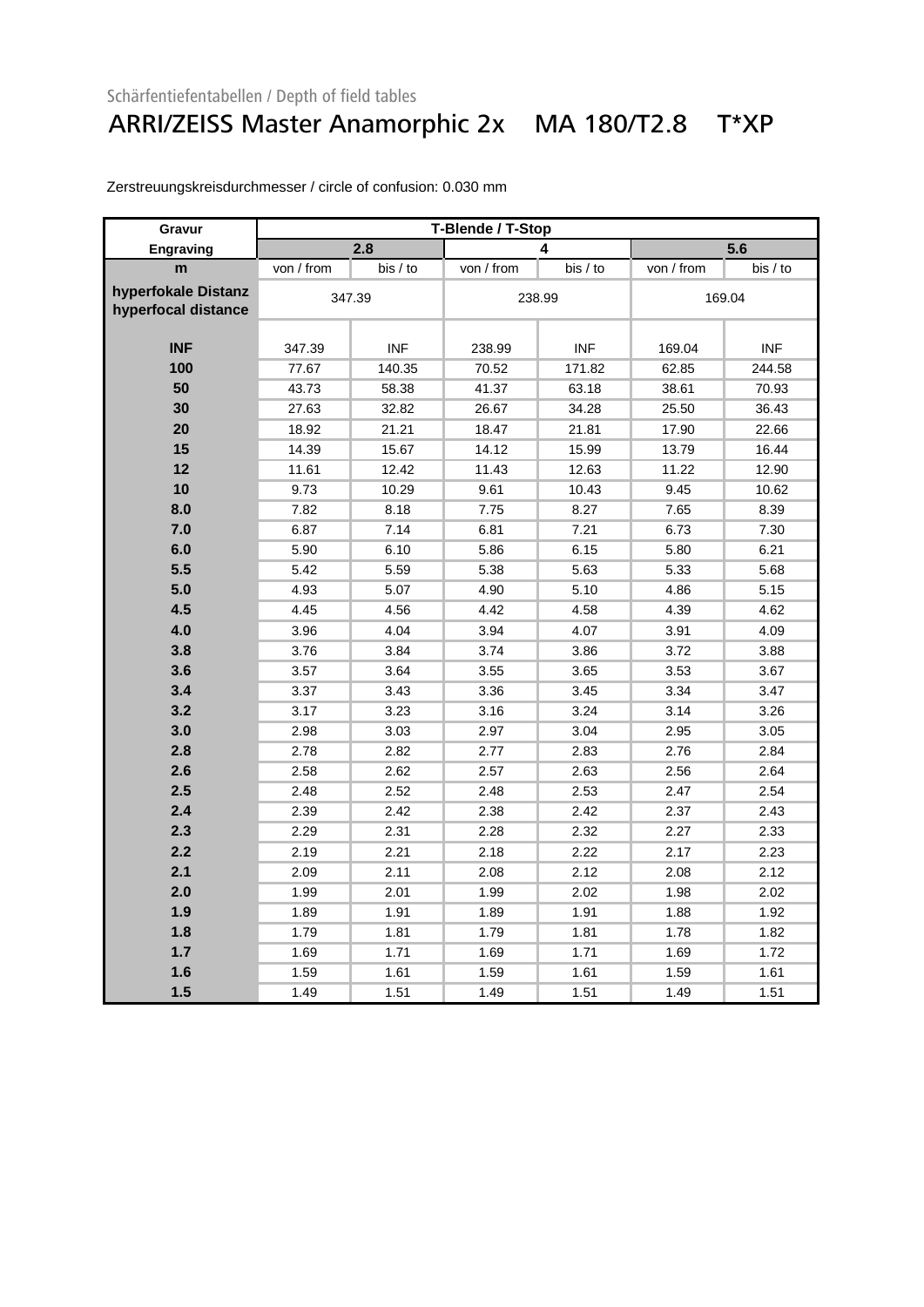### ARRI/ZEISS Master Anamorphic 2x MA 180/T2.8 T\*XP

| Gravur              | T-Blende / T-Stop |            |            |            |            |            |
|---------------------|-------------------|------------|------------|------------|------------|------------|
| Engraving           | 8                 |            | 11         |            | 16         |            |
| m                   | von / from        | bis / to   | von / from | bis / to   | von / from | bis / to   |
| hyperfokale Distanz | 119.58            |            | 84.61      |            | 59.88      |            |
| hyperfocal distance |                   |            |            |            |            |            |
|                     |                   |            |            |            |            |            |
| <b>INF</b>          | 119.58            | <b>INF</b> | 84.61      | <b>INF</b> | 59.88      | INF        |
| 100                 | 54.47             | 609.74     | 45.82      | <b>INF</b> | 37.43      | <b>INF</b> |
| 50                  | 35.28             | 85.80      | 31.45      | 121.97     | 27.26      | 302.09     |
| 30                  | 24.01             | 39.99      | 22.17      | 46.38      | 20.01      | 59.94      |
| 20                  | 17.15             | 23.98      | 16.20      | 26.14      | 15.02      | 29.94      |
| 15                  | 13.34             | 17.13      | 12.76      | 18.19      | 12.02      | 19.95      |
| 12                  | 10.92             | 13.32      | 10.53      | 13.95      | 10.02      | 14.96      |
| 10                  | 9.24              | 10.90      | 8.96       | 11.32      | 8.59       | 11.97      |
| 8.0                 | 7.51              | 8.56       | 7.32       | 8.82       | 7.07       | 9.21       |
| 7.0                 | 6.62              | 7.42       | 6.48       | 7.62       | 6.28       | 7.90       |
| 6.0                 | 5.72              | 6.31       | 5.61       | 6.44       | 5.47       | 6.65       |
| 5.5                 | 5.27              | 5.76       | 5.17       | 5.87       | 5.05       | 6.04       |
| 5.0                 | 4.81              | 5.21       | 4.73       | 5.30       | 4.63       | 5.44       |
| 4.5                 | 4.34              | 4.67       | 4.28       | 4.74       | 4.20       | 4.85       |
| 4.0                 | 3.88              | 4.13       | 3.83       | 4.19       | 3.76       | 4.27       |
| 3.8                 | 3.69              | 3.92       | 3.64       | 3.97       | 3.58       | 4.05       |
| 3.6                 | 3.50              | 3.71       | 3.46       | 3.75       | 3.41       | 3.82       |
| 3.4                 | 3.31              | 3.49       | 3.28       | 3.54       | 3.23       | 3.59       |
| 3.2                 | 3.12              | 3.28       | 3.09       | 3.32       | 3.05       | 3.37       |
| 3.0                 | 2.93              | 3.07       | 2.90       | 3.10       | 2.87       | 3.15       |
| 2.8                 | 2.74              | 2.86       | 2.72       | 2.89       | 2.68       | 2.93       |
| 2.6                 | 2.55              | 2.65       | 2.53       | 2.68       | 2.50       | 2.71       |
| 2.5                 | 2.45              | 2.55       | 2.43       | 2.57       | 2.41       | 2.60       |
| 2.4                 | 2.36              | 2.45       | 2.34       | 2.47       | 2.31       | 2.49       |
| 2.3                 | 2.26              | 2.34       | 2.24       | 2.36       | 2.22       | 2.39       |
| 2.2                 | 2.16              | 2.24       | 2.15       | 2.25       | 2.13       | 2.28       |
| 2.1                 | 2.07              | 2.13       | 2.05       | 2.15       | 2.04       | 2.17       |
| 2.0                 | 1.97              | 2.03       | 1.96       | 2.04       | 1.94       | 2.06       |
| 1.9                 | 1.87              | 1.93       | 1.86       | 1.94       | 1.85       | 1.96       |
| 1.8                 | 1.78              | 1.83       | 1.77       | 1.84       | 1.75       | 1.85       |
| 1.7                 | 1.68              | 1.72       | 1.67       | 1.73       | 1.66       | 1.74       |
| 1.6                 | 1.58              | 1.62       | 1.57       | 1.63       | 1.56       | 1.64       |
| 1.5                 | 1.48              | 1.52       | 1.48       | 1.52       | 1.47       | 1.53       |